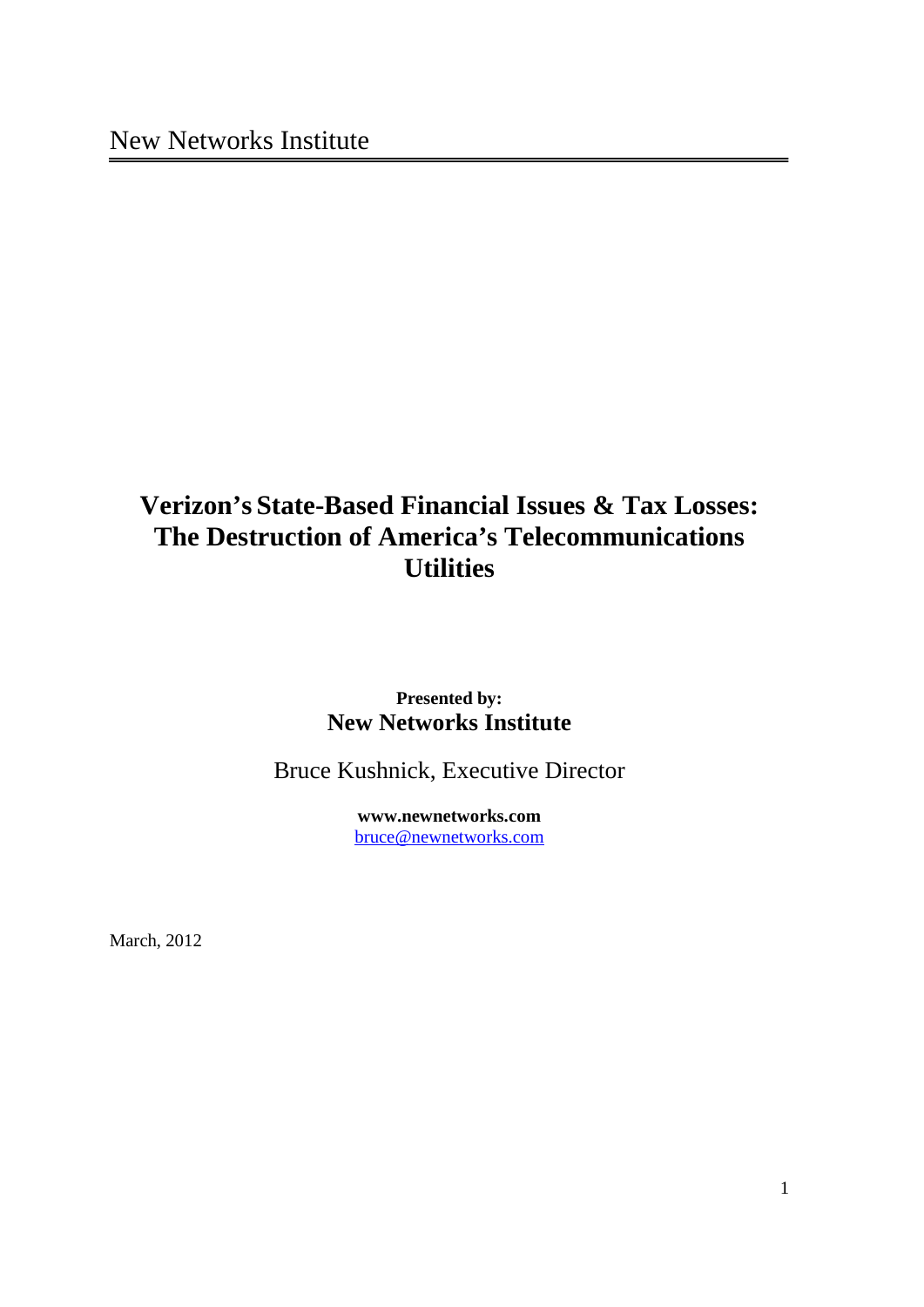## **Table of Contents**

## **Executive Summary**

- 1) Verizon's 5 State-Based SEC  $4<sup>th</sup>$  Quarter Reports for 2009-2010 Reveal \$5.4 Billion in Losses with an Income Tax Benefit of \$2 Billion.
- 2) Verizon Is Using "Losses" and the "Loss of Lines" to Raise Rates and Stop Paying Property Taxes, Among Other Perks.
- 3) Construction Budgets are Down an Average of 21% in 2010 and Depreciation was 100% of Construction.
- 4) Verizon's Annual Report Data Doesn't Match the State SEC Filings.
- 5) Other Taxes & Surcharges Being Charged Are Not Part of this Equation.
- 6) Affiliate Transaction Data Shows Massive Anomalies and Corporate Expense Dumping. Expenses Were 153% More than Revenues.
- 7) Are the Monies Being Paid by the Affiliates Even Close to What a Competitor Would Pay for the Same Service?
- 8) Verizon Wireless Underpaying Verizon State-Based Companies
- 9) Wireless Transfer of Construction Budgets?
- 10) Overall Construction Budget Shifts of Wireline to Wireless, More Write Offs.
- 11) "Verizon's "Access Line Accounting Manipulates "Total Lines".
- 12) "Wireless-Only" Accounting Is Also Flawed.
- 13) Broadband Speeds: Wireline Vs Wireless

PART II: America's Communications Infrastructure is at Stake.

- 14) The PSTN Was Supposed to be Upgraded. Customers are Paying Extra.
- 15) There is Only 1 Network; the Public Switched Telephone Network.
- 16) Who Owns the Pipes?
- 17) Who Is Really Funding FiOS & How Much Did Verizon Spend?
- 18) Audits of "Affiliates Transactions" and Expense Dumping? California
- 19) Final Punchline: Major Price Increases for Local Service and "Ramming"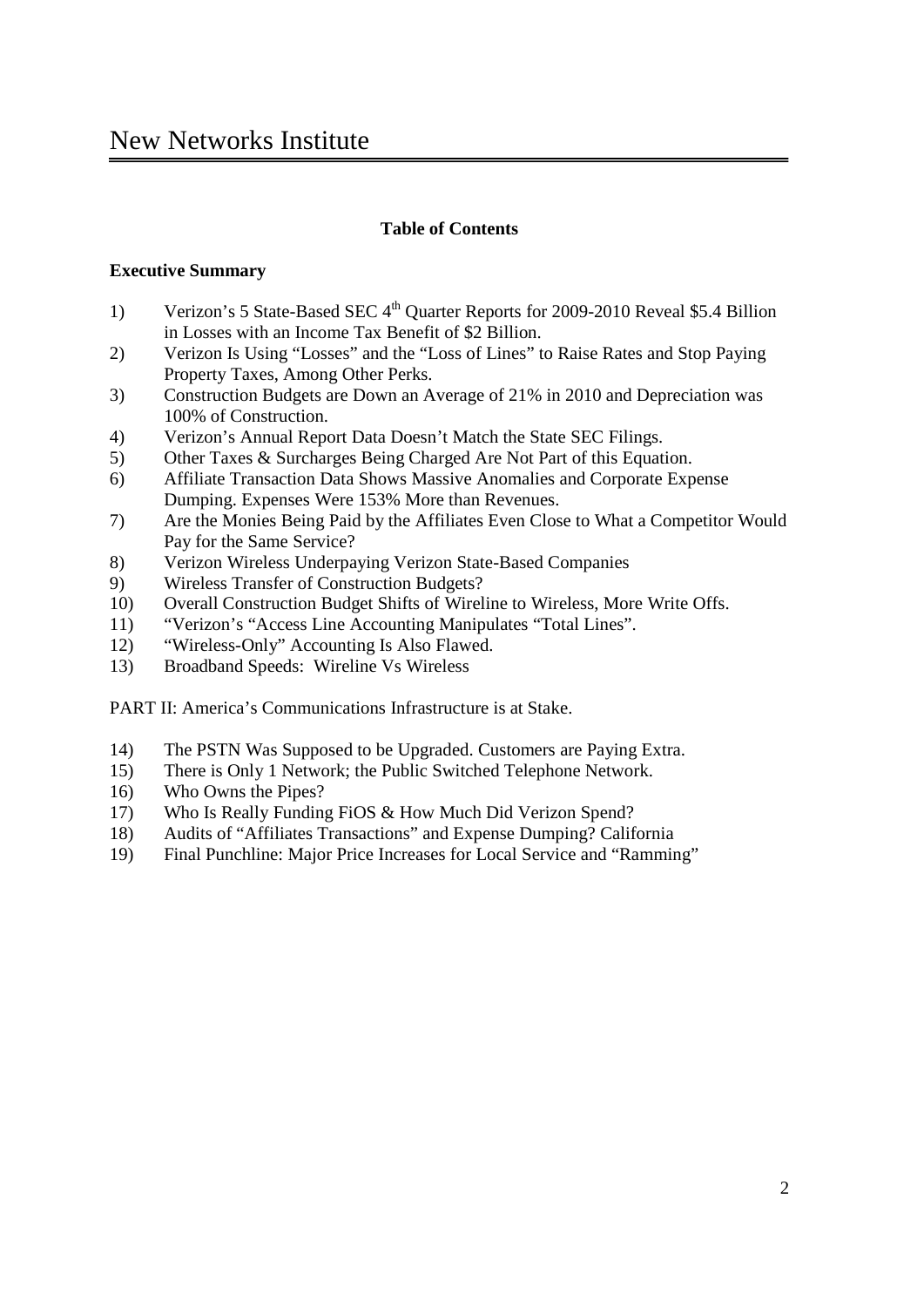#### **Exhibits**

- Exhibit 1 Verizon Losses & Tax Benefit in 5 States, 2009-2010
- Exhibit 2 Verizon, Loss before Benefit for Income Taxes
- Exhibit 3 Verizon Income Tax Benefit
- Exhibit 4 Verizon, Construction Budgets, 5 States, 2009-2010
- Exhibit 5 Verizon's Depreciation as Compared to Construction in 5 States, 2009-2010
- Exhibit 6 Verizon Wireline Revenue, Expenses and Income 2008-2010
- Exhibit 7 Breakout of Verizon Wireline Revenue, 2008-2010
- Exhibit 8 Overall Revenue for Verizon State-Based 4<sup>th</sup> Quarter Reports, 2009-2010
- Exhibit 9 Verizon, 2009-2010 Affiliate Transactions for 5 States
- Exhibit 10 Verizon Services Expenses, 2008-20010 for 5 States
- Exhibit 11 Verizon, New Jersey Affiliate Revenues and Expenses, 2001-2009
- Exhibit 12 Verizon Affiliates Listed on a Verizon, NY Small Business Bill, 2011
- Exhibit 13 Summary: Verizon 5 States Compared to AT&T's Payments
- Exhibit 14 Wireless Revenues Compared to AT&T and Sprint Access Fees. 2009-2010
- Exhibit 15 Verizon Overall Wireline & Wireless Construction and Depreciation
- Exhibit 16 Bell Lines Vs FCC Bell "Total Lines", 1984-2006
- Exhibit 17 Verizon Revenue, Construction, Depreciation.2000-2004, 2005-2011
- Exhibit 18 Had Expenditures Been at 2000-2004 average of 22.2% for 2005-2011

Appendix 1 Verizon, New Jersey Affiliates, 2010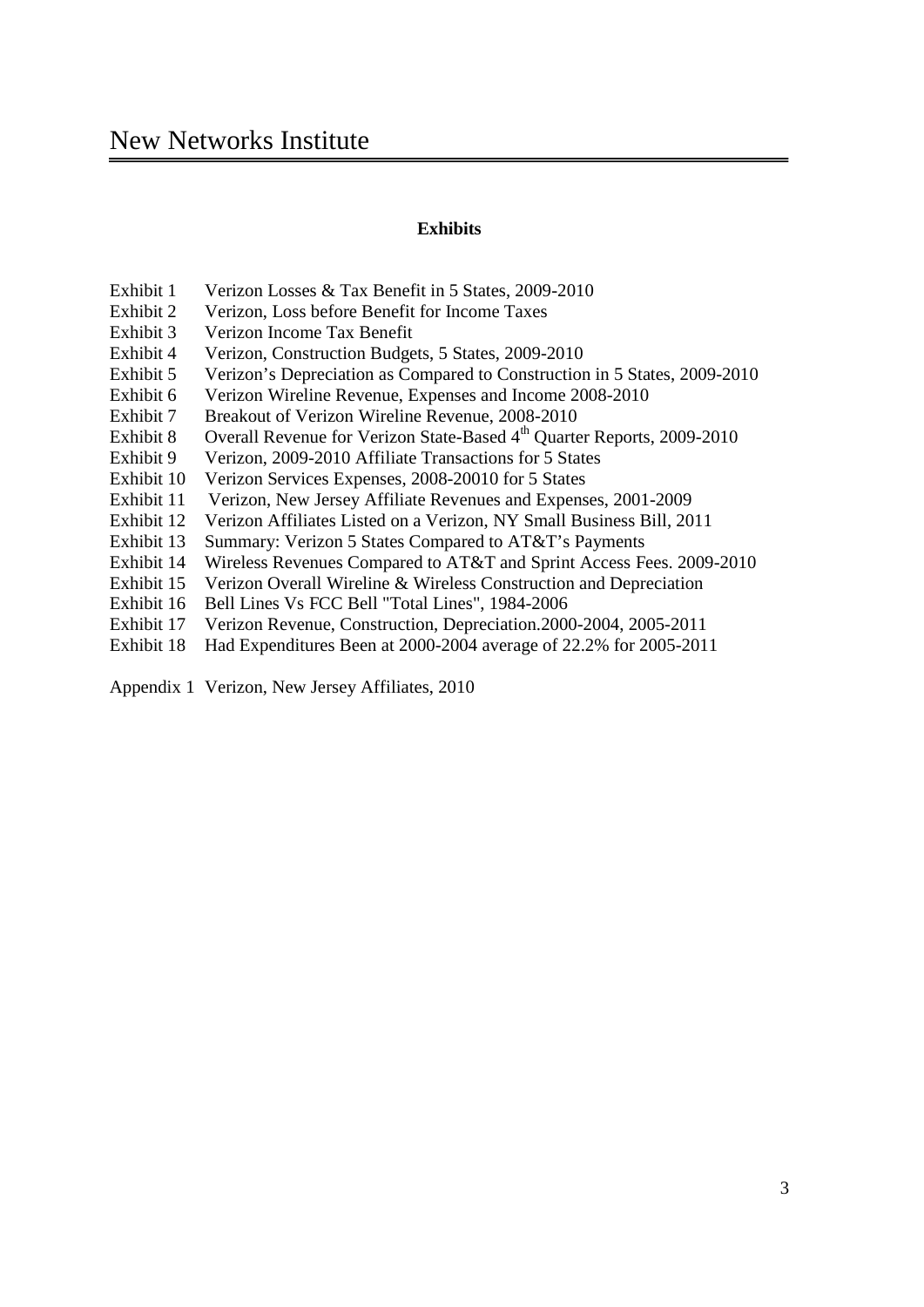## **Executive Summary**

- · Verizon's state-based SEC filings showed \$5.4 billion of losses for 2009 & 2010 in just 5 states — New York, New Jersey, Pennsylvania, Massachusetts and Rhode Island — resulting in \$1.96 billion of income tax benefits.
- · Verizon has stopped publishing its state-based SEC filings for 2011. We estimate based on the trends of the previous 2 years that the total losses could be as much as \$9.5 billion and with a tax benefit of \$3.4 billion dollars.
- Verizon's corporate Annual Report for 2010 shows \$9 billion in profits for wireline services.
- · Impacts: These state-based losses raise serious questions of tax evasion, crosssubsidization of Verizon Wireless and the other Verizon affiliates and subsidiaries, the destruction of the public switched telephone networks (PSTN), and harm to the economy, including overcharging customers.

In November, 2011, a report titled "Corporate Taxpayers and Corporate Tax Dodgers, 2008- 2010"<sup>1</sup> found that Verizon paid no federal income tax in 2008-2010, and yet had profits of \$32.5 billion. Moreover, AT&T and Verizon were ranked 2nd and 3rd, respectively, among companies with the largest total federal tax subsidies for 2008-2010, \$26.8 billion combined.

This is only part of the story. In just the last two years, 2009-2010, Verizon's state-based SEC filings reported over \$5.4 billion of losses in just 5 states — New York, New Jersey, Pennsylvania, Massachusetts and Rhode Island — and an "income tax benefit" of almost \$2 billion. (Adding projected 2011 losses could bring the total to \$9.5 billion with a tax savings of \$3.4 billion) Using these losses, Verizon went back to some of state public service (utility) commissions, such as New York, to raise local phone rates billions of dollars. In some states, like New Jersey, Verizon is also claiming they no longer have to pay property taxes to many municipalities.

Verizon's corporate annual reports show none of these losses for wireline services, even though these state-based companies are some of Verizon's largest states. In 2010, Verizon, in fact, showed \$9 billion in profits from wireline networks. (The losses on the corporate level are exceptionally complicated and seem to be related to different, separate accounting maneuvers.<sup>2</sup>)

 $\frac{1}{1}$ <sup>1</sup> Corporate Taxpayers and Corporate Tax Dodgers, 2008-2010, a joint project of Citizens for Tax Justice & the Institute on Taxation and Economic Policies. 2

<sup>&</sup>lt;sup>2</sup> Ibid. "Verizon Communications: In its 2010 report, the company changed its accounting method for pensions, and retroactively restated its pretax profits for 2009 and 2008. The restatement had little effect for 2009. For 2008, our report uses the profits actually reported in the company's 2008 report. Accelerated depreciation and amortization comprised most of the company's tax subsidies. In 2008 and again in 2010, the company divested substantial assets using a technique known as a "reverse Morris trust" transaction, saving an estimated \$1.5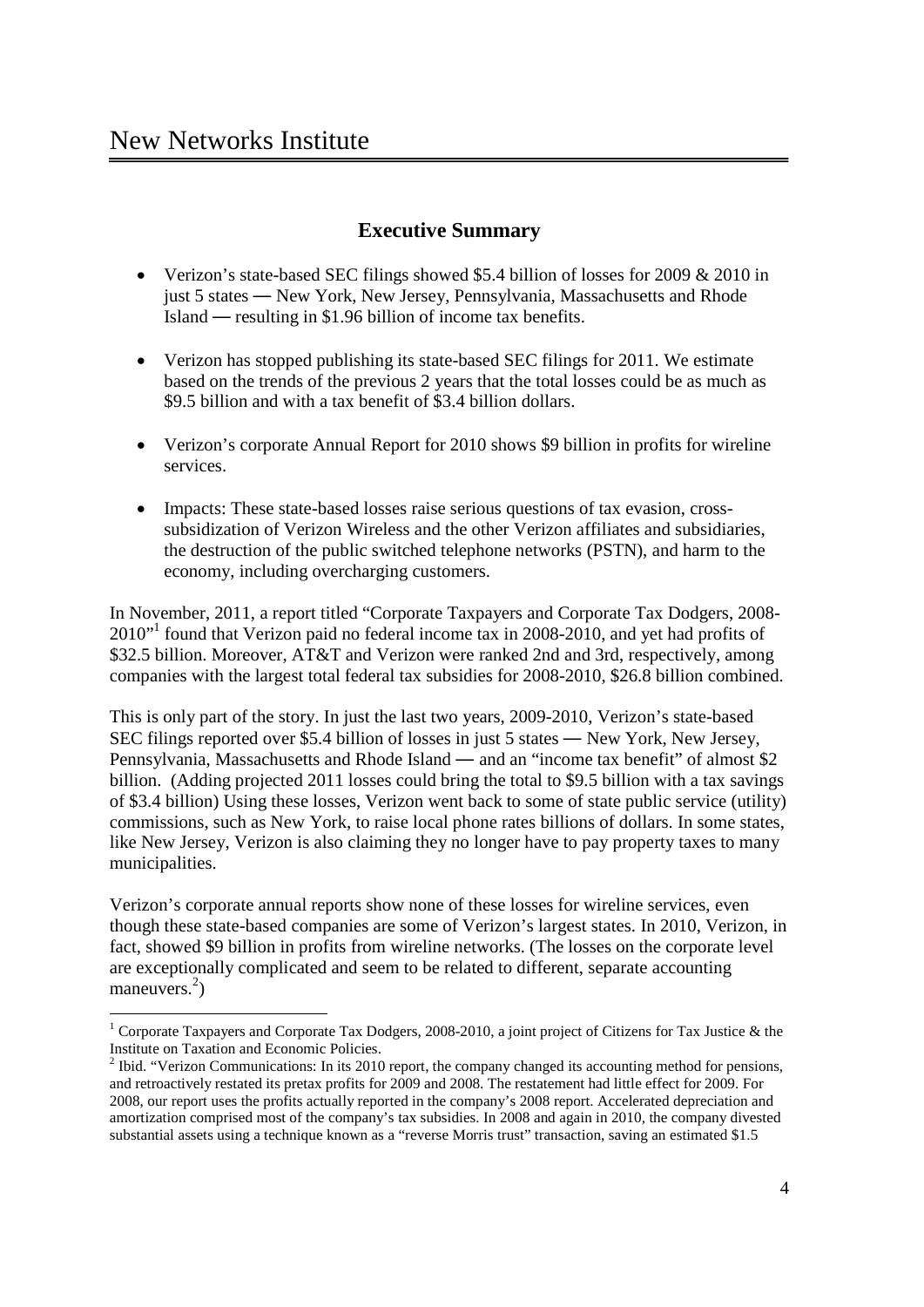These losses are of the state-based phone utility networks, sometimes called the Public Switched Telephone Networks (PSTN). They are being created, it seems, by the manipulation of money and assets through Verizon's affiliates and subsidiaries, from Verizon Wireless or Verizon Enterprise Solutions which provides long distance, or Verizon Online, which offers Internet service. It appears these separate subsidiaries are not paying their fair share back to the state utility for the use of the networks, are dumping expenses into the utility's accounts, while at the same time are shifting assets out of the utility into these separate subsidiaries, which in turn creates massive financial losses on paper. It also seems that Verizon Services, the corporate parent, is dumping billions of dollars in expenses, which could include executive pay and lobbying fees or even foundation donations and legal fees, exacerbating the state-based losses.

NOTE: There have been no audits we can find pertaining to these activities and the state SEC reports do not give enough details to ascertain the total flow of monies. We also note that Verizon has stopped publishing the SEC filings for 2011 (or they are at least not available online). We believe Verizon and AT&T are carrying on similar manipulations in most, if not all of the states in which they are the local incumbents.

The movement of assets also impacts the accounting of 'access lines'. Verizon and those quoting the phone companies claim a dramatic decrease of phone lines in recent years. When these numbers are examined, it becomes clear that the companies are only using a subset of their total lines, known as "switched" access lines. This accounting leaves out whole categories of other active lines, such as 'special access' (e.g. alarm circuits), or business services, such as Centrex, or data and broadband services, such as DSL or FiOS, thus making it appear that there are massive declines in phone lines. In fact, the FCC's most recent data<sup>3</sup> showed that 'switched' access represented only 34% of total lines, with special access and other lines representing the majority of lines and they have been increasing, not decreasing. The 'secret' is that when a service is 'deregulated' or joined in a bundle with another service, it gets redefined as no longer a 'switched' access line and is moved into another subsidiary/affiliate and the revenues goes into another bucket, NOT the public-based-utility networks. We also add that other industry analysts estimate that over 40% of all switched access line losses were due to removing a line when DSL, which travels over the same copper wire as the phone call, made the second or more lines superfluous.

Verizon et al also claim that there is competition from its own and other wireless companies. Relying on data from Center for Disease Control (CDC), which claims that 25% of households are 'wireless-only', one has only to examine the details of their findings to realize it has 2 major flaws. First, the CDC does not count business lines. Second, it does not count the 'wires' in use, such as for cable, broadband or the Internet service. In fact, in a recent

billion in federal and state income taxes. Over a number of years, the company has deferred approximately \$2.0 billion in taxes as the lessor in leveraged leasing transactions of commercial aircraft, power generating facilities, real estate, and other assets unrelated to their core business."

 $3$  The FCC's has stopped requiring or publishing these statistics as of 2007.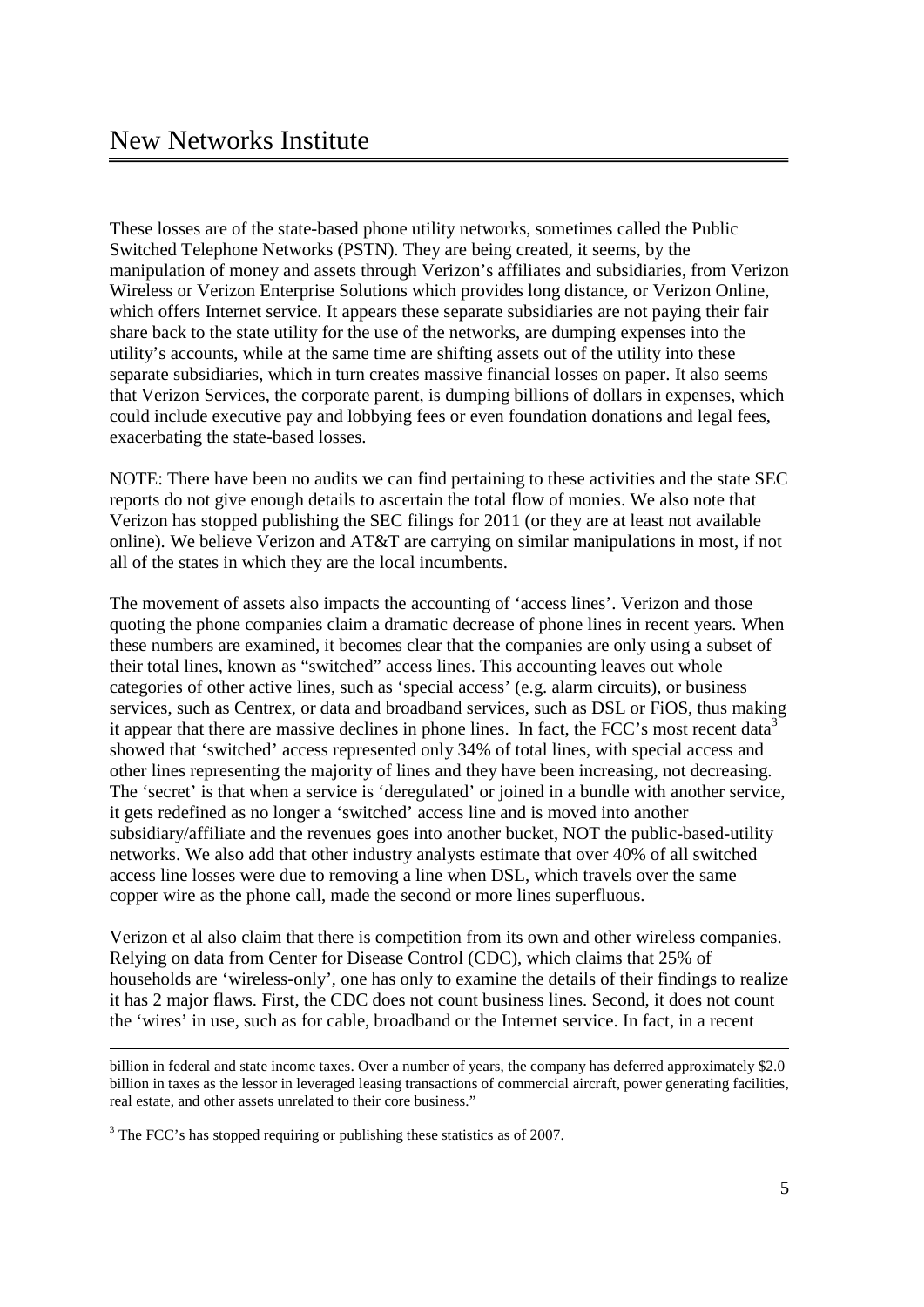study by Strategy Analytics, as reported by Broadband Reports only "6 million U.S. residents now exclusively use wireless as their only in-home broadband service."<sup>4</sup> This represents only 3.9% of US households. Wireless has always been an enhancement and new revenue stream to the phone companies' wireline networks and while there has been cannibalization of wireline by wireless calling, there are few households or businesses that are replacing their cable, broadband and Internet services with "wireless only", much less their data lines, such as lines for ATM machines.

The wireless-only issue is directly related to the tax issues as we will show the wireless networks appear to be a) dumping expenses or getting free advertising or other perks from the wireline utility, b) not paying their fair share back to the utility for network usage as other competitors would (thus lower revenue) and c) may even have the construction budgets that were supposed to be upgrading the state-based networks move to the wireless companies i.e., local phone customers funding the wireless networks, which in some states violates basic state laws.

But the plot thickens as AT&T stated that in 2010, it was now using a different method of 'inter-segment' accounting where the "Wireless segment, as a purchaser of network, IT and other services from the Wireline segment, experienced a reduction in cash operating expense …with the net result being increased operating margins" i.e.; the company is goosing to make the wireless division more profitable while it makes the 'wireline' division – less profitable. And all of this reshapes the public policy division of that 'worthless' wireline network.

This is all being played out against the FCC's "National Broadband Plan" and the Universal Service Fund proceedings. The FCC, in the name of broadband has decided to back the phone companies' plan that will raise customers' phone rates in multiple different ways. It has created a new "Connect America" Fund, as well as a "Access Recovery Charge", which in and of itself will raise rates \$2.00-\$3.00 per month for residential customers and \$5.00- \$6.00 a month for businesses or more as there is no 'cap'. And this doesn't count the multiple taxes, fees and surcharges that are added on top of these fees. Also, the FCC's increases will be on top of other state-based increases that have occurred over the last 5 years.

We note that the FCC has done no audits and has no accurate data on what customers are actually paying for services as they do not collect actual phone bills, nor have they audited any state's local service costs, much less the affiliate transactions. They have not even done audits of the current FCC Line Charge monies and have even stopped requiring most data pertaining to the costs of service.

Moreover, the costs of building and operating broadband and wireless networks and the consumer prices for these services are directly related to what is going on with the wireline

 <sup>4</sup> http://www.dslreports.com/shownews/6-Million-Only-Use-Wireless-Broadband-117445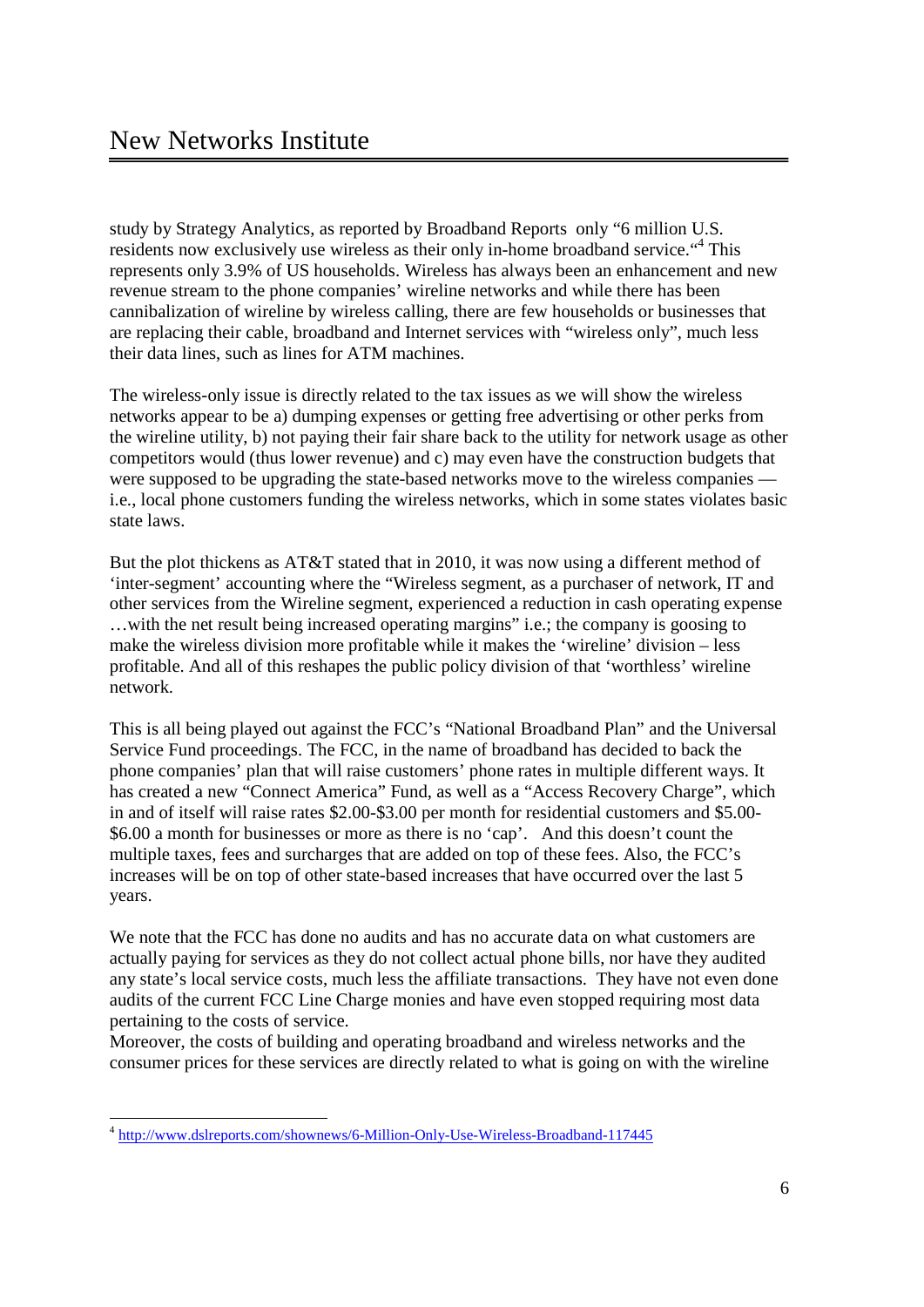networks. Sooner or later all communications go over a wire, as even wireless networks have wires to connect to the wireless towers.

## **PART II: America's Communications Infrastructure is at Stake.**

This report t is part of a series of inter-locking documents pertaining to America's infrastructure. However, it is important to present a summary of data to answer some basic questions. First, wireless is not a replacement for wireline if America is committed to high speed services. While the companies are shifting assets and construction budgets from wireline to wireless, wireless is too slow, too expensive, and will harm America's economic growth. Today, according to Network World, America is a  $3<sup>rd</sup>$  rate broadband nation. Companies in Hong Kong offer 300 Mbps bi-directional services for \$40.00 and that includes TV. Romania – 100 Mbps each way for \$20.00 while South Korea has 100 Mbps in both directions for \$20.00 and that includes phone and TV. Those who argue these are smaller countries seem to forget that no American city or state has these speeds and services at those prices. As we will discuss, According to the last FCC Internet Speed Report<sup>5</sup>, America had 48,000 customers with over 100 Mbps in 1 direction.

More importantly, America has been and continues to pay through excessive phone rates and tax perks for a fiber optic upgrade of America's PSTN. Starting in the 1990's virtually every state passed 'alternative regulations' that would give the phone companies massive financial incentives to rewire the entire state, residential and business customers or all schools, libraries and hospitals, replacing the old copper wiring for a fiber optic wire, capable of 45 Mbps in both directions. By 2011, America paid over \$340 billion dollars and the PSTN was never upgraded.

In fact, AT&T and Verizon have been deploying upgraded services U-Verse and FiOS, but only have about 8 million TV customers and according to their own statements have stopped extending those services.

But the real kicker; Verizon claims to have spent \$23 billion dollars for FiOS starting in 2005. Yet, in examining Verizon's FiOS deployments we found no increases to the overall wireline construction budgets. The company spent more money from 2000-2005 than during the FiOS deployment. This means that the companies took whatever monies spent on FiOS (which is not audited by any regulator), and deprived the utility part of the network their normal construction upgrades and maintenance. We believe AT&T has done the same thing, taking the money spent, not new investor funding but from the business as usual monies for capital expenditures.

The implications—that the Public Switched Telephone Networks are being dismantled, that there is no longer anyone upgrading the wires in the states, that the funds are being manipulated to raise rates and at the same time have the 'profitable' businesses be moved out

 <sup>5</sup>  $<sup>5</sup>$  data from June 2010, published 2011</sup>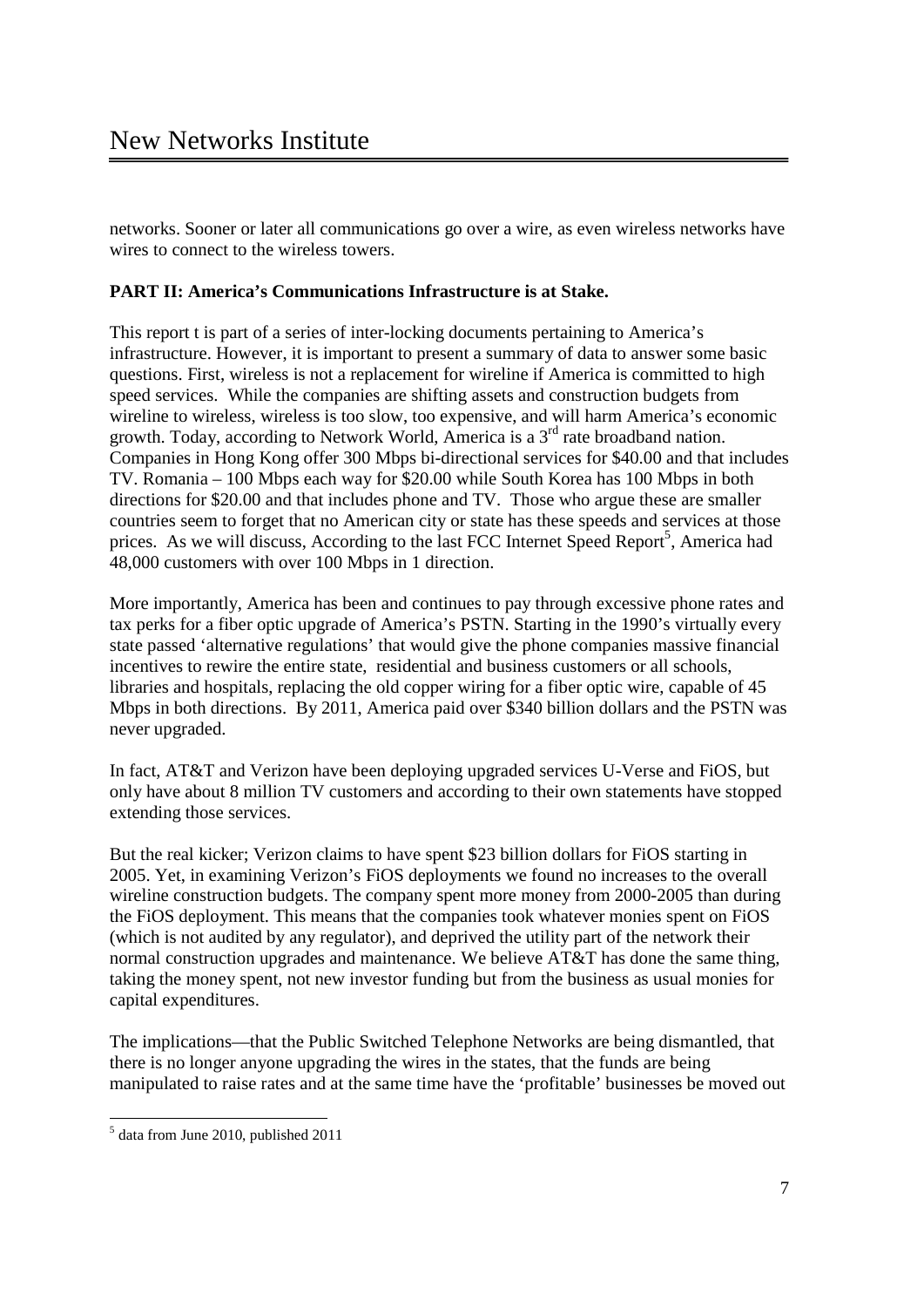of the 'utility', while at the same time the construction budgets are being manipulated to pay for a dubious wireless future – not to mention saving billions of dollars on taxes—should make the reader sit up and take notice.

## **Focusing on the Tax Issues & Impacts:**

The tax losses in these states reveal massive current as well as future harms to the economy and the public. More importantly, these losses reveal both a state and federal regulatory failure that has been in effect for over a decade. The Wall Street financial failure and the bailout are clear indications that the regulators failed to analyze and intercede to fix the problems before the crash. This same failure of regulatory oversight has allowed this situation to harm America and customers.

**Loss of Tax Revenues: Harms to the State, the Economy and Customers.** In just New York State over a 4-year period, 2007-2010, Verizon, New York claimed to have lost \$4.25 billion and received an 'income tax benefit' of \$1.74 billion. This doesn't include what happened in 2011.

Paying fewer taxes harms the State's ability to properly function, creating local cut-backs, from school closings to less police on the streets.

**Use of These Tax Losses to Raise Rates or Not Pay Property Taxes.** It is one thing to avoid taxes, but as we will demonstrate, Verizon was able to go to the state and claim that these losses required rate increases, as in New York State. In New Jersey, these losses, which reflect a shift in assets out of the regulatory accounting and into a subsidiary, is now being used to claim that the company no longer has to personal property taxes to dozens of municipalities.

Also, raising rates and charging customers more lessens the monies they have to spend on other items. Especially impacted by this are low income families (or those out of work), or seniors living on a pension and social security. Reducing excess rates would help the economy and spread billions throughout the State by generating more local use of the monies in consumer spending.

As we discuss elsewhere, today Verizon is also overcharging customers on phone bills in a myriad of ways, such as 'ramming', <sup>6</sup> where Verizon puts customers on packages or bundles they do not need, want, order or can even use. We estimate that nationwide, about 80% of small businesses have spurious extra charges, accounting for \$10-\$15 billion dollars in higher phone rates annually.

**Misguided FCC and State Public Policy Initiatives; Close Down the Public Switched Telephone Utilities.** Besides raising rates**,** the FCC's Technical Advisory Committee (TAC)

 <sup>6</sup> http://www.teletruth.org/ramming.htm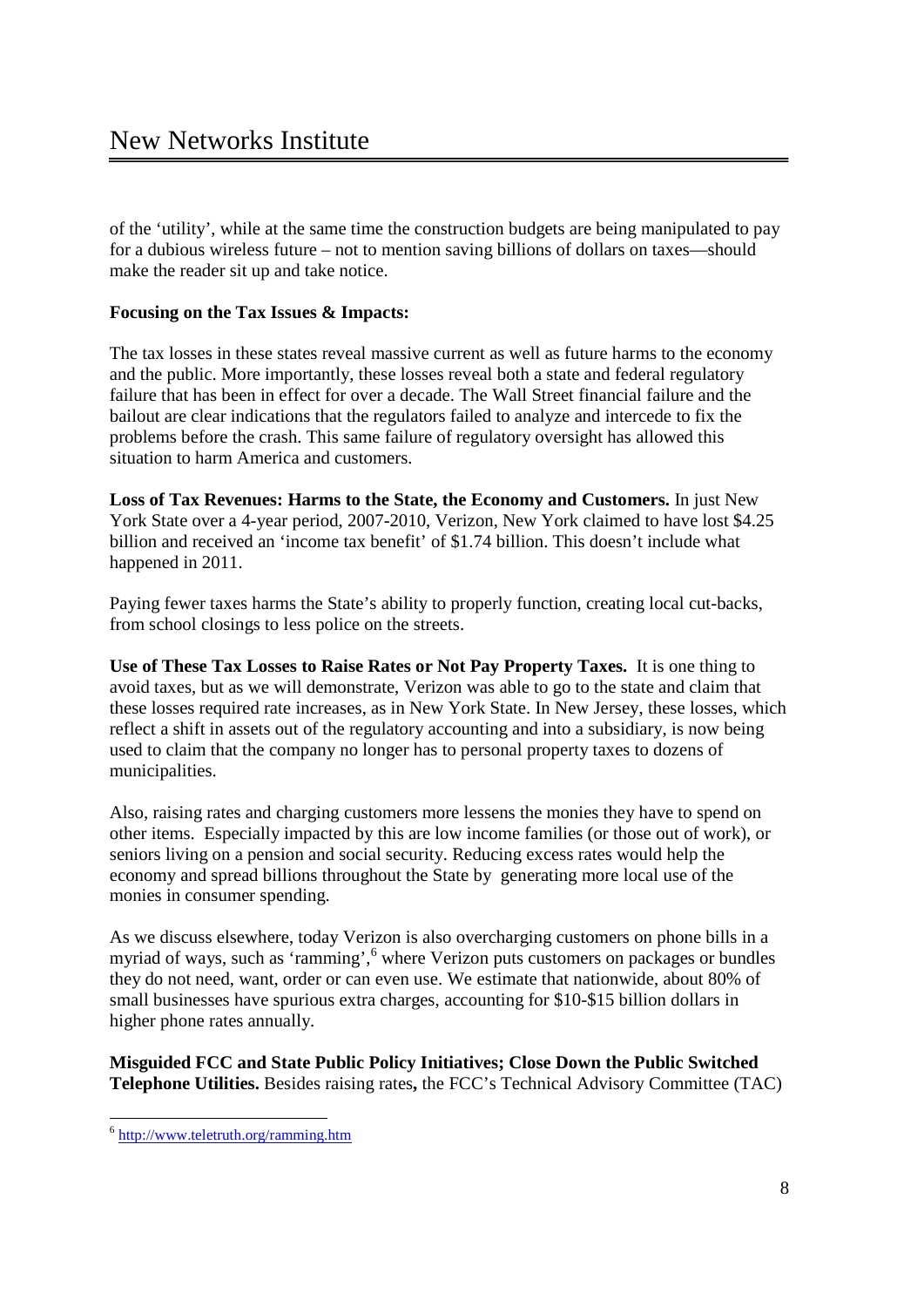is now calling to actually close down the PSTN, the state-based essential infrastructure utilities and the FCC is having workshops on how to do this transition.<sup>7</sup> Ironically, almost every service, including DSL or AT&T's U-Verse, i.e. almost all of deregulated products are going over the PSTN wiring. Even the upgraded wiring that is now fiber has not only been funded by customers, but was part of the plan to replace the old copper wiring with fiber optic wiring for the utilities since the 1990's.

**Harm to Competition through Collusion of Multiple Companies**. It appears that Verizon's local phone utilities are playing favorites and putting competitors at a disadvantage in multiple ways. Verizon's affiliates are receiving preferential treatment in their use of the utility networks and services to the detriment of the other competitors that have no choice but to rely on the monopoly telephone provider for the local connections they require completing their own network service offering. This results in the public having less competition, resulting in higher prices and less choice.

More importantly, how are Verizon's other related companies working to pull off these losses and deceive the public? Verizon Wireless is a standalone company and Verizon has a partner, Vodaphone. It is not simply another division of Verizon.

**The Dismantling of the Utilities in America.** The tax losses indicate that whole areas of the utility networks are being shifted out of the utility and into the affiliates, transferring not only revenues but also assets. This means that networks that have been built with rate-payer funding, including multiple increases allowed with the claims that the companies would be upgrading the utility plant, the State's essential telecommunications infrastructure, are now being shifted for private use with no customer obligations and benefits.

As we will discuss, almost all states granted Verizon significant deregulatory state 'alternative regulations' with the express purpose of upgrading the PSTN with fiber optic wiring that was to go to all households, businesses, schools, libraries and government agencies. Yet it now appears that the utility is being taken apart to the detriment of customers and the economy.

**Harvesting Local Phone Customers through Affiliate Collusion.** For almost of the last century, local service was supposed to be kept at fair and reasonable prices, but in examining multiple states, it is clear that the companies can now essentially write their own amount and use the losses of the other affiliates to raise rates.

Alongside this, it is now clear that the customer paying 'retail' for services is getting gouged and the only way around this is for the customer to buy 1 or more packages or services from

 <sup>7</sup> FCC Workshops on the Public Switched Telephone, Network in Transition, DA 11-1882, Released: November 10, 2011,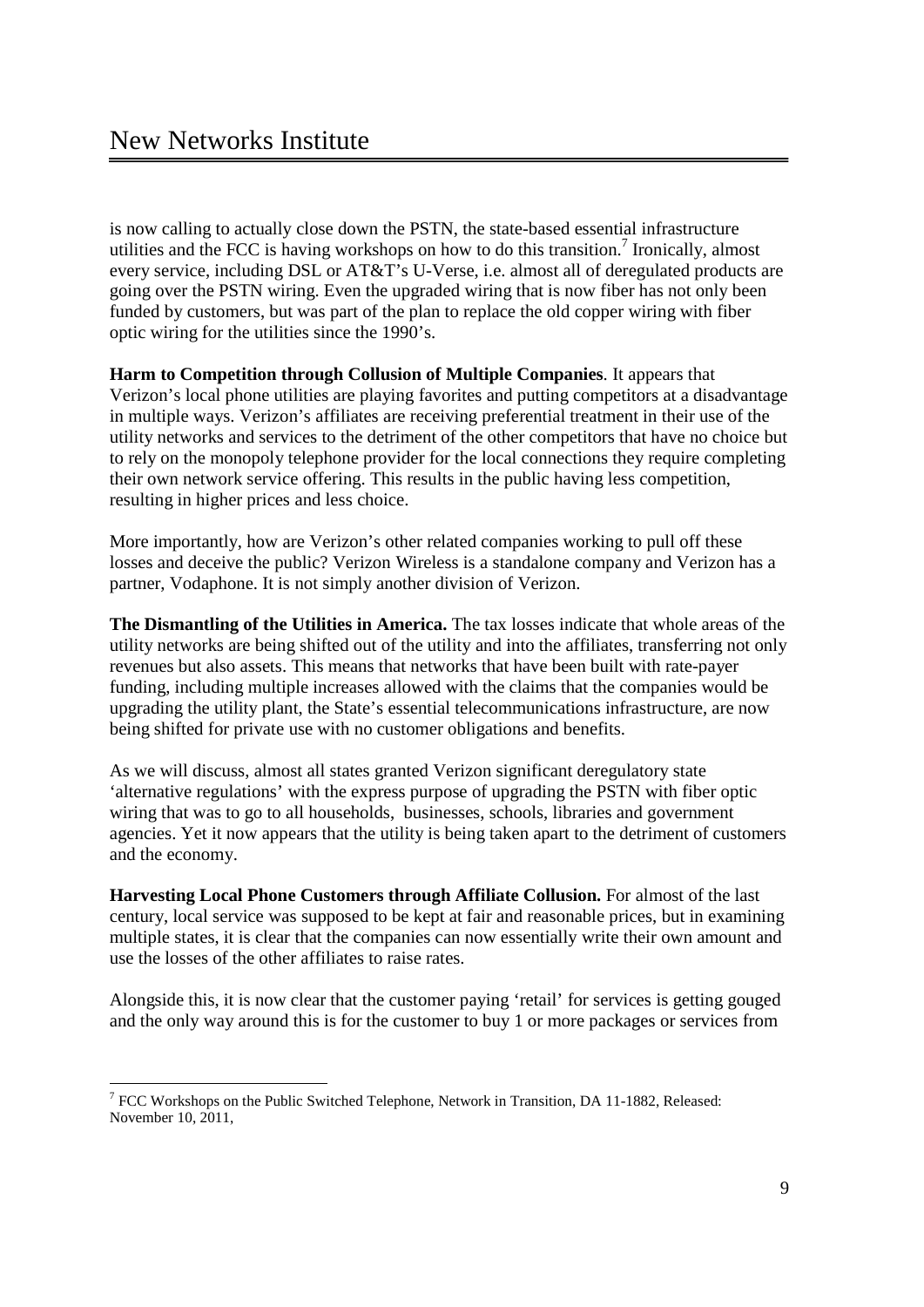an affiliate.  $-$  i.e., if you don't buy a bundle with X, Y and Z, you will be forced to pay retail+.

Bundling and the vertical integration of the products via multiple affiliates who benefit from this practice also keeps out competitors as a customer who can only get a cheap price if they bundle is forced to not selecting an ala carte or competitor offering only one service.

Our surveys show that seniors, who may not use a lot of services, or small businesses who just want basic phone lines, are all paying ever increasing amounts with no comparable competitive service – thus, be harvested, meaning to squeeze the customer until the scream uncle and buy additional services or get gouged.

**"The Integrity of the Tax System and Public Trust Therein".** The Corporate Tax Dodger report states:

 "Ordinary taxpayers have a right to be suspicious and even outraged about a tax code that seems so tilted toward politically well-connected companies. In a tax system that by necessity must rely heavily on the voluntary compliance of tens of millions of honest taxpayers, maintaining public trust is essential — and that trust is endangered by the specter of widespread corporate tax avoidance…While ordinary wage-earners have to report every penny of their earnings, has to undermine public respect for the tax system."

As America watches the OccupyWallStreeters complain about the manipulation of the financial services market by corporate entities, Verizon not paying billions of taxes in just 5 states in just a few years would appear to corroborate these groups' worst fears.

**Legality and the Removal of Basic Phone Company Data from Public Examination.** The Public simply does not have access to the information needed to analyze Verizon's compliance with applicable laws and regulations. All that can be done is to raise serious questions and request the government to carry out its responsibilities to investigate whether the company is or is not in compliance.

Unfortunately, the government may also no longer have access to the information required to analyze affiliate transactions and make findings, due to the success of lobbying efforts by Verizon and AT&T for the elimination of record keeping, reporting and accountability requirements.

While the FCC claims it is data driven, over the last decade whole sections of the regulations to supply basic information have been erased. For example, the FCC required the phone companies supply basic information about the number and types of phone lines, wiring and basic network information, as well as financial information, among other categories. Known as "ARMIS" data and formerly published in the FCC's "Statistics of Common Carriers",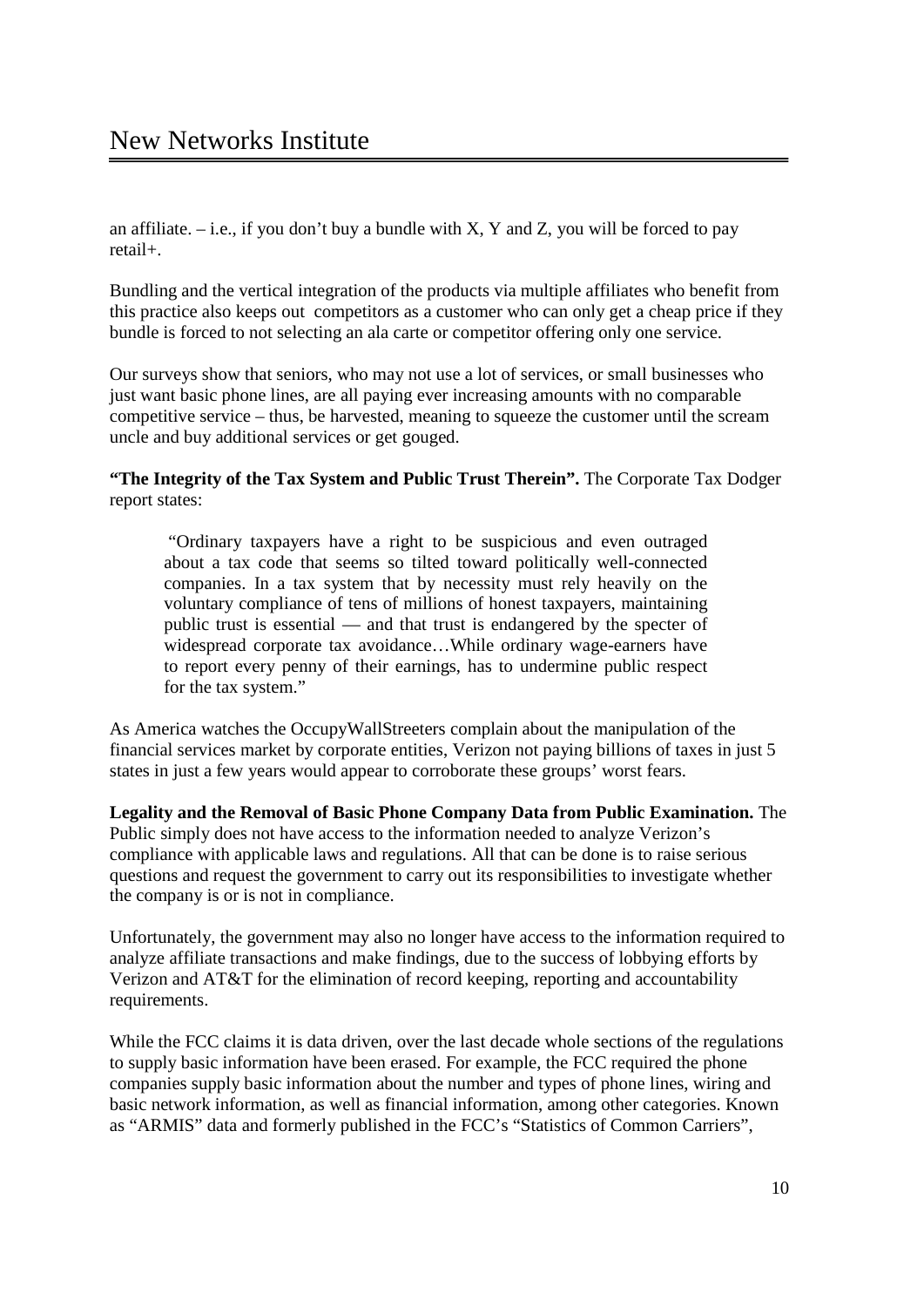2006 is the last data available to the public. While the requirements are still on the books, the FCC 'forebeared' on enforcing, much less requiring companies to supply the information.<sup>8</sup>

NOTE: At this time we cannot determine if Verizon has or has not paid the various taxes on their overall IRS tax returns. And there are multiple accounting book types that are used by the phone companies, including regulatory books, SEC books, IRS books and GAAP books.

AT&T does not publish information about their state-based revenues, profits or affiliate transactions, but the data indicates that they are most likely using the same flawed accounting of its subsidiaries as Verizon.

However, we believe that the losses that appear in the SEC filings and the materials we have collected substantiate our claims and requires immediate investigations.

## **State Report Links:**

- · **Verizon, New York:**
- · **https://investor.verizon.com/income/subsidiaries/ny/pdf/4q10\_ny.pdf**
- · **Verizon, New Jersey**
- · **https://investor.verizon.com/income/subsidiaries/nj/pdf/4q10\_nj.pdf**
- · **Verizon, Pennsylvania**
- · **https://investor.verizon.com/income/subsidiaries/pa/pdf/4q10\_pa.pdf**
- · **Verizon, New England (MA and RI)**
- · **https://investor.verizon.com/income/subsidiaries/ne/pdf/4q10\_ne.pdf**

**NOTE:** During the creation of the report, these links have mysteriously stopped working. Another version of this link was working as of November 2011.

- · **Verizon, New York:**
- http://www22.verizon.com/idc/groups/public/documents/adacct/otc\_ny\_4q\_2010.pdf

 $\frac{1}{8}$ <sup>8</sup> As of this writing, the FCC has an open docket to at least question whether parts of missing data that has been stripped from public scrutiny should be reestablished. We note that some data was updates from specific topics in 2007.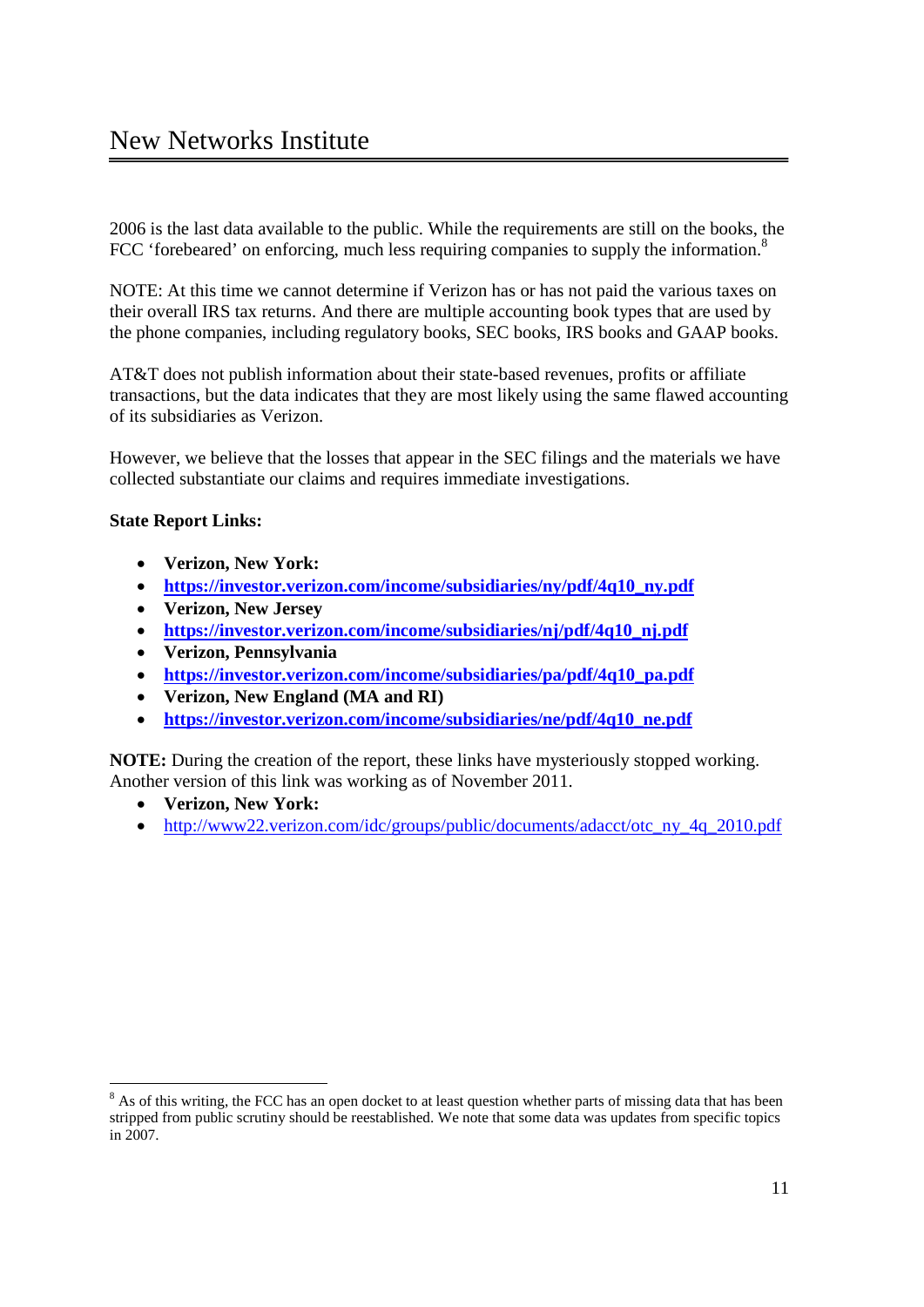## **1) Verizon's State-Based SEC 4th Quarter Reports for 2009-2010 for Just 5 States Reveal \$5.4 Billion in Losses with an Income Tax Benefit of \$2 Billion.**

From 2009-2010, Verizon's state-based SEC  $4<sup>th</sup>$  quarter reports revealed \$5.4 billion in losses with an income tax benefit of \$1.96 billion. Verizon, New York had the largest losses with \$2.2 billion in just 2010. In the state of New Jersey, Verizon claimed to have lost \$786 million in 2009-2010 and received an income tax benefit of \$321 million. These losses appear to be common throughout the Verizon territories as in just 2 years, 2009-2010 New England Telephone (Massachusetts & Rhode Island) claimed to have lost \$1.2 billion and had a tax benefit of \$477 million while Pennsylvania claimed \$202 million in losses and a tax benefit of \$62 million.

|                      | Losses     |             |       | <b>Tax Benefit</b> |             | 2-Year Total   |
|----------------------|------------|-------------|-------|--------------------|-------------|----------------|
|                      | 2009       | 2010        | 2009  | 2010               | Loss        | <b>Savings</b> |
| New Jersey           | $-$ \$355  | $-$ \$431   | \$161 | \$160              | $-5786$     | \$321          |
| New York             | $-$ \$971  | $-$ \$2,200 | \$379 | \$716              | $-$ \$3,171 | \$1,095        |
| New England (MA, RI) | $-$ \$345  | $-$ \$877   | \$164 | \$313              | $-$1,222$   | \$477          |
| Pennsylvania         | $-$ \$41   | $-$161$     | \$23  | \$39               | $-$ \$202   | \$62           |
| Total by Year        | $-$ \$1712 | $-$ \$3,669 | \$727 | \$1,228            |             |                |
| 2-Year Total         |            |             |       |                    | $-$ \$5,381 | \$1,955        |

| <b>Exhibit 1</b>                                    |
|-----------------------------------------------------|
| Verizon Losses & Tax Benefit in 5 States, 2009-2010 |
| (In the millions)                                   |

NOTE: Massachusetts and Rhode Island are combined because they are part of "New England Telephone" which was part of the original regional Bell Company, NYNEX.

In fact, over a 4 year period, 2007-2010, Verizon, New York claimed to have lost \$4.25 billion and received an 'income tax benefit' of \$1.74 billion.

However, as we discussed, Verizon has not put up 2011 SEC state-based filings and we estimate that the company for the 5 states will have lost \$9.5 billion from 2009-2011 with a tax benefit of \$3.4 billion. This might be conservative as the difference in losses from 2009- 2010 average 114%, and the tax benefits jumped 69% in 2010. Our estimates are based on a 20% increase from 2010. The next 2 exhibits highlights the projected losses and benefits, as well has supplies the increases from 2009 to 2010.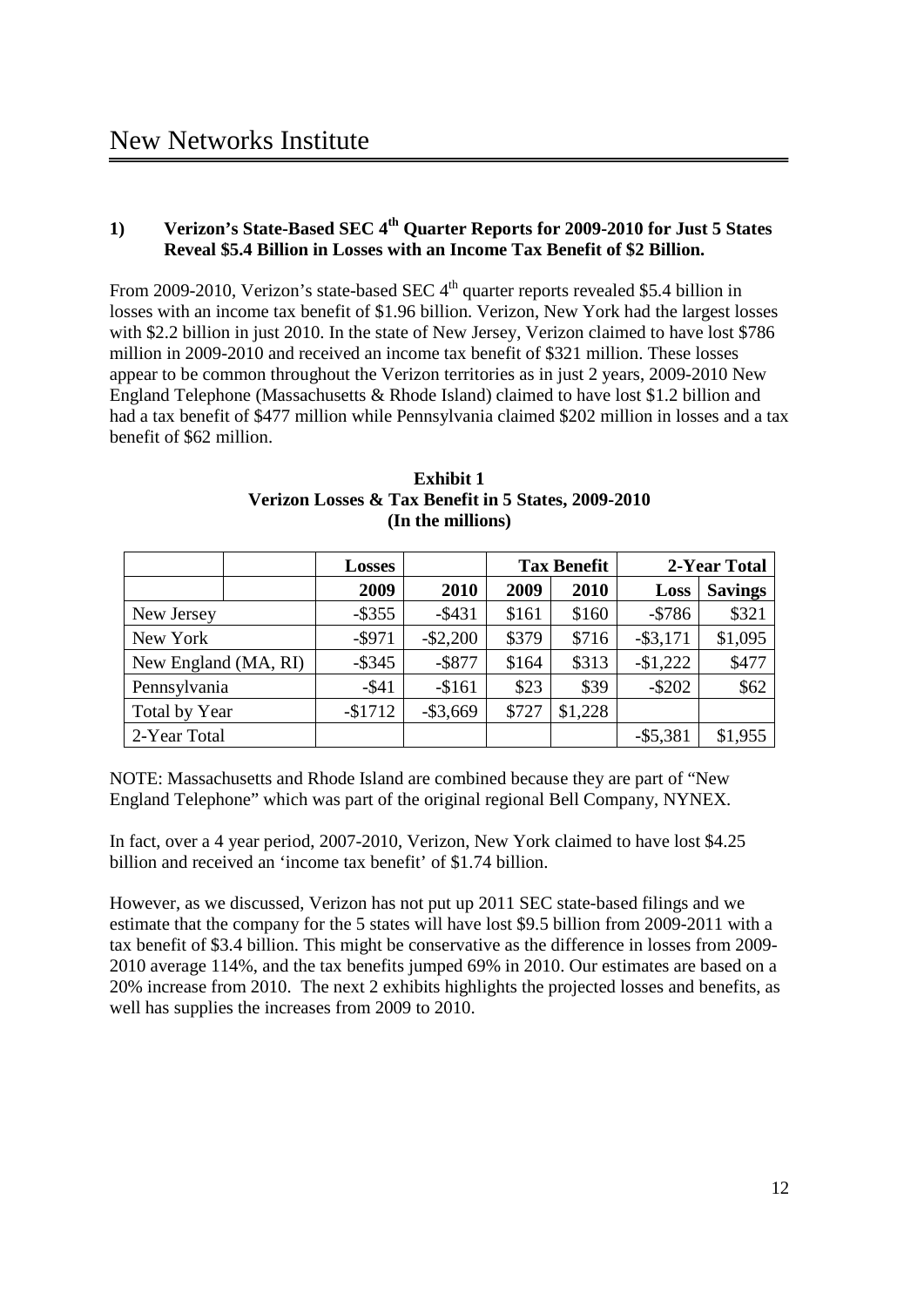## New Networks Institute

#### **Exhibit 2 Verizon Loss before Benefit for Income Taxes, 5 States, 2009-2011** (In the millions)

|                      |         |         | <b>Change</b> | 2011      |                     |
|----------------------|---------|---------|---------------|-----------|---------------------|
|                      | 2009    | 2010    | 2009-2010     | Projected | <b>Total 3 Year</b> |
| New Jersey           | \$355   | \$431   | 21%           | \$482     | \$1,268             |
| New York             | \$971   | \$2,200 | 127%          | \$2,464   | \$5,635             |
| New England (MA, RI) | \$345   | \$877   | 154%          | \$982     | \$2,204             |
| Pennsylvania         | \$41    | \$161   | 293%          | \$180     | \$382               |
| Total by Year        | \$1,712 | \$3,669 | 114%          | \$4,109   |                     |
| 3-Year Total         |         |         |               |           | \$9,490             |

## **Exhibit 3 Verizon Tax Benefit, 5 States, 2009-2011** (In the millions)

|                      | 2009  | 2010    | <b>Change</b><br>2009-2010 | 2011<br>Projected | <b>Total 3 Year</b> |
|----------------------|-------|---------|----------------------------|-------------------|---------------------|
| New Jersey           | \$161 | \$160   | $-1\%$                     | \$192.0           | \$513.0             |
| New York             | \$379 | \$716   | 89%                        | \$859.2           | \$1,954.2           |
| New England (MA, RI) | \$164 | \$313   | 91%                        | \$375.6           | \$852.6             |
| Pennsylvania         | \$23  | \$39    | 70%                        | \$46.8            | \$108.8             |
| Total by Year        | \$727 | \$1,228 | 69%                        | \$1,473.6         |                     |
| 3-Year Total         |       |         |                            |                   | \$3,428.6           |

## **2) Verizon Is Using Financial Losses and the "Loss of Lines" to Raise Rates and Stop Paying Property Taxes, Among Other Perks.**

These alleged losses have been used to raise rates in New York and other states and it is clear that these losses have been going on for years. The next quote is from the New York State Department of Public Service (DPS) Order, June 2009, to raise local rates.<sup>9</sup>

 <sup>9</sup> CASE 09-C-0327 – Minor Rate Filing of Verizon New York Inc. to Increase the Monthly Charges for Residence Local Exchange Access Lines (1MR and 1FR) by \$1.95 per month, State Of New York Department Of Public Service , June 18, 2009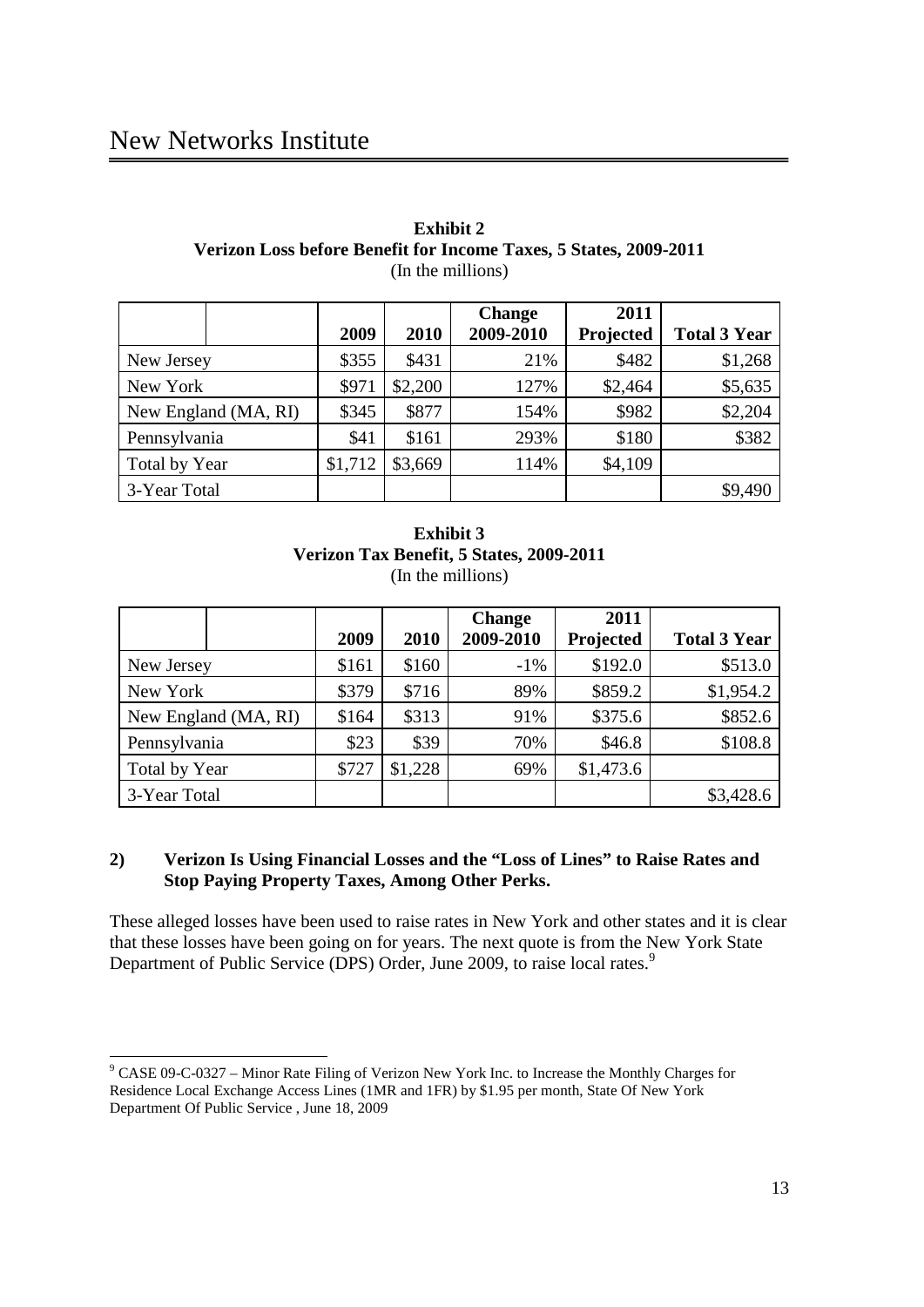Notice that the Order specifically states that Verizon needs financial relief, meaning rate increases, because of the losses.

> "Verizon's financial condition is 'relevant' when the Commission considers pricing changes because "the state has an interest in a viable company….There seems to be little question that the company is in need of financial relief; Verizon reported an overall intrastate return of a negative 4.89% in 2006 and its reported intrastate return on common equity was a negative 73.6%."

> "For 2007, Verizon reported an overall intrastate return of negative 6.24% and a return on common equity of negative 46.0%."

And the Order to raise rates continued:

"Verizon recently submitted its 2008 Annual Report showing that its earnings continue to be depressed. Specifically for 2008, the company reported a negative overall rate of return of 6.70%, a negative return on common equity of 48.66% and negative intrastate earnings of \$396 million."

And there is a match of sorts with the losses discussed by the State DPS and Verizon, New York's 4<sup>th</sup> quarter losses for 2008. In 2008, Verizon, New York showed a net loss of \$350 million and \$348 million in 2007. While not an exact match, the \$396 million in losses for 2008 quoted by the State would appear to have a direct connection with the SEC filing. (We could not find the original Verizon filing to the State online.)

More importantly, while the state characterizes the increases as "minor" in the Order, since 2004 the price of basic service went up  $83\%$  in New York City<sup>10</sup>, and some services, like inside wire maintenance, went up 132%. In fact, overall local service, for the exact same service, went up 565% since 1982, and these statistics are based solely on actual phone bills

How can prices continue to increase if, as the State and Verizon claim there's competition? Shouldn't prices be in decline?

In the case of New Jersey, besides the rates increases, Verizon claims that they can stop paying personal property tax to municipalities once the company has lost more than 51% of the lines with 'dialtone and access'.<sup>11</sup> The New Jersey League of Municipality writes:<sup>12</sup>

<sup>10</sup> www.newnetworks.com/VerizonNY2011FIN.htm <sup>11</sup> New Jersey League of Municipality letter as indicated our September 1 correspondence

<sup>(</sup>http://www.njslom.org/letters/2011-0901-verizon-hopewell.html), Hopewell Borough in Mercer County has appealed Verizon's decision to cease paying the Business Personal Property Tax based upon its interpretation of the applicable statute. Verizon argues that once it unilaterally determines that it no longer supplies dial tone and access to at least 51% of the local telephone exchanges in a municipality, payment of the tax is no longer required. The League continues to be involved in this litigation, arguing against the Verizon assertions.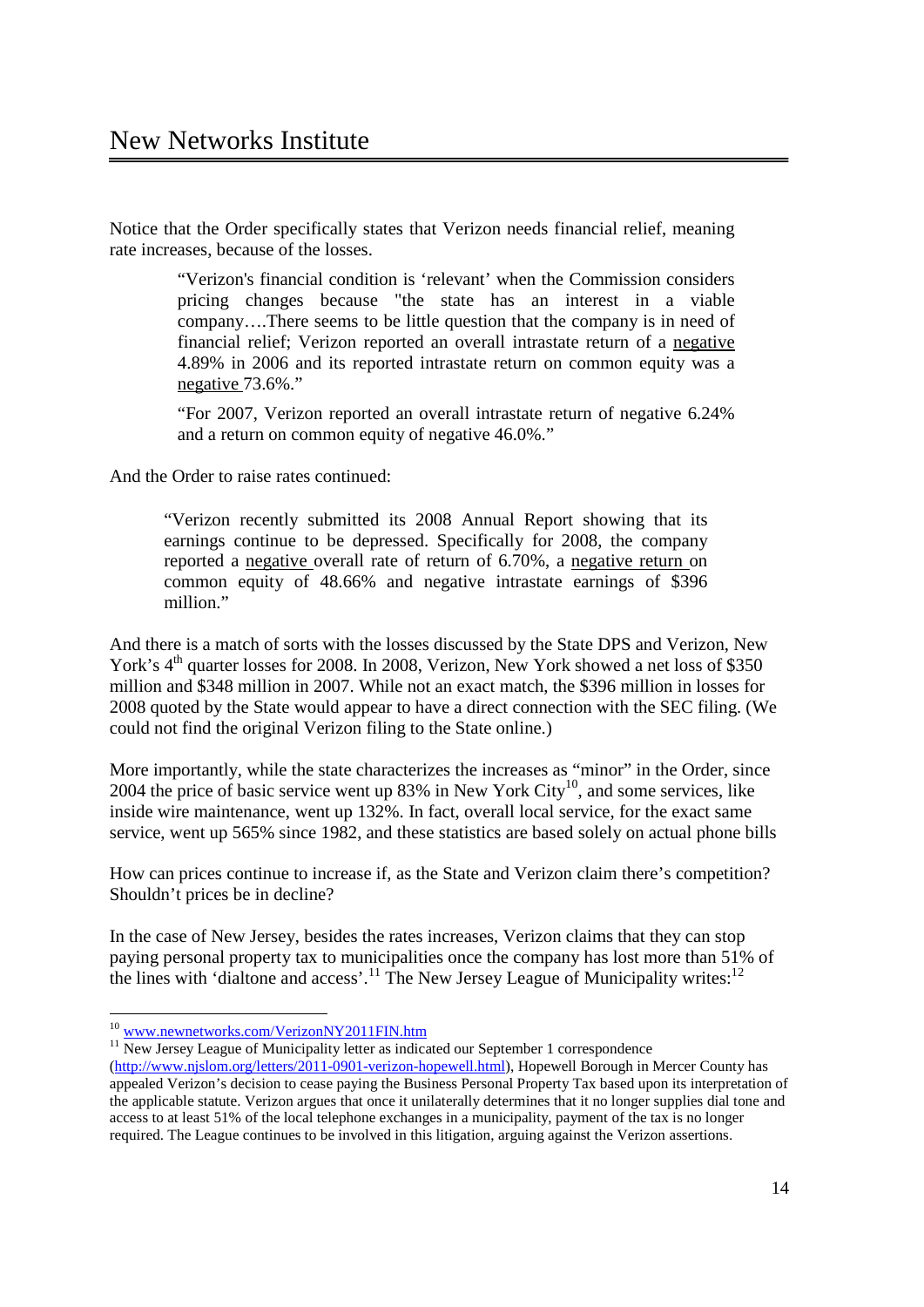"On September 1, Verizon informed an additional 31 municipalities that they would not be paying those entities Business Personal Property Taxes in 2012….As a result, taxpayers in 68 municipalities will now be forced to do without the benefits provided by these revenues."

This matter is currently in court and other legal actions are planned, but the principle, that a 'loss of lines' caused a loss in revenues is at the bottom of Verizon's argument.

How much tax money is at stake in New Jersey? According the League of Municipalities, "In 1997, property taxes were \$96 million; in 2007 it was only \$44 million."13 This means that if the loss of lines has been only a mathematical sleight of hand then Verizon could be liable to repay over \$500 million, (not counting the statute of limitations and other legal wranglings).

NOTE: At this time this same accounting of lines and taxation could be occurring in other Verizon states. Also, Verizon does not provide a list of all current phone lines that include all 'special access' lines. We will return to this topic later.

## **3) Construction Budgets Are Down an Average of 21% in 2010 and Depreciation was 100% of Construction.**

Are the states increasing their expenditures to fund new construction and thus cause these large losses? According to the 4th quarter reports, construction dropped an average of 21% in 2010 — \$600 million less to be exact.

<sup>&</sup>lt;sup>12</sup> New Jersey League of Municipality letter: September 19, 2011 RE: Verizon Business Personal Property Tax Developments

<sup>&</sup>lt;sup>13</sup> New Jersey GFOA meeting" Personal Property Tax at Risk, Verizon and two smaller companies are subject to a Business Personal Property Tax which is based upon net book value of depreciated personal property in use for business (N.J.S.A. 54:4-2.45)….Each year Verizon and others send the Division of Taxation their accounting information. They also prepare what is called a Form PT-10 which is to be submitted directly to each municipality. The PT-10 Form contains the original cost of the personal property owned by the company. It reports depreciation. The remainder is the net value which is further depreciated by the Assessment to Sales Ratio. Once this Assessment to Sales Ratio has been measured the resulting value is taxable at the general property tax rate….Beyond the calculation determining net value taxable there is a second factor which is being applied. This is a 51% trigger one might say. If land lines or access lines provided by Verizon falls below 51% of the total number of lines served within the particular community then Verizon claims to no longer be subject to Personal Property Tax. This year, 2009, the 51% trigger occurred within five municipalities representing a net tax loss of approximately \$178,000. In 2010 Verizon estimates it will affect 50 additional municipalities and 100 more statewide in the following year.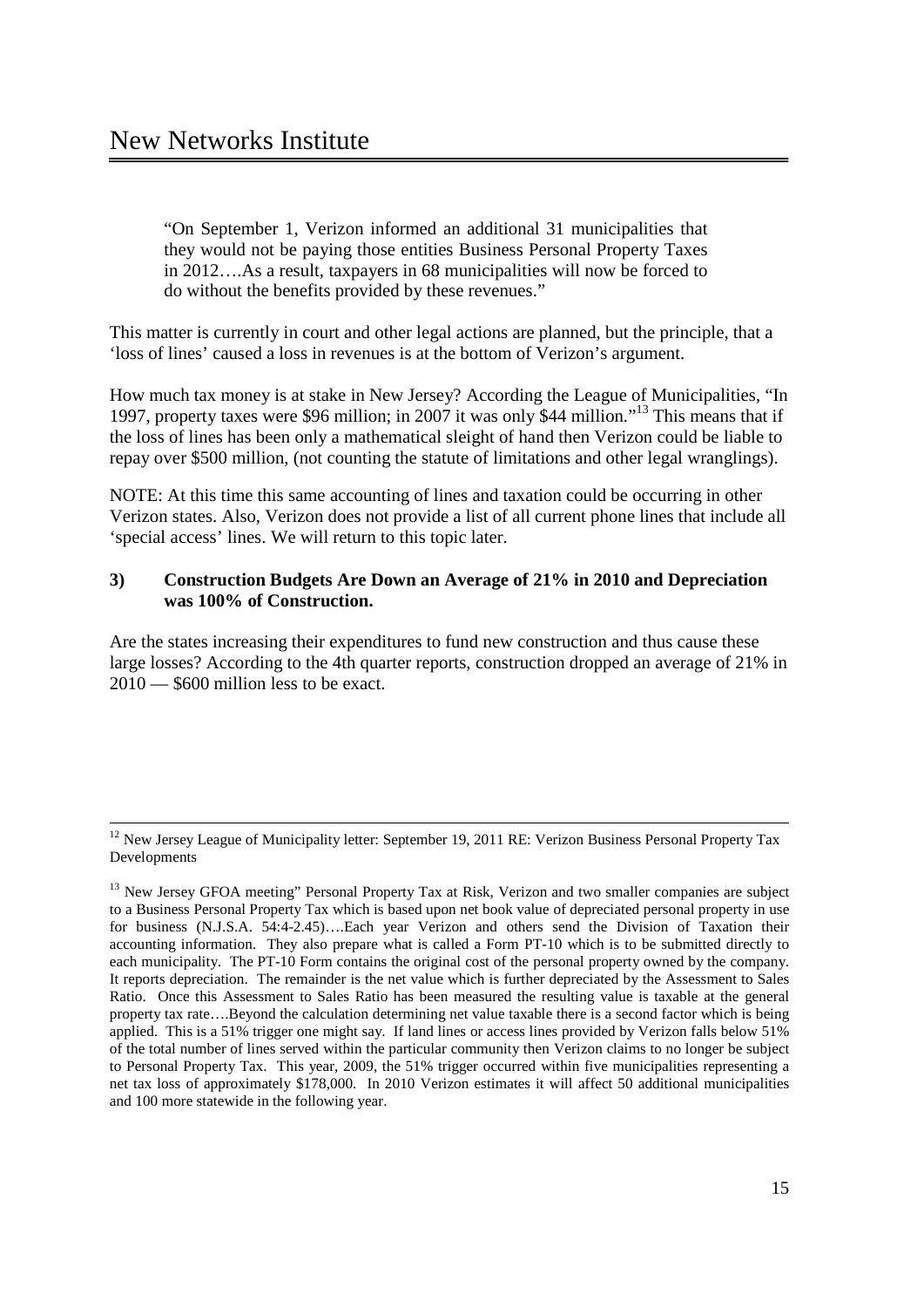# New Networks Institute

#### **Exhibit 4 Verizon, Construction Budgets, 5 States, 2009-2010** (In the millions)

|                              | 2009    | 2010    | 2-year  | <b>Drop</b> | <b>Decrease</b> |
|------------------------------|---------|---------|---------|-------------|-----------------|
| Massachusetts & Rhode Island | \$566   | \$487   | \$1,053 | \$79        | 16.2%           |
| New Jersey                   | \$837   | \$608   | \$1,445 | \$229       | 37.7%           |
| New York                     | \$1,315 | 1216    | \$2,531 | \$99        | 8.1%            |
| Pennsylvania                 | \$744   | \$551   | \$1,295 | \$193       | 35.0%           |
| Totals                       | \$3,462 | \$2,862 | \$6,324 | \$600       | 21.0%           |

But this is only part of the story. According to the same reports, Verizon wrote off, on average, all of the construction budgets — 100%. (In 2010 they wrote off 110%, 10% more than they put into the ground.)

| Exhibit 5                                                                 |
|---------------------------------------------------------------------------|
| Verizon's Depreciation as Compared to Construction in 5 States, 2009-2010 |
| (In the millions)                                                         |

|                              |                        | 2009    | 2010    | 2-Year  |
|------------------------------|------------------------|---------|---------|---------|
| Massachusetts & Rhode Island | Depreciation           | \$586   | \$572   | \$1,158 |
|                              | <b>Vs Construction</b> | 104%    | 117%    | 111%    |
| New Jersey                   | Depreciation           | \$643   | \$650   | \$1,293 |
|                              | <b>Vs Construction</b> | 77%     | 107%    | 92%     |
| New York                     | Depreciation           | \$1,242 | \$1,231 | \$2,473 |
|                              | <b>Vs Construction</b> | 94%     | 101%    | 98%     |
| Pennsylvania                 | Depreciation           | \$611   | \$633   | \$1,244 |
|                              | <b>Vs Construction</b> | 82%     | 115%    | 98%     |
|                              |                        |         |         |         |
| Totals                       |                        | 89%     | 110%    | 100%    |

## **4) Verizon's Annual Report Data Doesn't Match the State SEC Filings.**

Something seems amiss when Verizon's corporate annual reports for 2008, 2009 and 2010 are compared with the state data. The annual reports show that the wireline revenues after expenses (even after depreciation & amortization) are quite substantial. Wireline business made \$9.2 billion in 2010, \$9.8 billion in 2009 and \$11.3 billion in 2008. Where are the losses? Where is the \$5.4 billion in losses from some of the largest states?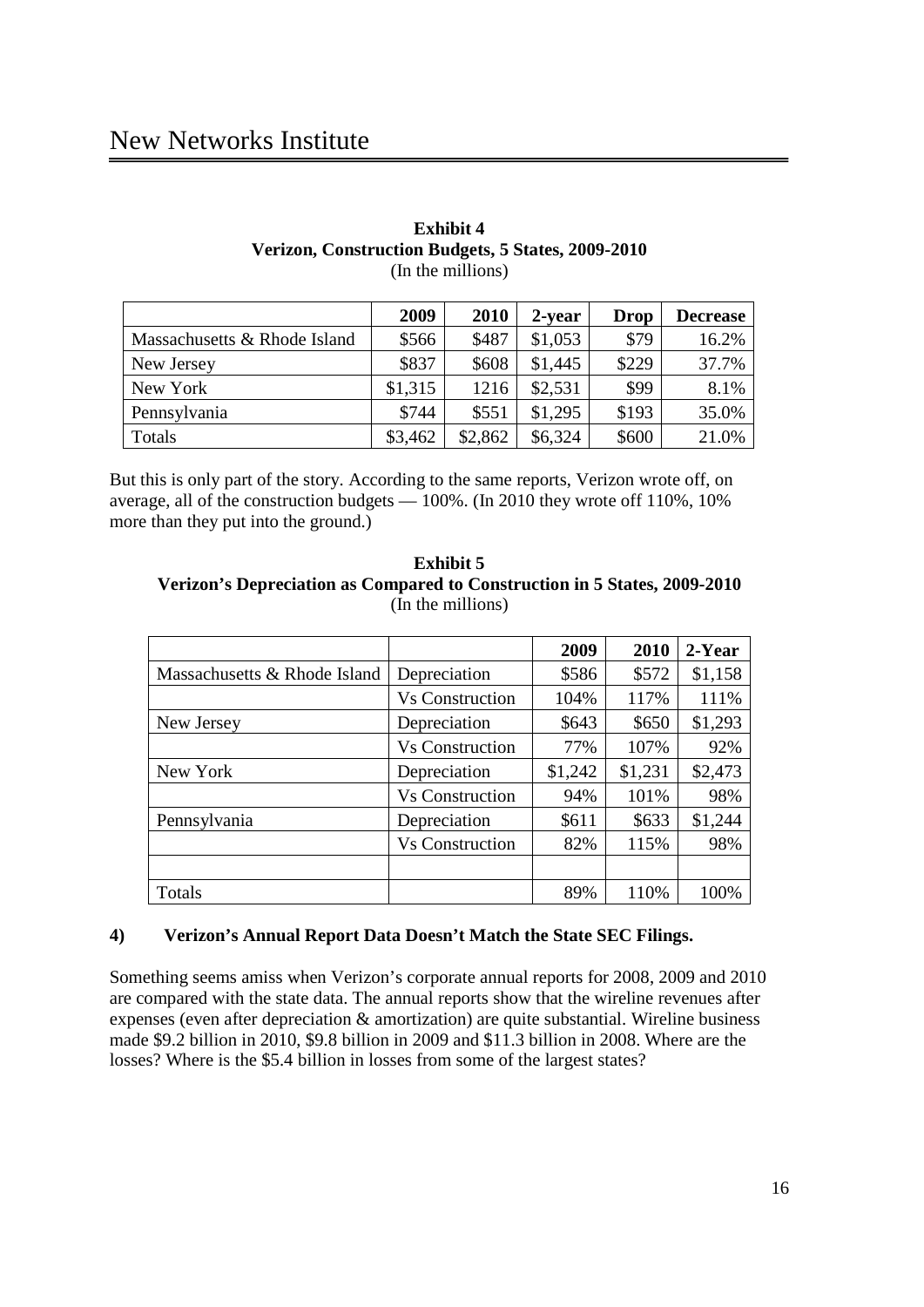## New Networks Institute

|                 | 2008     | 2009     | 2010     |
|-----------------|----------|----------|----------|
| Revenue         | \$44,323 | \$42,451 | \$41,227 |
| <b>Expenses</b> | \$33,059 | \$32,640 | \$31,990 |
| Income          | \$11,264 | \$9,811  | \$9,237  |
| Depreciation    | \$8,238  | \$8,174  | \$8,469  |
| <b>EBITDA</b>   | 25.4%    | 23.1%    | 22.4%    |

| <b>Exhibit 6</b>                                        |  |  |  |  |  |  |  |
|---------------------------------------------------------|--|--|--|--|--|--|--|
| Verizon Wireline Revenue, Expenses and Income 2008-2010 |  |  |  |  |  |  |  |

Even after the depreciation is taken into account, the "wireline" business is still profitable.

In the annual reports there are different wireline categories. "Mass Market" services include local service, broadband and the utility revenues. There is also "Global Enterprise", "Global Wholesale" and "Other".

> "Mass Markets — Mass Markets revenue includes local exchange (basic service and end-user access), long distance (including regional toll), broadband services (including high-speed Internet and FiOS Internet) and FiOS TV services for residential and small business subscribers."

The "wireline" information showed that "Global Enterprise", "Global Wholesale" and "Other" lost \$3.5 billion in revenues from 2008-2010, while Mass Market increased year after year.

|                          | 2008     | 2009     | 2010     | <b>Change</b> |
|--------------------------|----------|----------|----------|---------------|
| <b>Mass Markets</b>      | \$15,831 | \$16,115 | \$16,256 | \$425         |
| <b>Global Enterprise</b> | \$16,601 | \$15,667 | \$15,669 | $(\$932)$     |
| Global Wholesale         | \$9,832  | \$9,155  | \$8,393  | (\$1,439)     |
| Other                    | \$2,059  | \$1,514  | \$909    | (\$1,150)     |
|                          | Drop     |          |          | $(\$3,521)$   |

## **Exhibit 7 Breakout of Verizon Wireline Revenue, 2008-2010 (In the millions)**

This means that the expenses, which most likely tracked with the loss in revenue, would indicate that "Mass Markets" services became more profitable, not less. According the annual reports "Other" dropped \$1.15 billion while "Global Wholesale" went from \$9.8 billion to \$8.4 billion. "Mass Markets" actually increased \$425 million from 2008 to 2010.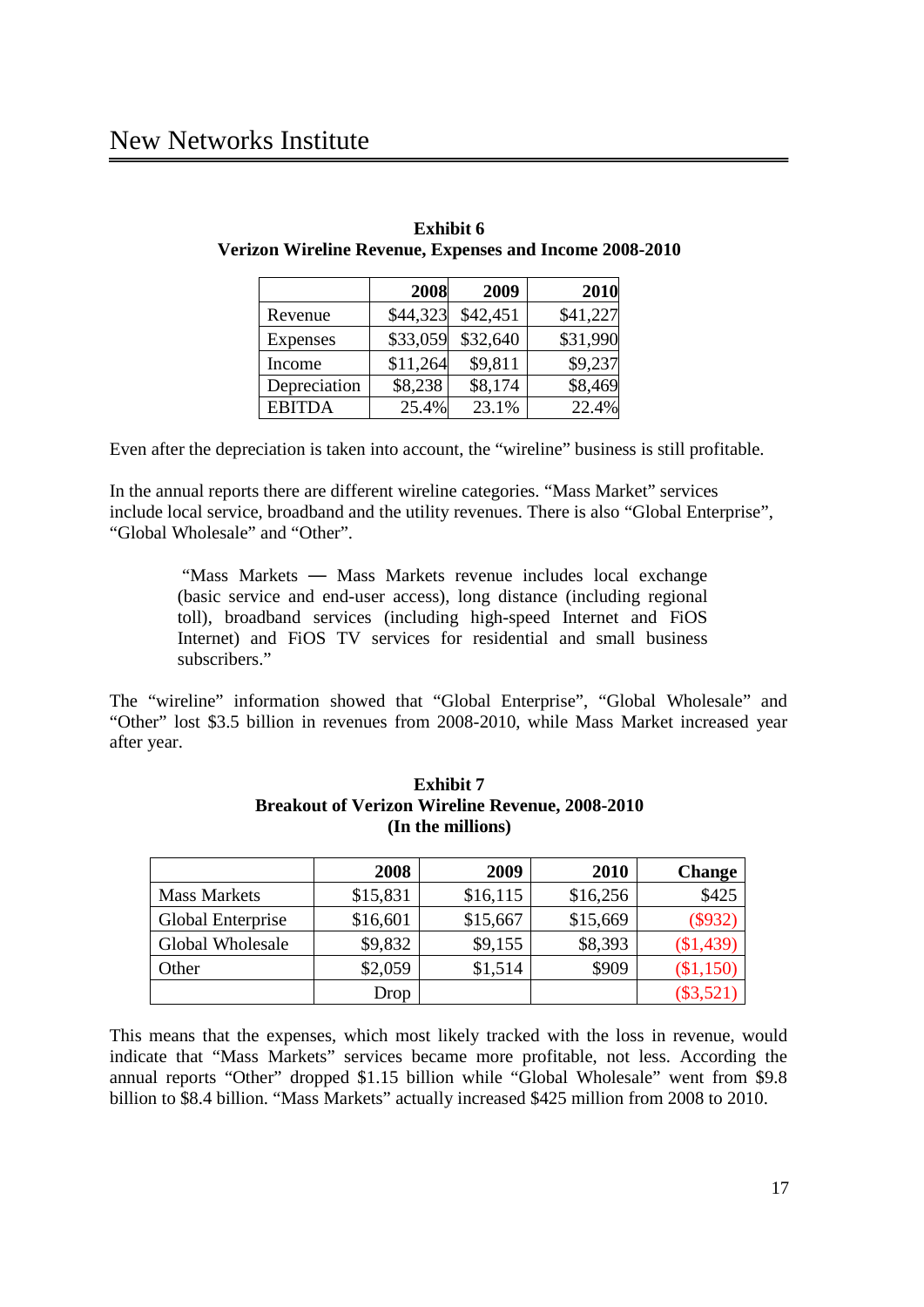How can the Mass Markets service revenues be increasing and the wireline services quite profitable, yet the state reports show major losses?

In the Verizon corporate Annual Report for 2010, Verizon is merging all of the products, including FiOS, broadband, etc. Examining the next paragraph from Verizon's Annual Report for 2010, it shows that "switched" access lines — which they are now claiming are the 'old networks', the Public Switched Telephone Networks — are in serious decline. However, they are profitable in this category because of the other services, such as FiOS, broadband, or in the case of businesses, "high-speed circuits".

#### *"2010 Compared to 2009*

The increase in Mass Markets revenue during 2010 compared to 2009 was primarily driven by the expansion of consumer and business FiOS services (Voice, Internet and TV), which are typically sold in bundles, partially offset by the decline of local exchange revenues principally as a result of a decline in switched access lines as of December 31, 2010 compared to December 31, 2009, primarily as a result of competition and technology substitution. The majority of the decrease was sustained in the residential retail market, which experienced a 9.0% access line loss primarily due to substituting traditional landline services with wireless, VoIP, broadband and cable services. Also contributing to the decrease was a decline of nearly 5.0% in small business retail access lines, primarily reflecting economic conditions, competition and a shift to both IP and high-speed circuits."

What does this all mean besides not paying state taxes or raising rates? The state-based companies are not accounting for the total wireline revenues, from services such as FiOS or other deregulated services. Verizon even admits there is a "shift to both IP and high-speed circuits", which means that once the same exact line goes to DSL or some other "high-speed" service, it is now 'different' and therefore not an access line. It also means that the other affiliates are most likely not paying their fair share into the state-based companies.

## **5) Other Taxes and Surcharges Being Charged to Customers Are Not Part of this Equation.**

We need to note that these losses do not include other taxes, fees and surcharges that Verizon is able to 'pass-through' and have customers pay. Here is one example, which adds 3% to services to New York state phone bills.

#### **"New York State Gross Revenue Tax Surcharge**

**"Description:** This surcharge recovers telephone company expenses associated with mandated New York State Transportation and Transmission Corporation Franchise Taxes (Section 184 Tax) and Excise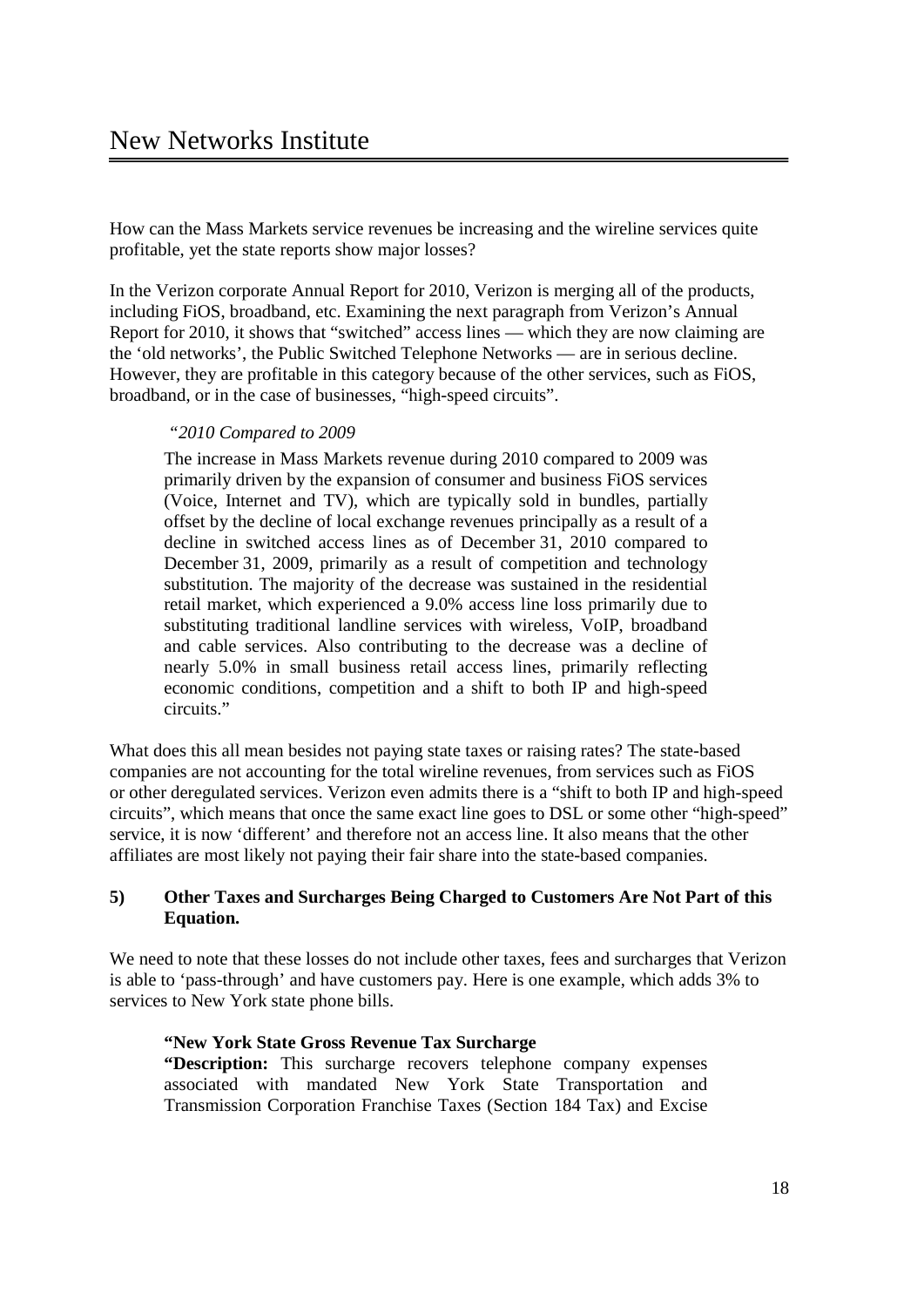Taxes on Telecommunications Services (Section 186E Tax). **This surcharge is not required by the Commission.** (Emphasis added.)

This 'tax surcharge' is also taxed federal and state taxes. In New York that adds an additional 12% to this surcharge. And there are a host of other surcharges, though this varies by state.

## **6) Affiliate Transaction Data Shows Massive Anomalies and Corporate Expense Dumping. Expenses Were 153% More than Revenues.**

First, here is the overall revenue per year for each state-based report to give a sense of 'size' of each company. Verizon, New Jersey averaged about \$3.1 billion, while Verizon, NY averaged \$7.5 billion, more than double the revenues for New Jersey.

|             | New     | Jersey  |         | New York |         | New England |         | Pennsylvania |          |
|-------------|---------|---------|---------|----------|---------|-------------|---------|--------------|----------|
|             | 2009    | 2010    | 2009    | 2010     | 2009    | 2010        | 2009    | 2010         | Total    |
| Revenue     | \$3.137 | \$3,068 | \$7,840 | \$7,221  | \$2,446 | \$2,402     | \$3,258 | \$3,236      | \$32,608 |
| Average     |         | \$3,103 |         | \$7,531  |         | \$2,424     |         | \$3,247      |          |
| Compared to |         |         |         |          |         |             |         |              |          |
| New York    |         | 41%     |         |          |         | 32%         |         | 43%          |          |

**Exhibit 8 Overall Revenue for Verizon State-Based 4th Quarter Reports, 2009-2010**

But it is the details of the affiliate transactions that one has to wonder what hanky-panky is afoot. Stare at the numbers for a short time and you find serious anomalies.

## **NOTE: SEE APPENDIX 1 FOR A DESCRIPTION OF THESE AFFILIATES.**

This next exhibit is taken directly from the Verizon state-based  $4<sup>th</sup>$  quarter reports.

Specific Issues:

- · How can Verizon New Jersey and Pennsylvania have almost 5-10 times less revenue for Internet service than Verizon New York or Massachusetts/RI?
- · However, the expenses to Verizon New Jersey and Pennsylvania from Verizon Internet are massive when one examines the fact that New York or Massachusetts/RI do not have any expenses.
- · Why does New York not have any long distance revenues?
- · This data also has some wireless revenue anomalies. How did the wireless revenues go down in New Jersey and Pennsylvania from 2009 to 2010?
- How did Verizon Wireless pay Verizon, New Jersey \$112 million in 2009 while Verizon Wireless only paid Verizon, New York \$78 million, even though New York is over double the size of New Jersey.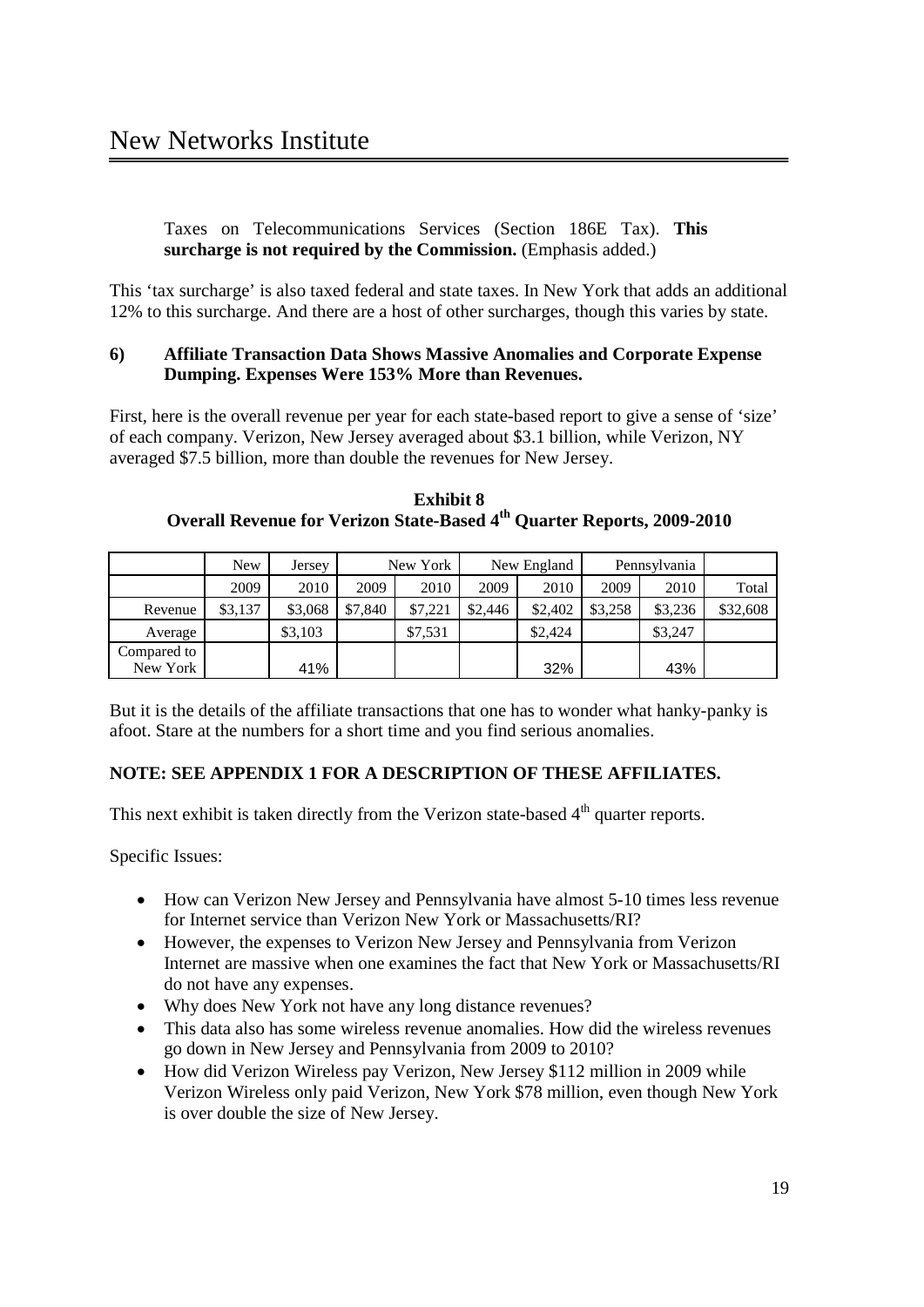There also seems to be different accounting rules for the original "Bell Atlantic" states, New Jersey and Pennsylvania, as compared to the original "NYNEX" states, which include New York, Massachusetts and Rhode Island.

|                                      | <b>New</b>      | <b>Jersey</b> | <b>New York</b> |         |       | <b>New England</b> |          | Pennsylvania |              |
|--------------------------------------|-----------------|---------------|-----------------|---------|-------|--------------------|----------|--------------|--------------|
| <b>Operating</b><br><b>Revenues:</b> | 2009            | 2010          | 2009            | 2010    | 2009  | 2010               | 2009     | 2010         | <b>Total</b> |
| <b>Verizon Business</b>              | \$192           | 181           | \$351           | \$275   | \$129 | \$118              | \$170    | \$168        | \$1,584      |
| Verizon Wireless Inc.                | \$112           | \$67          | \$78            | \$95    | \$34  | \$36               | \$74     | \$59         | \$555        |
| <b>Verizon Services</b>              | \$48            | 44            | \$56            | \$59    | \$27  | \$28               | \$47     | \$48         | \$357        |
| Verizon Internet                     | $\$ -           | \$82          | \$648           | \$706   | \$375 | \$410              |          | \$48         | \$2,269      |
| Long Distance                        | \$37            | \$34          |                 |         | \$29  | \$27               | \$35     | \$33         | \$195        |
| <b>Operating Telephone</b>           | \$4             |               | \$2             |         | \$5   |                    | \$13     | \$13         | \$37         |
| Other                                | \$1             |               | \$1             | \$<br>1 | \$6   | \$5                | \$1      |              | \$15         |
| Total                                | \$394           | \$430         | \$1,136         | \$1,136 | \$600 | \$624              | \$340    | \$363        | \$5,023      |
|                                      |                 |               |                 |         |       |                    |          |              |              |
| <b>Operating</b><br><b>Expenses:</b> | 2009            | 2010          | 2009            | 2010    | 2009  | 2010               | 2009     | 2010         |              |
| Verizon Services                     | \$1,073         | \$838         | \$2,036         | \$1,710 | \$880 | \$676              | \$972    | \$788        | \$8,973      |
| <b>Internet Services</b>             | \$251           | \$148         |                 |         |       |                    | \$285    | \$189        | \$873        |
| Data Services Inc.                   | \$105           | \$107         | \$240           | \$249   | \$106 | \$114              | \$108    | \$113        | \$1,142      |
| Connected Solutions.                 | \$78            | \$35          |                 |         |       |                    | \$6      | \$3          | \$122        |
| <b>Operating Telephone</b>           | $\$ -           |               | \$835           | \$637   |       |                    | \$<br>31 | \$36         | \$1,539      |
| Verizon Wireless Inc.                | \$10            | \$3           | \$<br>5         | \$4     | \$4   | \$1                | \$1      | \$1          | \$29         |
| Long distance rec.                   | $\frac{1}{2}$ - |               |                 |         |       |                    |          |              | $\uparrow$ - |
| <b>Verizon Business</b>              | \$2             | \$1           | \$4             | \$4     | \$3   | \$2                | \$2      | \$2          | \$20         |
| Other                                | $\$ -           |               |                 |         |       |                    |          |              |              |
| Total                                | \$1,519         | \$1,132       | \$3,120         | \$2,604 | \$993 | \$793              | \$1,405  | \$1,129      | \$12,695     |

## **Exhibit 9 Verizon, 2009-2010 Affiliate Transactions for 5 States** (In the millions)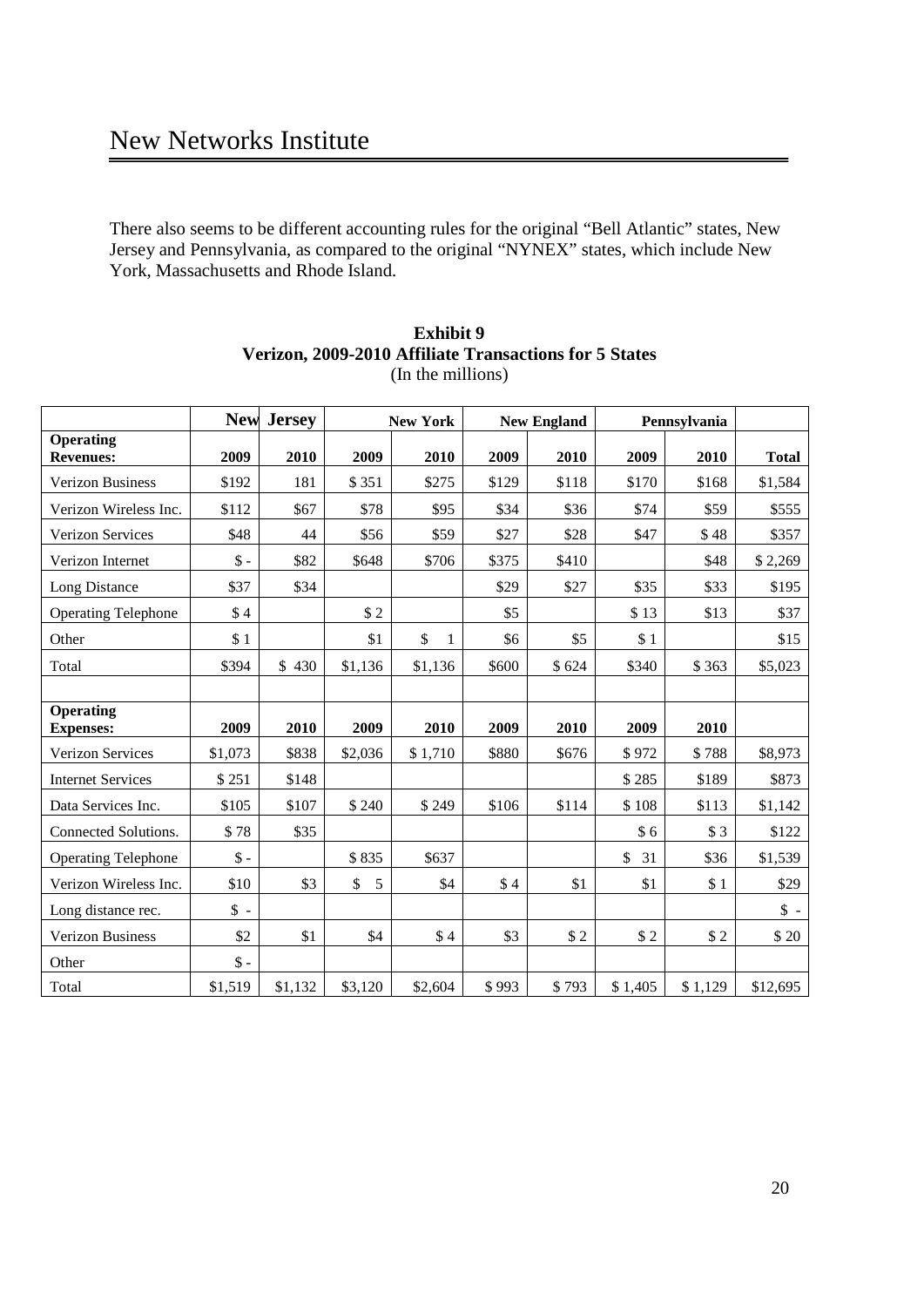On the flip side, expenses are obviously being dumped. The data for 2008 and 2009 shows a massive increase of "Verizon Services" expenses in 2009. For the 5 states, these fees increased \$1.3 billion in a year. And while it went down \$700 million in 2010, there is no discussion of why there were these increases or declines.

## **Exhibit 10 Verizon Services Expenses, 2008-20010 for 5 States (In the millions)**

|                         | 2008 | 2009         | 2010   | 3-Year   |
|-------------------------|------|--------------|--------|----------|
| <b>Verizon Services</b> | .443 | 761<br>\$4.7 | \$4012 | \$12.216 |

## **Who is Verizon Services?**

Verizon Services is the corporate headquarters expenses which includes "corporate finance, external affairs, legal, media relations, employee communications, and corporate advertising". Translated into English, this most likely means that it dumps everything, from lobbying, monies for the Verizon Foundation, executive pay, travel and a host of other charges that have nothing to do with the cost of actually offering phone service.

Verizon's state-based SEC reports state:

"The second category is comprised of overhead and support services which generally benefit all subsidiaries of Verizon. Such services include corporate governance, corporate finance, external affairs, legal, media relations, employee communications, corporate advertising, human resources, treasury, and rent expenses associated with the rental of facilities and equipment."

And to confuse this more, this was included in the Verizon, New York 2010 SEC year-end filing. "Verizon Services Group", "Verizon Services Corp." and "Verizon Corporate Services Group" (\*collectively known as "Verizon Services") are all listed.

"The consolidated financial statements include the accounts of Verizon New York Inc. and its subsidiaries. All significant intercompany accounts and transactions have been eliminated. We have a 66-2/3% ownership interest in Telesector Resources Group, Inc. (d/b/a Verizon Services Group) and share voting rights equally with the other owner, Verizon New England Inc. (Verizon New England), which is a wholly owned subsidiary of NYNEX. Verizon Services Group operates in conjunction with Verizon Services Corp. and Verizon Corporate Services Group Inc. (collectively known as Verizon Services) to provide various centralized services on behalf of Verizon's subsidiaries. We use the equity method of accounting for our investment in Verizon Services Group."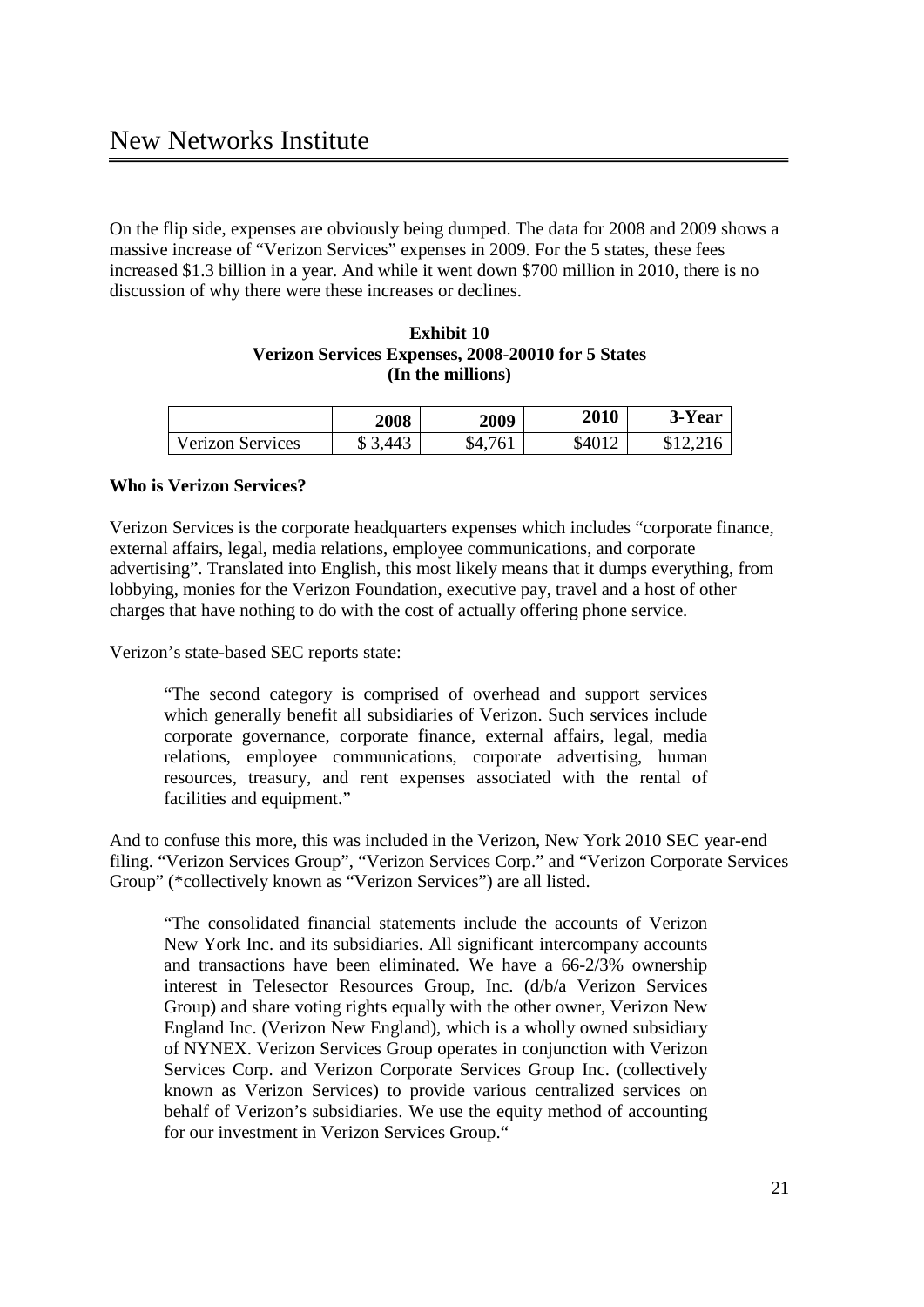Prior to massive deregulation, virtually none of these expenses would have been allowed to be included in the raising local rates. It is hard to imagine why the New York State commission granted rates increases. We note that the order to raise rates specifically states: "These amounts have not been audited by staff."

**NOTE:** See Appendix 1 for details of the affiliates.

Expenses without reciprocal revenues have been a pattern over the last decade. The changes over time, increasing expenses and decreasing revenues, can best be seen by this chart for Verizon, New Jersey affiliate transactions, 2001-2010. Expenses are always more than revenues. In 2009 revenues were only 26% of expenses.

**Exhibit 11 Verizon, New Jersey Affiliate Revenues and Expenses, 2001-2010**

|             | 2001  | 2002  | <b>2003</b> | 2004  | 2005  | 2006    | 2007        | 2008    | 2009    | 2010    |
|-------------|-------|-------|-------------|-------|-------|---------|-------------|---------|---------|---------|
| Revenue     | \$197 | \$194 | \$267       | \$259 | \$318 | \$505   | \$506       | \$487   | \$394   | \$430   |
| Expenses    | \$717 | \$731 | \$995       | \$970 | \$990 | \$1,038 | .127<br>\$1 | \$1,119 | \$1.519 | \$1.132 |
| Revenues vs |       |       |             |       |       |         |             |         |         |         |
| expenses    | 27%   | 27%   | 27%         | 27%   | 32%   | 49%     | 45%         | 44%     | 26%     | 38%     |

## **Who Are the Affiliates?**

More importantly, it is hard to even figure out what is going on based on the information supplied to the average customer. The next page has a section of a recent Verizon, New York, small business bill. It has 4 different Verizon companies offering services on one bill and the information doesn't match the names of the affiliates mentioned in the SEC filings. Is "Verizon Online", the same as "Verizon Internet"? Is "Verizon Enterprise Solutions" the same as "Verizon Business"?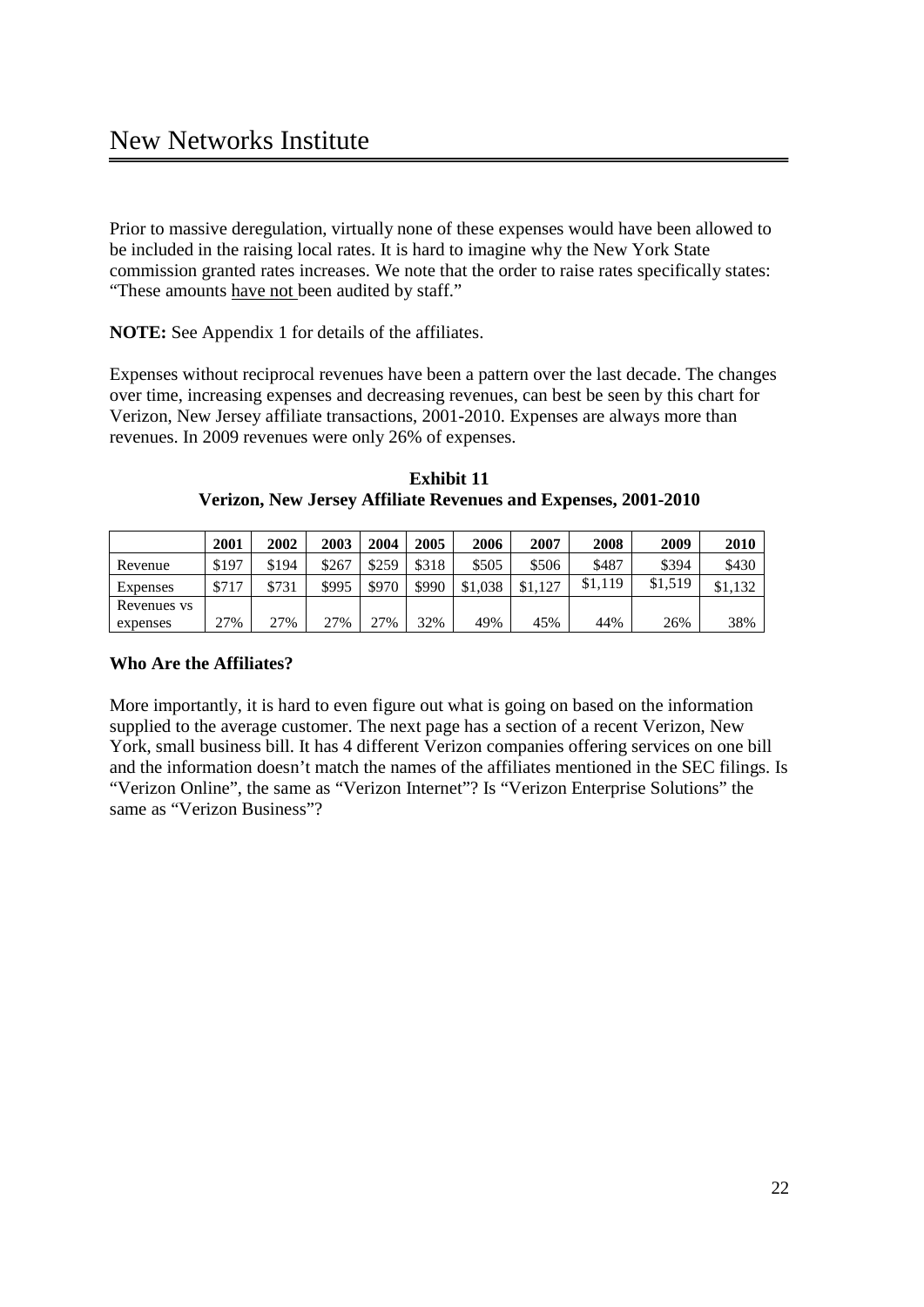#### **Exhibit 12**

#### **Verizon Affiliates Listed on a Verizon, New York Small Business Bill, 2011**

#### **Service Providers**

With Verizon Solutions for Business, Verizon NY provides local service and related features (\$45,00/mo.) and other voice services, unless otherwise indicated. Verizon Enterprise Solutions provides long distance services (\$13.00/mo.) and other services identified by "VES" in the applicable billed line item. Verizon Online provides Internet services (\$47.99/mo.). FiOS is a registered mark of Verizon Trademark Services  $\sqcup$  C.

Have the state Commissions audited any of these transactions? We do not believe so and have not found any when we searched.

## **7) Are the Monies Being Paid by the Affiliates Even Close to What a Competitor Would Pay for the Same Service? Let's Examine Wireless.**

Verizon's overall domestic wireless revenues for 2009 were \$60 billion and \$63 billion for and 2010, based on 89 million customers in 2009 and 94 million in 2010. The total payments to the 5 state-based companies were about \$280 million a year. While Verizon is a nationwide carrier, besides connecting the calls, based on revenues it does not seem possible that the few hundred million dollars being shown as revenues to the state-based companies are even close to what a competitor would actually pay for all of the services.

And these monies are for both small and large items. For example, when Verizon sends out an insert with the local phone bill, the printing and mailing of the bill is paid for by the customer, including the postage, etc. The insert many times advertises the wireless service. Did the wireless service pay full freight for the advertising, the mailing, etc?

On the large expenses, there are connection fees that must be paid, such as 'special access' and other fees that a wireless company must pay to get the calls from their cell phone towers or move the traffic to connect to the wireline phone networks. Does Verizon Wireless pay back to Verizon, New Jersey or New York all the monies and fees the other competitors are required to pay?

If the price of phone service is being increased based on the reported losses of the companies, if the companies' affiliates are not paying their fair share back, are customers being overcharged as these increases would not happen had the wireless company paid their full freight?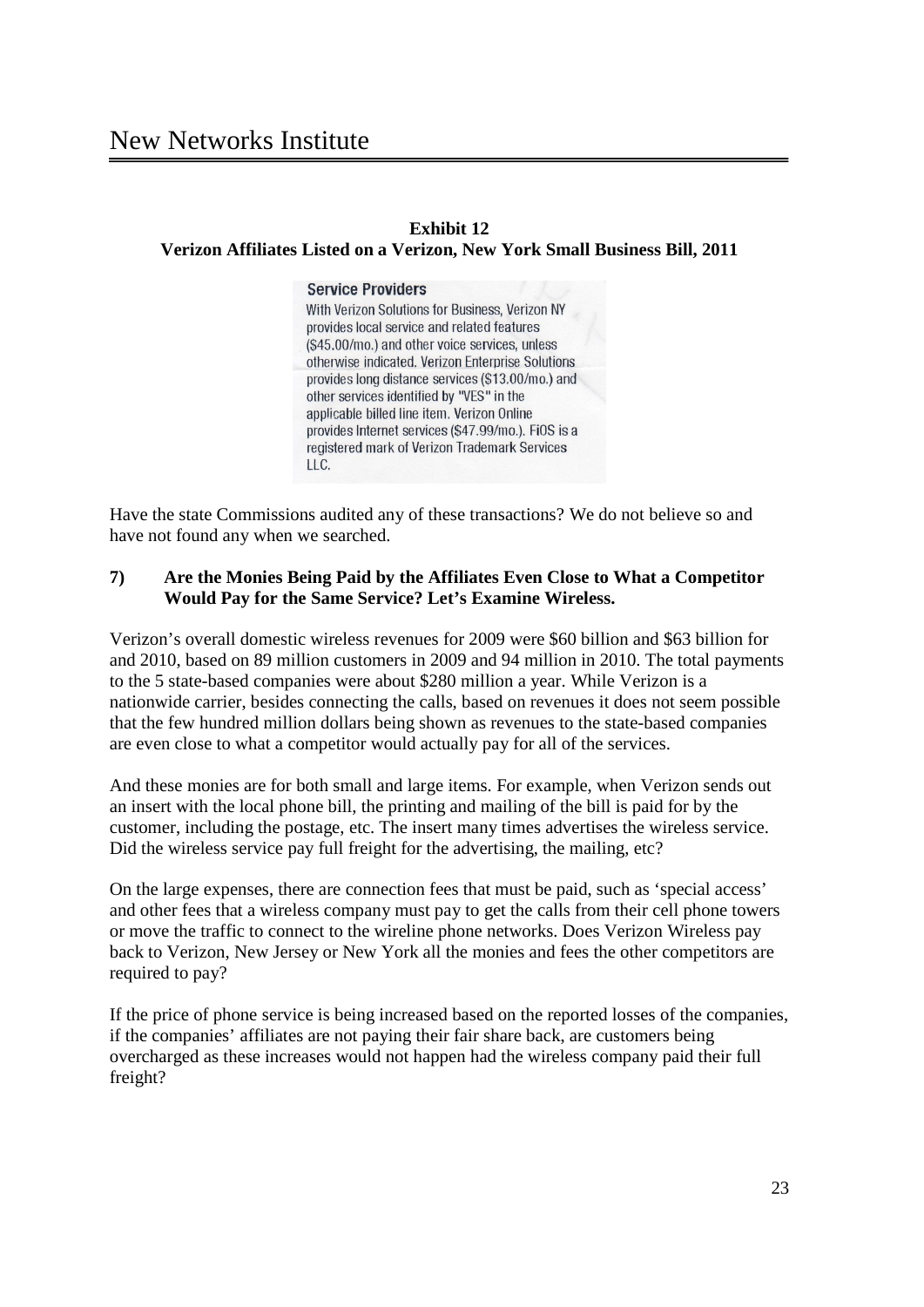## **8) The Wireless Question: Is Verizon Wireless Underpaying Verizon State-Based Companies?**

Verizon Wireless seems to be underpaying over \$700 million to the Verizon's 5 state-based companies in 2009-2010, based on 2 different analyses.

## **Analysis 1: Rough Estimate Via Sprint's Testimony**

First, let's start with an analysis based on Sprint's testimony<sup>14</sup> to Congress in 2011. Sprint claimed it paid over \$2 billion to the local incumbents for "special access" and "billing and collections" (B&C) which is nothing more than network circuits and the connections to local customers that go from the incumbent networks to the cell towers

Sprint:

- Sprint claimed they paid \$2 billion for special access and B&C, etc.
- Sprint had 44 million customers
- That comes to about \$45.00 per year per customer-line.

Verizon Wireless:

- · Verizon had 94 million customers/lines in 2010.
- Special access should cost \$4.2 billion.
- New Jersey has 2.8% of the total US population.
- · If we assume Verizon, New Jersey has at least 2.8% of all Verizon wireless customers
- Verizon, New Jersey should have 2.7 million customers and should be paying \$122 million.
- New York State is 6.4% of the US. Using the same mathematics, Verizon Wireless should be paying \$271 million to Verizon, New York.

Sprint has less than  $\frac{1}{2}$  of Verizon Wireless customers so they should be paying at least  $\frac{1}{2}$  of the money.

- In New York Sprint paid \$104 million in 2010, Verizon Wireless paid \$95 million.
- In New Jersey, Sprint paid \$56, Verizon paid \$67.

We will go through this in more detail next analysis, but it is clear that Verizon should have paid more than double what Sprint paid but in NY they paid less and in NJ, while Sprint paid more it could have less than ½ the customers.

<sup>&</sup>lt;sup>14</sup> Written Testimony of Daniel R. Hesse, Chief Executive Officer, Sprint-Nextel Corporation Re: Proposed AT&T/T-Mobile Merger, Before The Senate Judiciary Committee, Subcommittee On Antitrust, Competition Policy And Consumer Rights, May 11, 2011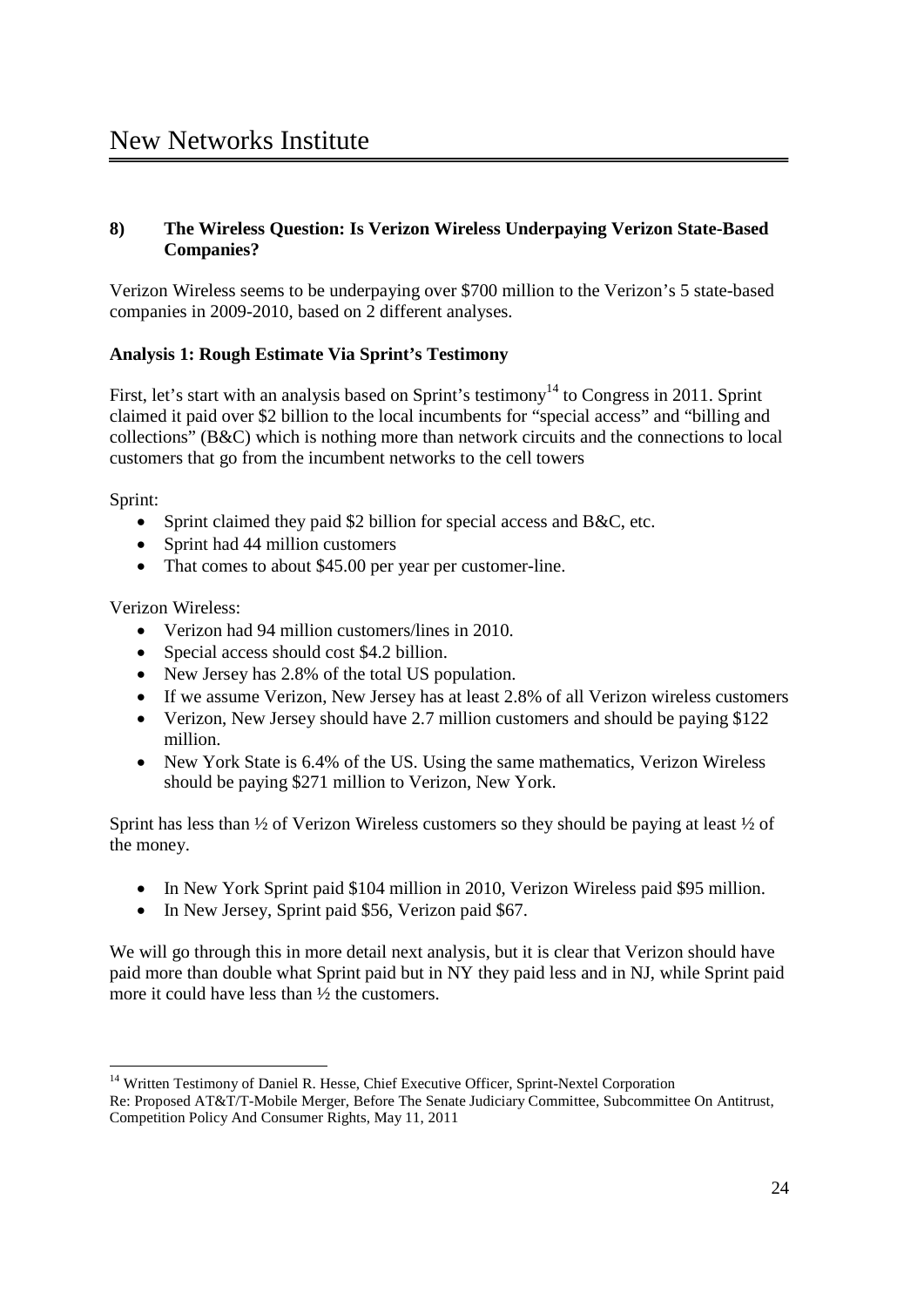And based on the per customer costs of Sprint, Verizon Wireless is paying at least ½ of what it should be.

- Verizon, New Jersey should be receiving \$122 million. --- Verizon Wireless is paying only \$67 million
- Verizon, New York should be receiving \$271 million --- Verizon Wireless is paying only \$95 million.

**NOTE:** We fully admit that multiple caveats exist to this raw analysis. For example, New Jersey and New York have other phone companies who supply incumbent local wireline services.

## **Analysis 2: Comparing AT&T to Verizon Wireless Payments.**

Another serious indicator of potential underpaying which dovetails into the first analysis is the information supplied by Verizon in each state's SEC filings pertaining to the access and billing and collection fees paid by Sprint/Nextel and AT&T.

#### **Verizon New York**

"Concentrations of credit risk with respect to trade receivables, other than those from AT&T Inc. (AT&T) and Sprint Nextel Corporation (Sprint), are limited due to the large number of customers. We generated revenues from services provided to AT&T and Sprint (primarily network access and billing and collection) of \$237 million and \$104 million in 2010 and \$279 million and \$119 million in 2009, respectively."

#### **Verizon, New Jersey**

"Concentrations of credit risk with respect to trade receivables, other than those from AT&T Inc. (AT&T) and Sprint Nextel Corporation (Sprint), are limited due to the large number of customers. We generated revenues from services provided to AT&T and Sprint (primarily network access and billing and collection) of \$112 million and \$56 million in 2010 and \$130 million and \$67 million in 2009, respectively."

NOTE: AT&T and Sprint payments could include long distance access fees or other charges; it is impossible to know without more disclosure.

AT&T in 2010 had 95 million customers, which was neck-and-neck with Verizon. Comparing Verizon payments to AT&T's payments, Verizon short-changed the 5 states over an estimated \$700 million just on access fees and billing & collections for 2009-2010. Verizon should have more subscribers than AT&T in its states.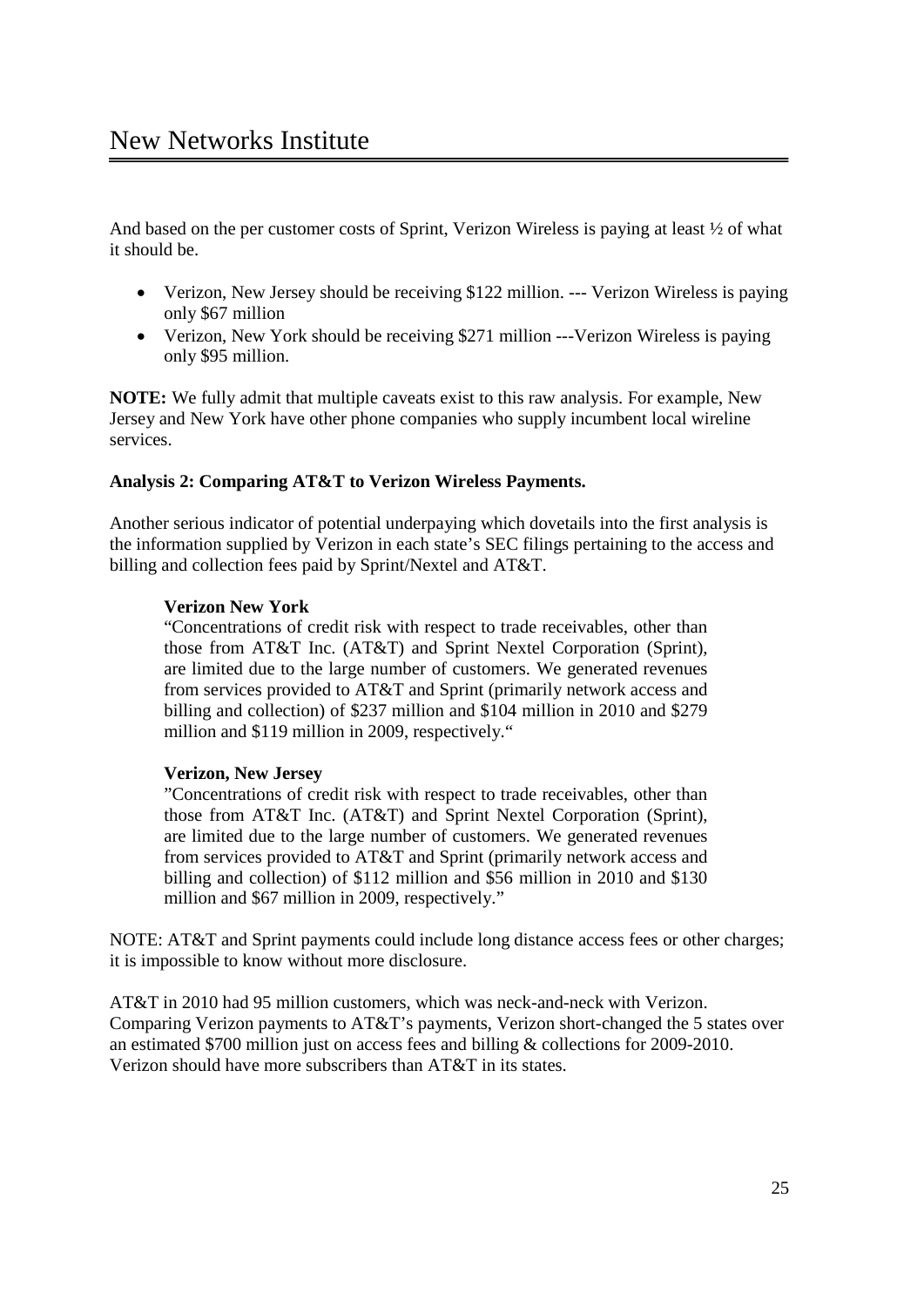We included "Verizon Territory", adding 10% for this incumbent benefit, but it could be higher. Verizon's name recognition, combined with multiple advertising for multiple products, gives Verizon wireless an advantage over other wireless competitors. For example, a television advertisement for multiple Verizon services, from FiOS to Wireless with coverage over the whole market gives Verizon a 'name recognition' advantage. Also, the coverage of the advertising is ubiquitous so it would most likely cover the other incumbent phone areas.

Here is a summary of the comparisons.

|                          | 2009  | 2010  | 2 year avg. | <b>Total</b> |          |
|--------------------------|-------|-------|-------------|--------------|----------|
| Verizon 5 States         | \$298 | \$257 | \$277       | \$555        |          |
| AT&T                     | \$642 | \$561 | \$601       | \$1,203      |          |
| Sprint                   | \$303 | \$260 | \$281       | \$563        |          |
| Verizon vs AT&T          |       |       |             | \$648        | 54% less |
| <b>Verizon Territory</b> |       |       |             | \$713        |          |

#### **Exhibit 13 Summary: Verizon 5 States Compared to AT&T's Payments** (In the millions)

The details are even more telling. The numbers for the different states are all over the map, literally.

- Verizon, New Jersey got paid \$112 million from the wireless affiliate in 2009 then dropped 40% to \$67 million in 2010.
- · Verizon, New York received \$78 million in 2009 which is less than Verizon, New Jersey even though it is twice as large.
- · Verizon's corporate annual report shows wireless revenues increased 5.6% in 2010.

But the real kicker is comparing Verizon to AT&T and Sprint state by state.

Verizon, New York paid \$200 million less than AT&T paid in 2009, and even paid less than Sprint, which is less than half the size of Verizon Wireless.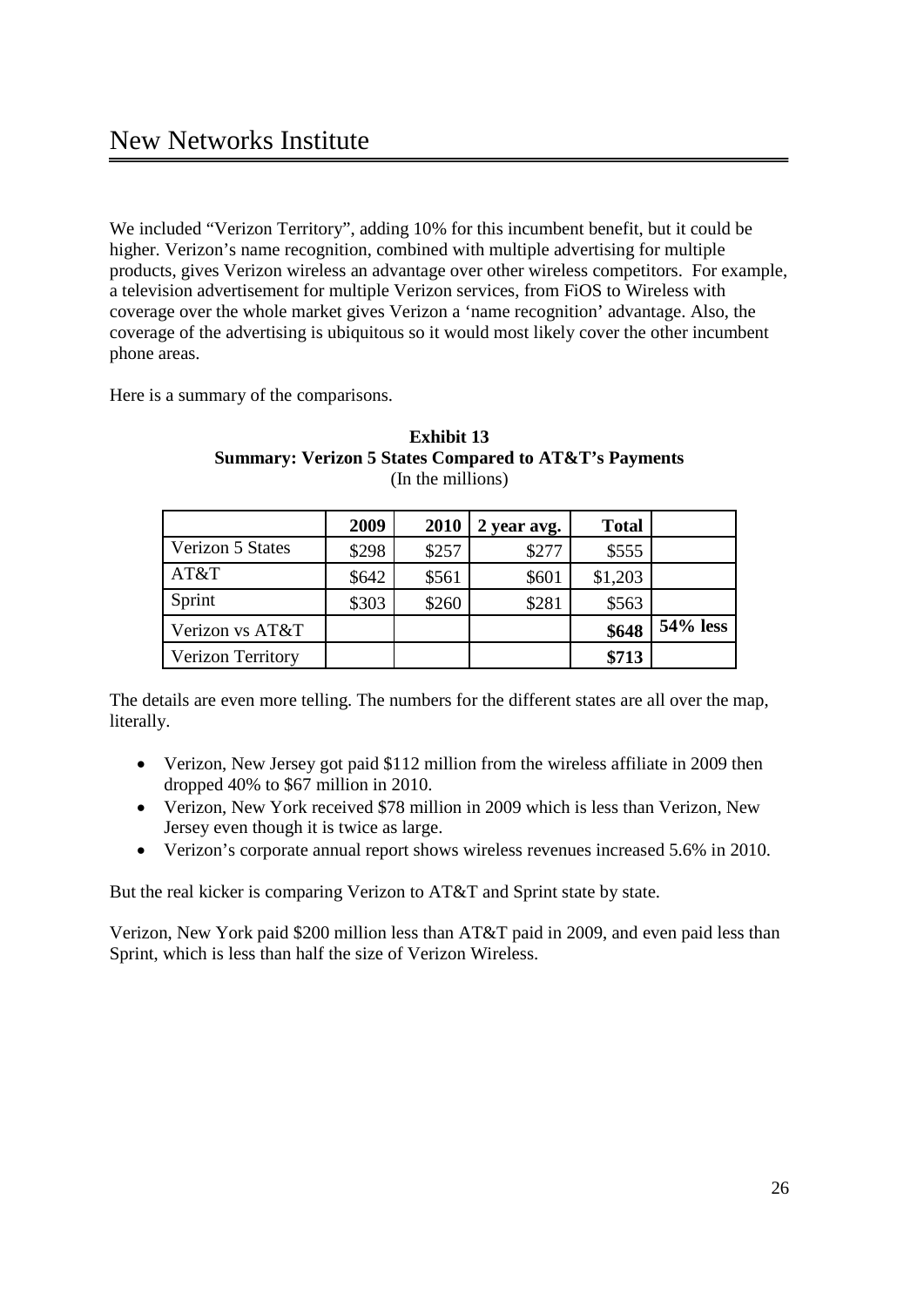# New Networks Institute

| <b>Exhibit 14</b>                                                            |
|------------------------------------------------------------------------------|
| Wireless Revenues to Verizon's State-based Companies as Compared to AT&T and |
| <b>Sprint Access Fees. 2009-2010</b>                                         |

|                         | 2009  | 2010  | 2 Year Total | AT&T  | Verizon Underpay |
|-------------------------|-------|-------|--------------|-------|------------------|
| Verizon, NY             |       |       |              |       |                  |
| Verizon Wireless        | \$78  | \$95  | \$173        | \$343 | \$377            |
| AT&T                    | \$279 | \$237 | \$516        |       |                  |
| Sprint                  | \$119 | \$104 | \$223        |       |                  |
| Verizon, NJ             |       |       |              |       |                  |
| Verizon Wireless        | \$112 | \$67  | \$179        |       |                  |
| AT&T                    | \$136 | \$119 | \$255        | \$76  | \$83             |
| Sprint                  | \$67  | \$56  | \$123        |       |                  |
| Verizon, PA             |       |       |              |       |                  |
| Verizon Wireless        | \$74  | \$59  | \$133        |       |                  |
| AT&T                    | \$136 | \$119 | \$255        | \$122 | \$134            |
| Sprint                  | \$69  | \$61  | \$130        |       |                  |
| Verizon, MA, RI         |       |       |              |       |                  |
| <b>Verizon Wireless</b> | \$34  | \$36  | 70<br>\$     |       |                  |
| AT&T                    | \$91  | \$86  | \$177        | \$107 | \$117            |
| Sprint                  | \$48  | \$39  | \$87         |       |                  |
| Verizon Territory       |       |       |              |       | \$713            |

## **9) Wireless Transfer of Construction Budgets?**

The president of Verizon, New Jersey, Dennis Bone, gave a speech on the future of telecommunications in the state. He is quoted as saying that landlines are now relics and that Verizon is investing in its broadband networks, including wireless. (Note the difference between 'land lines' and 'broadband networks', which he claims are different.)

"Landlines are also becoming relics, Bone said, noting Verizon has lost 60 percent of its traditional landline business in the past decade. Meanwhile, Verizon is heavily investing in its broadband network, pumping \$3.5 billion in New Jersey into the network over the past five years. The future also includes the full roll-out of the 4G wireless network by 2013, offering up to 10 times faster connectivity and less latency than current 3G networks."<sup>15</sup>

<sup>&</sup>lt;sup>15</sup> Local Talk News, Thursday, 05 May 2011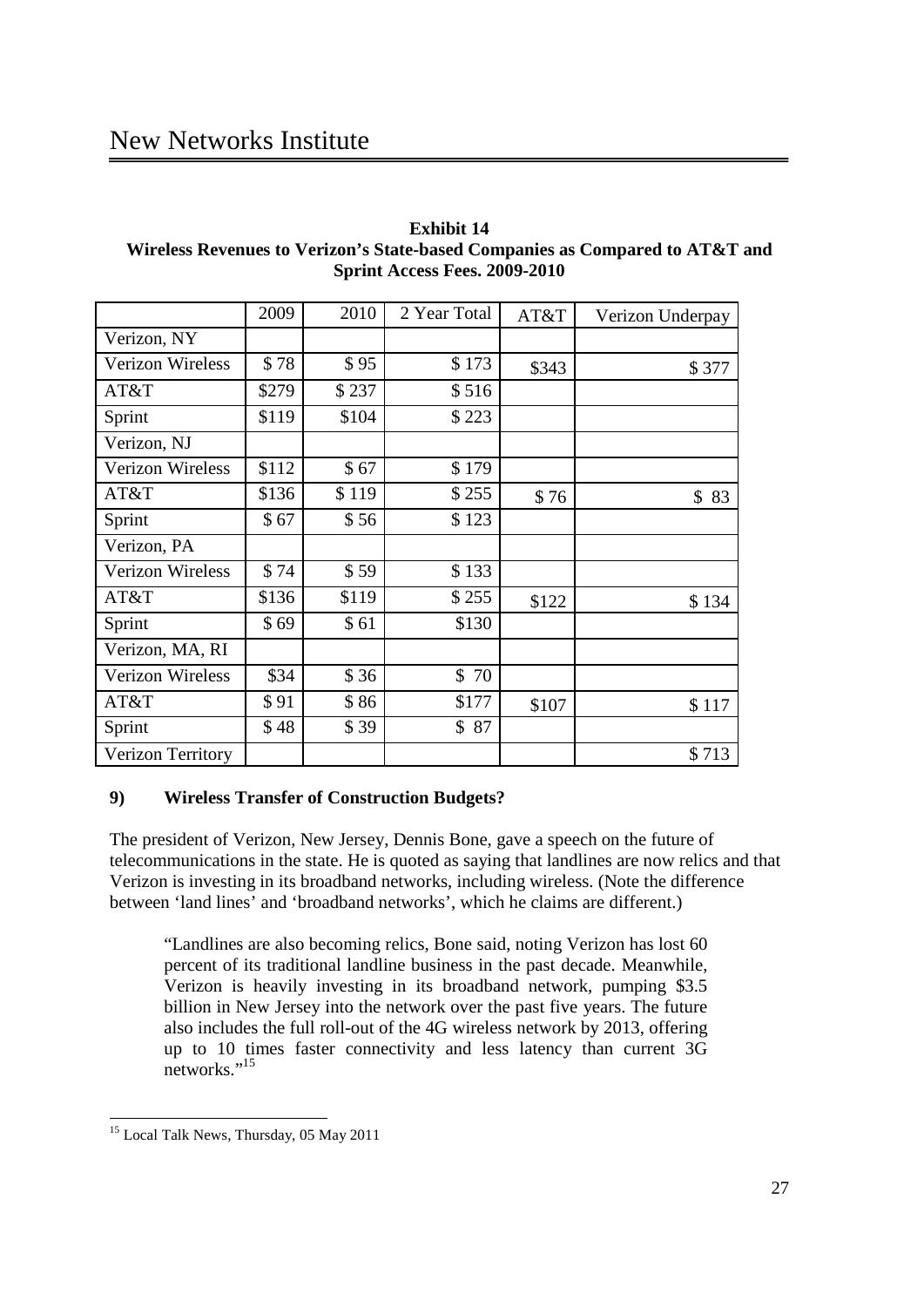Why is the Verizon, New Jersey President, who runs the utility, talking about wireless deployments, which is supposed to be a different company that Verizon, New Jersey does not control and is supposed to be working at arms-length with the utility? It is not supposed to be funding the wireless company.

Yet it appears that they are now spending money on their 4G wireless networks. The article states:

"..deployment of fiber-optic links to wireless providers' cell sites throughout New Jersey as these carriers expand their infrastructure to meet ever-growing demand for wireless broadband and advanced 4G services. In 2010, Verizon deployed fiber optics to connect more than 1,660 of these sites."<sup>16</sup>

Does this mean that Verizon, New Jersey, the utility is now charging local phone customers for construction budgets of the wireless networks?

More importantly, the last section discussed how Verizon Wireless was possibly underpaying Verizon-states over \$700 million. Construction expenditures by the state-based companies doing work for the wireless company would appear on the Verizon, New Jersey books as 'revenues'. This could mean that the companies are not only paying less than their fair share for wireless access fees, but for construction budgets as well.

## **10) Overall Construction Budget Shifts of Wireline to Wireless, More Write Offs.**

The shift from wireline expenditures to wireless expenditures is clearly being done on a corporate level impacting all Verizon states. The follow exhibit shows that there has been an 18% deduction to wireline services, while at the same time there an 18% increase to wireless. More importantly, Verizon wrote off 100% of the construction budgets in 2010 overall; 117% in the wireline area for 2010.

 $16$  Ibid.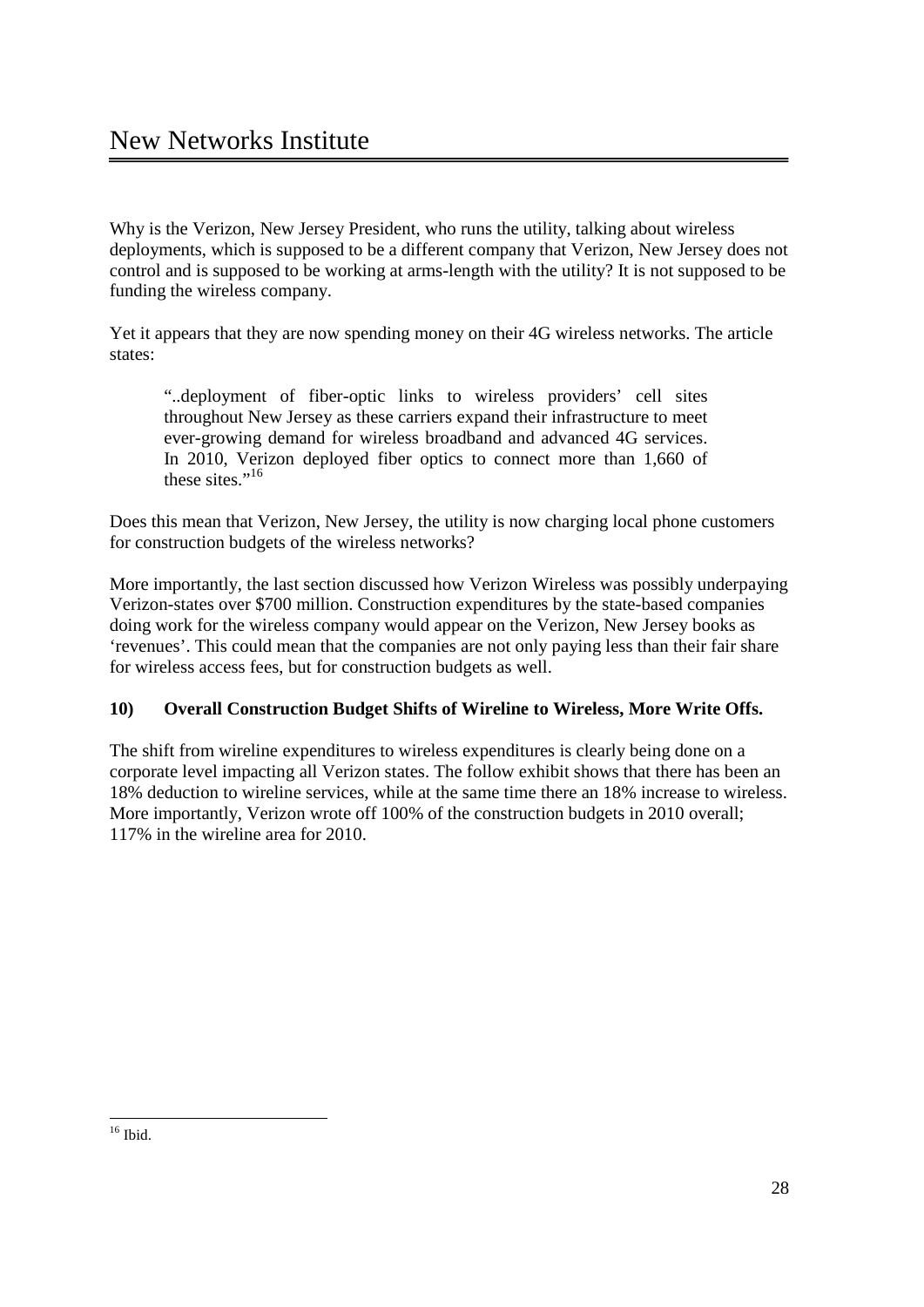## New Networks Institute

|                     | 2009     | 2010     |        |
|---------------------|----------|----------|--------|
| <b>Construction</b> |          |          |        |
| Wireline            | \$8,892  | \$7,269  | $-18%$ |
| Wireless            | \$7,152  | \$8,438  | 18%    |
| Total               | \$16,044 | \$15,707 | $-2\%$ |
| <b>Depreciation</b> |          |          |        |
| Wireline            | \$8,238  | \$8,469  | 3%     |
| Wireless            | \$7,030  | \$7,356  | 5%     |
|                     | \$15,268 | 15,825   |        |
|                     | 95%      | 101%     |        |
| Wireline            |          |          |        |
| Construction vs     |          |          |        |
| Depreciation        |          | 117%     |        |

## **Exhibit 15 Verizon Overall Wireline & Wireless Construction and Depreciation 2009-2010**

However, these numbers and the other numbers, such as the profit margins of wireless may be all make believe. AT&T's 2010 Annual Report had a disturbing "Management's Discussion", which stated that the wireless divisions' profit margins increased based on what looks like dumping expenses into the wireline division.

"Item 2. Management's Discussion and Analysis of Financial Condition and Results of Operations-Continued Dollars in millions except per share amounts

…"Historically, intersegment activity had been reported as revenue in the billing segment and operating expense in the purchasing segment. Upon consolidation, the intersegment revenue and expense were eliminated with the consolidated results reflecting the cash operating and depreciation expense of providing the intersegment service. As part of AT&T's ongoing initiatives to manage its business from an external customer perspective, we no longer report intersegment revenue and report the cash operating and depreciation expense related to intersegment activity in the purchasing segment, which provided services to the external customer. While this change did not impact AT&T's total consolidated results, the impact to each operating segment varied. In particular, the Wireless segment, as a purchaser of network, IT and other services from the Wireline segment, experienced a reduction in cash operating expense partially offset by increased depreciation expense with the net result being increased operating margins."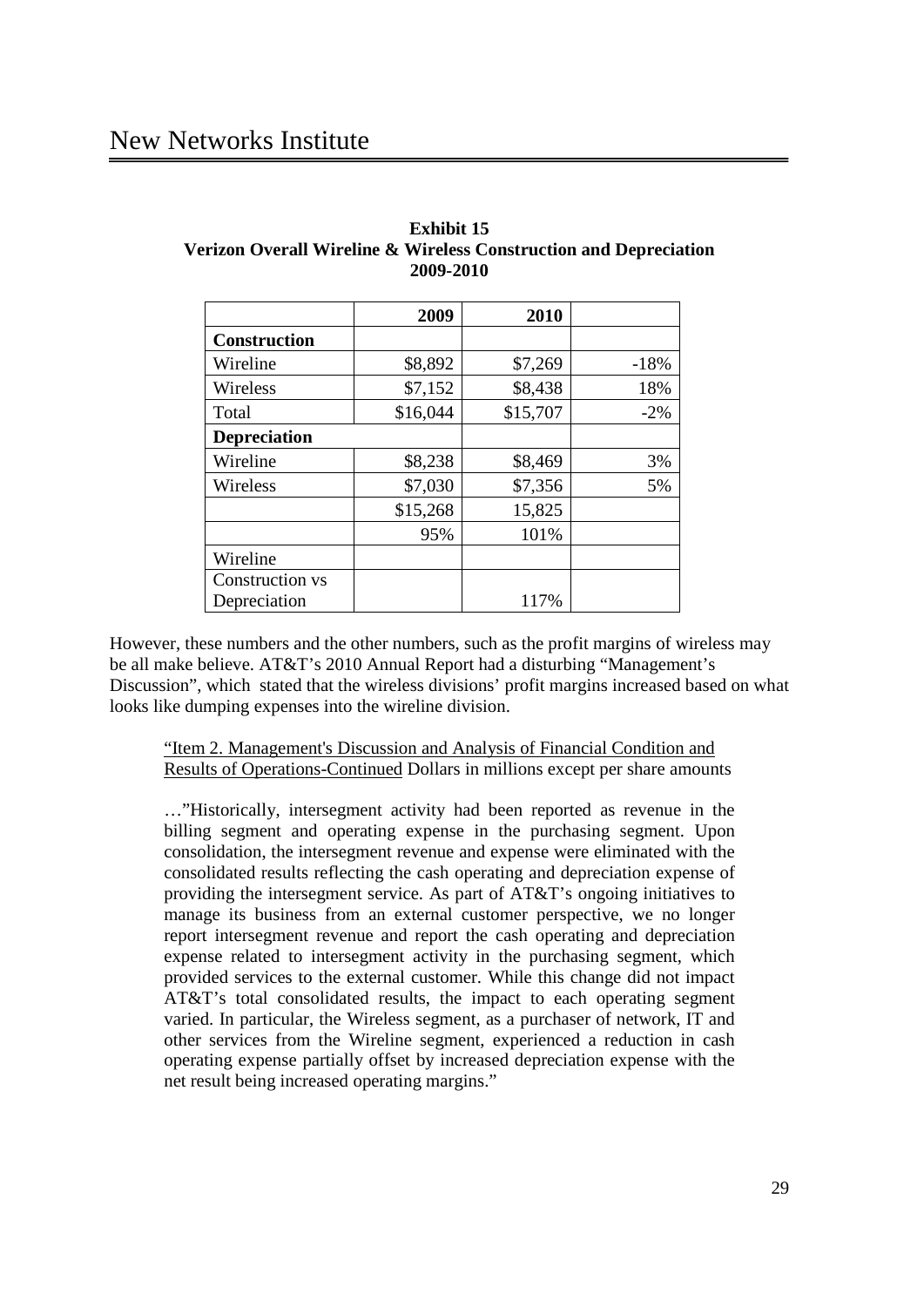We do not know if Verizon is or is not doing this but the policy issues are far reaching as it is clear that if Verizon's plan is to plead poverty on wireline, which helps it to get government subsidies. If they are showing how 'strong' wireless is, they can use this argument to claim it is the future, even when it is smoke and mirrors. For example, as we will examine, the FCC's plan to close down the PSTN is based on wireline losing money and wireless having strong profits.

## **Other Number Crunching: The Data Against Verizon's Line losses and Wireless-Only.**

## **11) "Verizon's "Access Line Accounting" is a Manipulation of the Data of "Total Lines".**

The phone companies have continually claimed they are losing lines. Verizon, New Jersey President Dennis Bone said "Verizon has lost 60 percent of its traditional landline business in the past decade."

This idea that the lines are dropping is essentially made-up accounting as the affiliates and the movement of assets, including the lines that these assets support, are now being transferred out of the rate-base and the accounting of all access lines.

Verizon is NOT counting anything but 'switched' access lines, one class of phone service. This definition of 'lines', then, is a subset of the actual lines that are still using the original Public Switched Telephone Network wires. DSL, FIOS, and "special access" lines, which can include anything from alarm circuits to a host of other data applications, are not being included, making the line counts meaningless as they are no longer counting the wire but through a regulatory sleight of hand, they can omit whole classes of services.

This exhibit highlights the total "Bell Company" lines as of 2006, the last available data from the FCC. (The "Bell" companies are the progeny of AT&T's break up and they are now AT&T, Verizon and Centurytel, (formerly Qwest).) While the Bell's "switched" access lines declined, the actual total lines, when "special access" lines are included, continually increased. As of 2006, there were more 'special access' and other lines than there were 'switched' lines.

#### **Exhibit 16 Bell "Switched" Lines Vs Bell "Total Lines", 1984-2006** (In the millions)

|                            | 1984 | 1990 | 1995 | 2000 | 2005 | 2006 | <b>From 2000</b> | overall |
|----------------------------|------|------|------|------|------|------|------------------|---------|
| Bell "Switched" Lines      | 14   |      | 58   | .88  | 148  | 140  | $-25.4%$         | 23%     |
| "Total" and Special Access | 18   | .30  | 166  | 245  | 312  | 337  | 37.7%            | 187%    |
| <b>Difference</b>          |      |      |      |      |      | 197  |                  |         |

*Source: FCC using phone company supplied data.*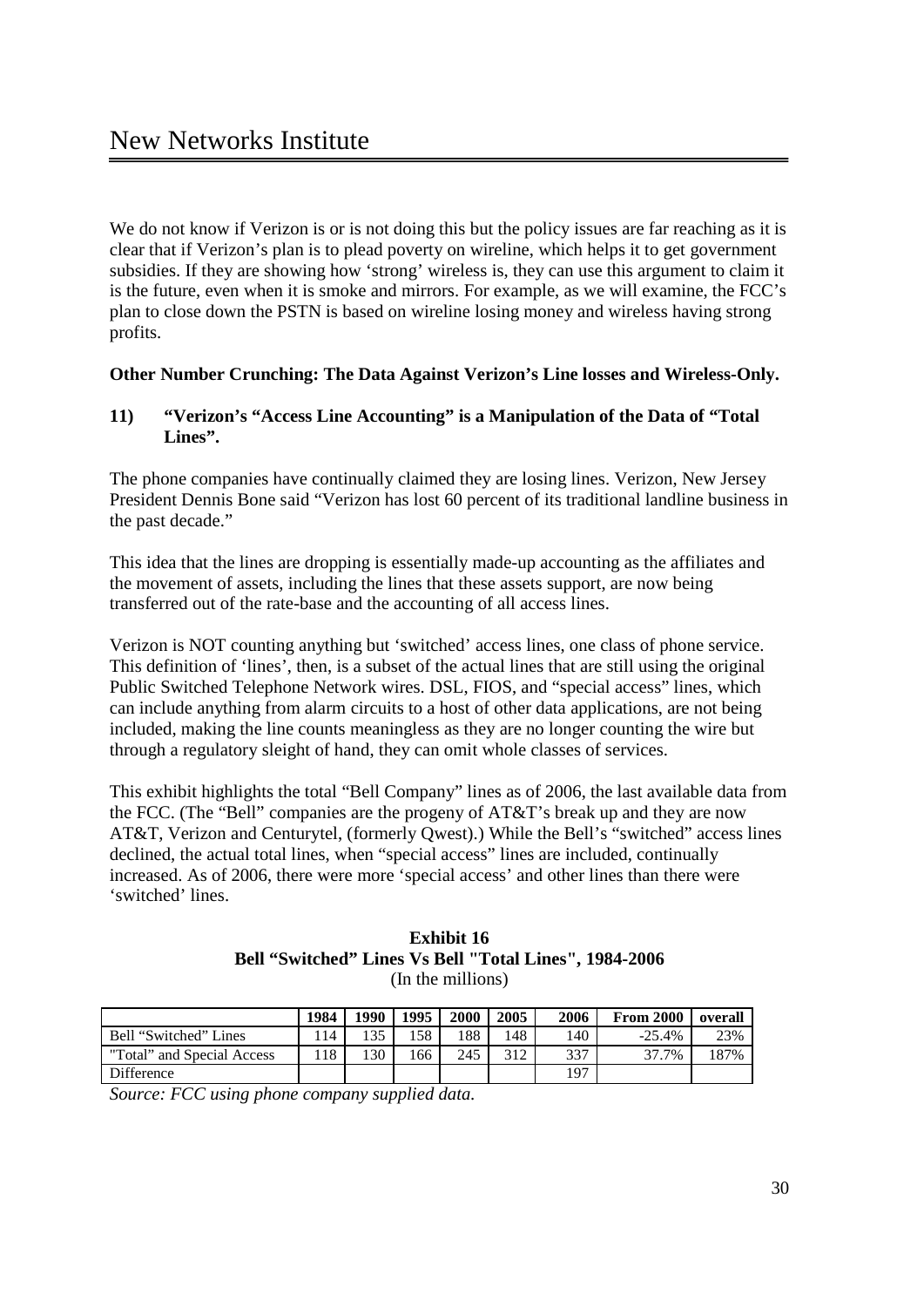Special access lines are usually data lines that can be everything from an alarm circuit to high speed lines that connect cell towers. They are not special as they can go over the same wiring.

How many lines are part of the PSTN? Well, almost all of them. Even AT&T's U-Verse is still using the old copper wiring and all DSL goes over the old copper wiring. Verizon's FiOS, which is a replacement of the old copper wiring is also part of the PSTN as customers have been funding these upgrades since laws were changed in the 1990's.

## **12) "Wireless-Only" Accounting Is Also Flawed.**

The other claim that is clear from Verizon, New Jersey President Dennis Bone's quote is that wireless services are going to be the future, not wireline. However, again, the accounting of 'wireless' is also in question.

The most quoted materials comes from the Center for Disease Control (CDC) who claims that wireless-only households are now at a whopping 25%. As quoted from the FCC's Technical Advisory Committee<sup>17</sup>:

"More than 25% of U.S. consumers aged 18 or older have already given up their voice landline for voice wireless-only service."

Unfortunately, when these numbers are examined there are 2 missing components that are relevant and not mentioned by the CDC or the FCC.

- First, the CDC does not count the wire but the service; i.e., voice phone service. So, the household may indeed have a wire coming into the home, which could be for broadband or DSL or Internet or cable. One has only to ask a 20-something to get rid of their cable service or broadband service to understand that even though they may be making wireless calls, they are still NOT wireless-only.
- Second, the CDC doesn't count businesses and there are few, if any all wireless-only large businesses much less small businesses. Main Street USA still has a wire into the business, especially for ATM machines or alarm services.

There is no data available from the CDC or the FCC or any other source to specifically address then how many wireless-only households or businesses there are when the actual wire and other services are taken into account.

We are not suggesting that wireless has not cannibalized the wireline markets for some

<sup>&</sup>lt;sup>17</sup> FCC Technology Advisory Council, Critical Legacy Transition Working Group (CLT $\Box$ WG), Status of Recommendations, June 29, 2011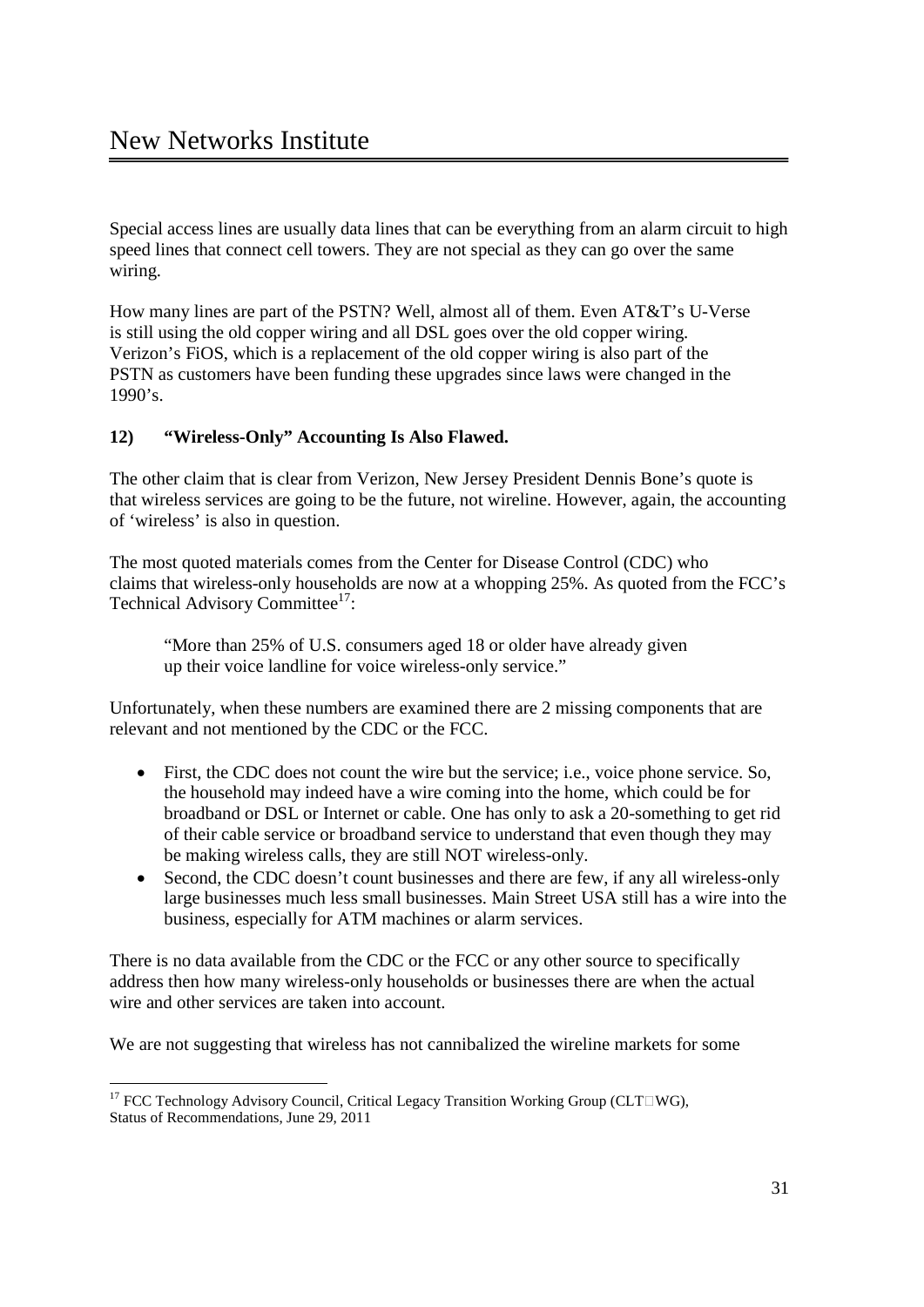services but as of 2011, the data about the actual impacts of wireless would appear that the wireless has been more of an enhancement, adding hundreds of millions of new lines and billions in revenues than a total replacement of the wireline/cable/broadband/Internet services.

To create new laws based on this flawed data or to claim that the Public Switched Networks should be shut down shows just how the phone company hype has taken control of the policy agenda.

## **13) Broadband Speeds: Wireline Vs Wireless.**

Network World's recent chart on broadband speeds and offerings included these: http://www.networkworld.com/news/2012/020612-global-broadband-255760.html?

- Hong Kong 300 Mbps in both directions for \$40.00 and that includes TV
- Romania 100 Mbps each way for  $$20.00$
- South Korea 100 Mbps in both directions for \$20.00 and that includes phone and TV

AT&T's U-Verse TV and broadband? Top speed is only 25 Mbps and that's in 1 direction and costs, as of February 2012, \$63.00 as a stand alone product.<sup>18</sup>

According to the FCC's most recent data, $19$  there are 84 million wired residential broadband service connections in the US. Out of an estimated 120 million homes:

- Only 1.2 million have anything above 25 Mbps  $-1\%$
- Only 48,000 have anything 'at least 100 Mbps' one-twentieth of 1%.

According to other sources, the average speed in the US is about 5 Mbps in 1 direction.

We note that the FCC report has kept the decade's old definition of broadband which starts at a speed of 200 kbps in 1 direction, (which is 1/5 of a megabit per second). This is being done to boost the number of broadband connections.

But it gets worse. While the hype of 'wireless' for broadband has been spreading, the FCC's Internet speed report claims that there are 84 million wireless broadband connections: However:  $20$ 

 <sup>18</sup> http://www.att.com/u-verse/shop/index.jsp?wtSlotClick=1-0061H0-0-1&shopFilterId=500001#fbid=G-GRnS n3Ov

<sup>&</sup>lt;sup>19</sup> FCC's internet report on speed

http://transition.fcc.gov/Daily\_Releases/Daily\_Business/2011/db1007/DOC-310261A1.pdf

<sup>&</sup>lt;sup>20</sup> NOTE: It seems that the wireless connections and wireline connections are tied at around 84 million each at the end of 2010.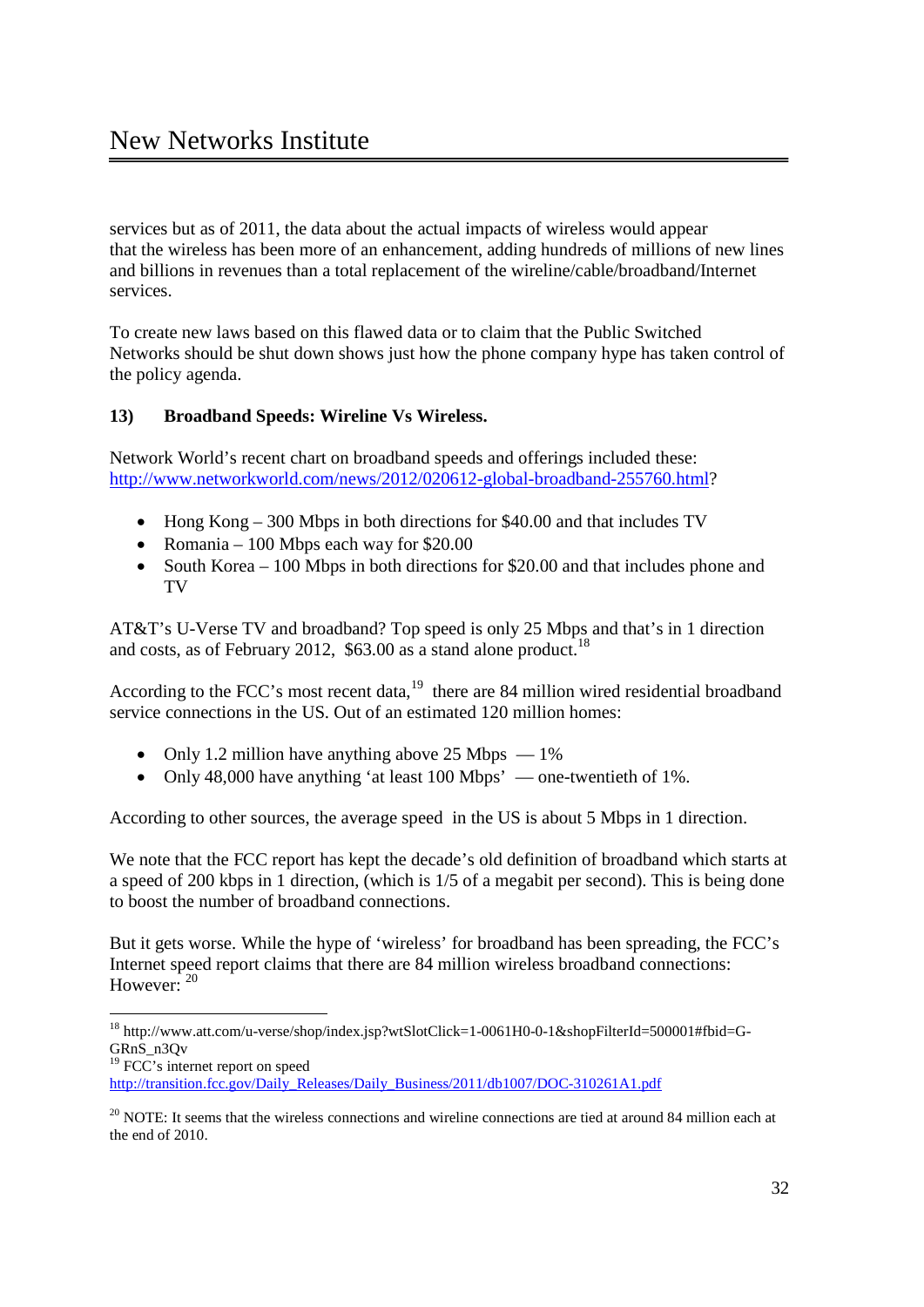- · 91% of the population has speeds less than 6mbps.
- · 95% of the population has an upstream connections speed of less that 3mbps.

That's it. For wireless to 'take over video and cable', the companies would have to have much higher speeds. And while we hear about much faster speeds, the truth is that 4G has proven to be more marketing hype<sup>21</sup> than standard. Worse, the speeds are for 'new services'; history shows that they will slow down dramatically as the networks have more customers with ever increasing file sizes.

But that's not the only problem. According to multiple sources it takes 100-250 gigabits of downloads to match basic current cable viewing. AT&T's Iphone and Ipad packages have tiered pricing.

Here are 2 current (November 2011) AT&T data plans:  $2^{22}$ 

- DataPlus: 200 MB of data for \$15 per month. If you go over, you'll get an additional 200 MB automatically for \$15.
- DataPro: 2GB of data for \$25 per month. If you go over, you'll get an additional 1 GB automatically for only \$10.

Compare that to Netflix's data speeds for watching video:

- · "Good" —The default setting with good picture quality and lowest data use per hour (about 0.3 GBytes/hour)
- "Better" Better picture quality and medium data use per hour (about 0.7) GBytes/hour)
- "Best" Best picture quality and highest date use per hour (generally about 1.0) GBytes/hour or up to 2.3 GBytes/hour when streaming HD content)

Watching 1 HD movie at 2.5 hours cost over \$40.00 and uses up all of the time on the "DataPro" plan.

<sup>&</sup>lt;sup>21</sup> http://www.alternet.org/story/151451/the\_smart\_phone\_con\_job%3A\_your\_socalled 4g\_phone\_isn%27t\_what\_it%27s\_cracked\_up\_to\_be/<br> $\frac{22 \text{ km/s}}{22 \text{ km/s}}$ 

<sup>22</sup> http://www.att.com/shop/wireless/plans/data-plans.jsp?wtSlotClick=1-005DYZ-0-1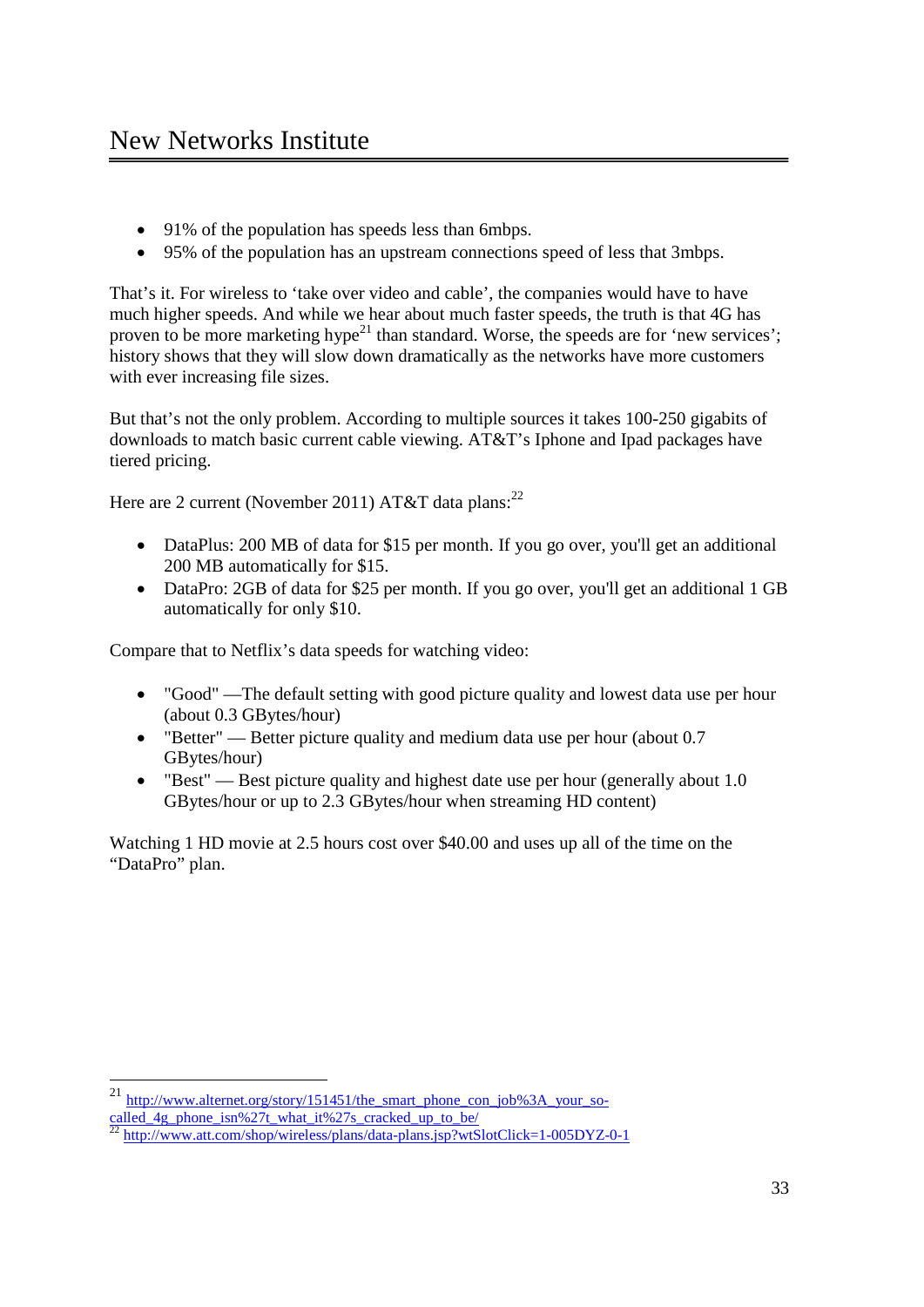## **PART II: America's Communications Infrastructure is at Stake.**

## **14) The PSTN Was Supposed to be Upgraded. Customers are Paying Extra for the Upgrades.**

Our two decades of research on deregulation granted to the phone companies for commitments to upgrade the Public Switched Telephone networks to fiber optic services, found over \$340 billion<sup>23</sup> has been collected since the 1990's to pay for massive upgrade projects. Known originally as the "Information Superhighway", state laws were changed to give the companies billions of excess profits to upgrade the PSTN.

Let's use a specific state example. In 1993, Verizon, New Jersey was granted 'alternative regulation', which was an agreement between New Jersey Bell (now called Verizon, New Jersey) and the state to give Verizon massive financial incentives to rewire the entire Public Switched Telephone Networks, replacing the copper wiring with a fiber optic service capable of 45mbps in both directions.

"D. NJ BELL'S PLAN FOR AN ALTERNATIVE FORM OF REGULATION MAY 21, 1992 — NJ Bell's plan declares that its approval by the Board would provide the foundation for NJ Bell's acceleration of an information age network in Now Jersey and referred to by NJ Bell as 'Opportunity New Jersey' (See the Deloitte Report). Opportunity New Jersey would accelerate the deployment of key network technologies to make available advanced intelligent network, narrowband digital, wideband digital, and broadband digital service capabilities in the public switched network, and thereby accelerate the transformation of NJ Bell's public switched network, which today transports voiceband services (voice, facsimile and low speed data), to a public switched network, which transports video and high speed data services in addition to voiceband services."<sup>24</sup>

The planned speed of broadband in the US in 1992 was 45 mbps in both directions. From the New Jersey state law:

"Broadband Digital Service — Switching capabilities matched with transmission capabilities supporting data rates up to 45,000,000 bits per second (45mps) and higher, which enables services, for example, that will allow residential and business customers to receive high definition video and to send and receive interactive (i.e., two way) video signals."<sup>25</sup>

<sup>&</sup>lt;sup>23</sup> In 2005 we published \$200 Billion Broadband Scandal"; however, based on our updating of this data and new state-based analyses, such as New Jersey, Connecticut and Wisconsin, (not to mention our previous detailed state-based models of Pennsylvania and Massachusetts, and our the information supplied in this report, our previous accounting is 'conservative'.

In the Matter of the Application of New Jersey Bell Telephone Company For Approval of its Plan for an Alternate Regulation, Decision Docket Number T092030358, 4/14/03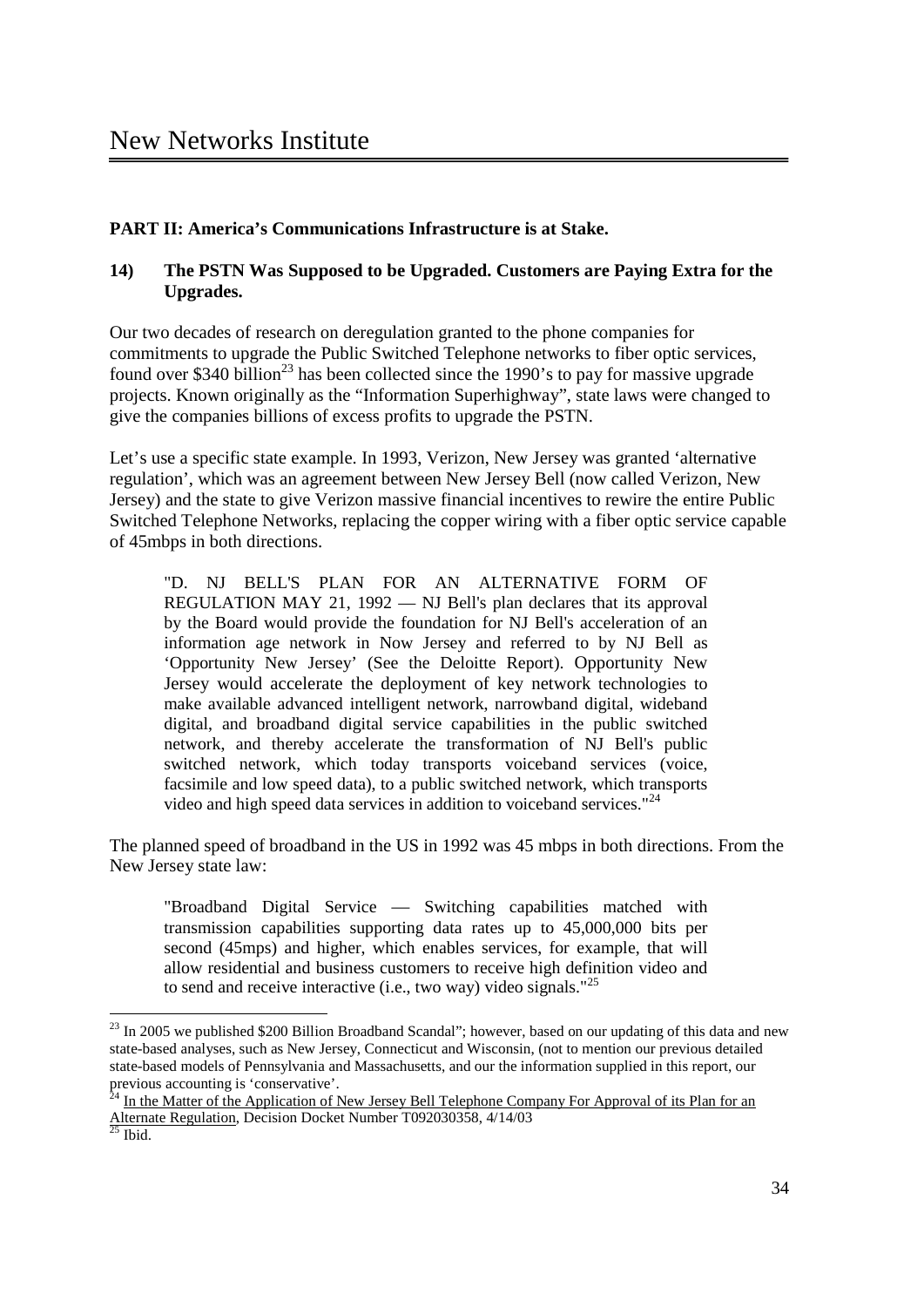By 2010, 100% of the state was to be completed based on commitments made to the State. In exchange, Verizon would get tax incentives as well as be permitted to raise rates on a myriad of local services, from local service to calling features, such as Call Waiting and Call Forwarding and keep the excess profits. (Note that these features cost a few pennies to offer and can cost the customer \$4.00-\$10.00 a month extra.)

This is a timeline of services to be deployed from 1992 through the year 2010 and it is from the original agreement. Based on research, it is supposedly still in effect today. http://www.newnetworks.com/OpportunityNewJerseyFiber.htm

This agreement was continued throughout the last decade, and, in fact, Verizon has been submitting documents to the state every year to show that they have been properly upgrading the state's public switched telephone networks.

This is not just a New Jersey issue as almost every state in the US had similar alternative regulation plans that gave the companies massive financial incentives, most still in place, to do the upgrades of the networks.

For example,

- Verizon, Massachusetts & Rhode Island were to have 330,000 households upgraded by 2000, which was supposed to break ground in 1995.
- Pennsylvania was supposed to have 100% of the state finished by 2015 with 45mbps services (in both directions).

See our report filed with the FCC as an addition to the official FCC broadband report submitted by Columbia University's CITI program $^{26}$ .

And let us be clear. The money is still being collected and moved out of the utility to fund non-utility broadband deployments. This is another quote from the NY State Department of Public Service that specifically points out that the 'fiber optic' services are being paid for by rate increases. New York State Department of Public Service, June 2009<sup>27</sup>

"We are always concerned about the impacts on ratepayers of any rate increase, especially in times of economic stress," said Commission Chairman Garry Brown. "Nevertheless, there are certain increases in Verizon's costs that have to be recognized. This is especially important given the magnitude of the company's capital investment program, including its massive deployment of fiber optics in New York. We

<sup>&</sup>lt;sup>26</sup> "The History, Financial Commitments and Outcomes of Fiber Optic Broadband Deployment in America: 1990-2004 The Wiring of Homes, Businesses, Schools, Libraries, Hospitals and Government Agencies" http://www.newnetworks.com/FCCCITIbroadband.pdf

<sup>&</sup>lt;sup>27</sup> CASE 09-C-0327 – Minor Rate Filing of Verizon New York Inc. to Increase the Monthly Charges for Residence Local Exchange Access Lines (1MR and 1FR) by \$1.95 per month, State Of New York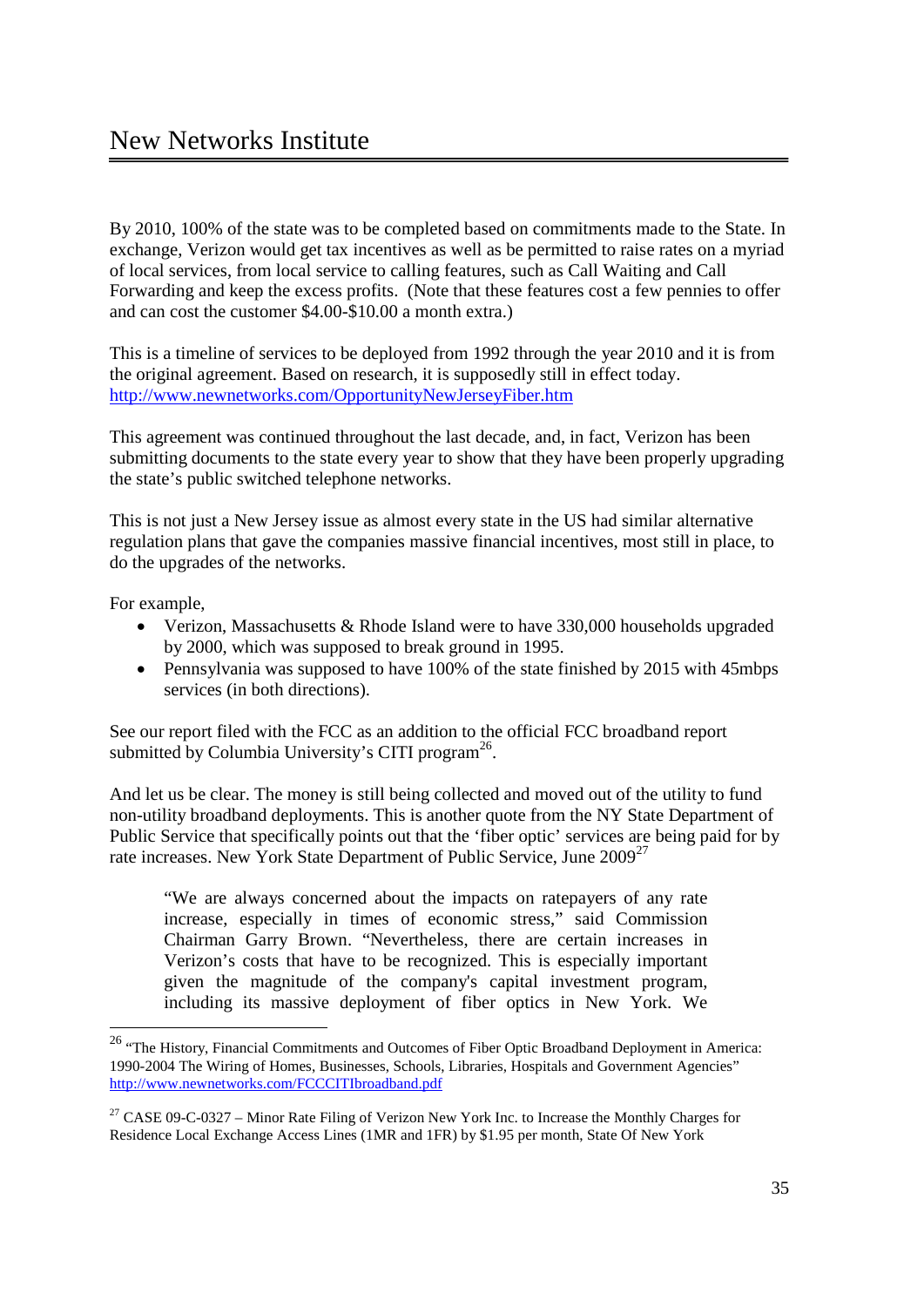encourage Verizon to make appropriate investments in New York, and these minor rate increases will allow those investments to continue."

This broadband issue is at the heart of the tax issue — Was deregulation granted that allowed the movement of assets out of the ratebase, and because of the 'deregulation' let the companies change the rules to intermingle subsidiaries?

## **15) There is Only 1 Network, the Public Switched Telephone Network.**

AT&T has submitted a proposal to the FCC, claiming that AT&T is a poor company losing phone lines and they want to get rid of the old landlines, the utilities, the Public Switched Telephone Networks (PSTN). Gigacom writes: 28

"Ma Bell asked the FCC to eliminate regulatory requirements that it support a landline network and to provide a deadline for phasing it out.... The (almost) one in five Americans relying exclusively on a plain old telephone line should prepare to kiss that wall jack goodbye as the major wireline telephone providers back away from that dying (and expensive business."

The reporter adds:

"However, AT&T in its filing doesn't offer a way to bridge the gap for that 20 percent of Americans relying only on landlines, nor does it address what an all-IP future means for the 33 percent of Americans who have access to broadband but do not subscribe (although those broadband laggards might be paying for a digital voice product from a cable provider)."

As we have discussed before, this is all just a manipulation of the regulatory system. AT&T's current U-Verse travels over the same old copper to the home. This manipulation of the affiliate monies is now clear — they are using ratepayer funding to claim that there are 2 networks and that the PSTN is really a separate network. It is not.

And even the reporter seems to make the same erroneous distinction — claiming 20% of the population relies on land lines. This is patently not true. Almost all of AT&T's products are still over the PSTN, they just have been able to 're-label' the definitions to move assets on paper to claim that there are 2 networks.

Verizon is no better as the majority of their services still use the old copper wiring, such as DSL. Of the upgraded networks, such as FiOS, the networks have been moved out of the

 <sup>28</sup> http://gigaom.com/2009/12/30/att-to-fcc-let-my-landlines-go/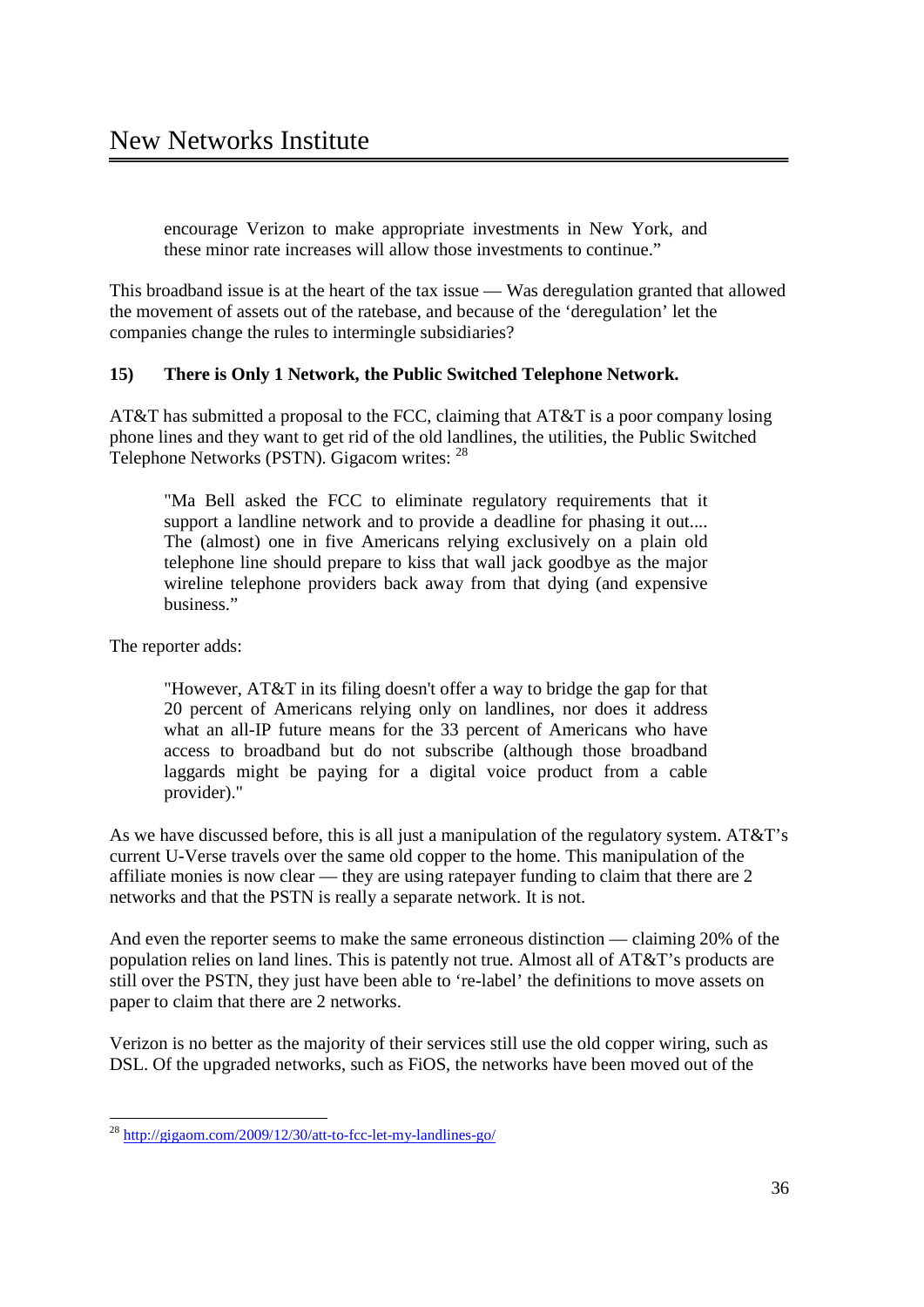rate-base and line accounting, and it seems very clear that the budgets that were supposed to upgrading the utility were used to upgrade a competitive cable product.

Verizon New Jersey's 2001 Infrastructure Report clears up what is the PSTN and what it is not. While the FCC has bought AT&T's hype that the PSTN is only 'voice calling' on basic service called POTs, Verizon's own words shows that the PSTN was ALL services as ALL services were being funded via customers' excess phone charges.

"By integrating a number of services on a single network, Verizon NJ will continue to make optimum use of our service delivery capabilities. The evolution to the full service ATM based switched broadband network will increase significantly the efficiency of serving New Jersey through automated provisioning and activation processes, increase capacity availability, and result in an even more flexible delivery platform. Verizon NJ's integrated network of switches, transmission facilities and operating systems provides New Jersey's residential and business communities with a technologically advanced telecommunications infrastructure that is ready, willing and able to act as the on-ramp to the Information Highway".<sup>29</sup>

## **16) Who Owns the Pipes?**

It is clear from the affiliate transactions that Verizon has already made claims that they are the sole owners of the "pipe" and that they can show massive losses and drain the asset.

Ed Whitacre, former CEO of AT&T (previously named SBC) in a Business Week interview laid out their position. $30$ 

#### **Business Week: "How concerned are you about Internet upstarts like Google, MSN, Vonage, and others?**

**Whitacre:** "How do you think they're going to get to customers? Through a broadband pipe. Cable companies have them. We have them. Now what they would like to do is use my pipes free, but I ain't going to let them do that because we have spent this capital and we have to have a return on it. So there's going to have to be some mechanism for these people who use these pipes to pay for the portion they're using. Why should they be allowed to use my pipes?

"The Internet can't be free in that sense, because we and the cable

<sup>&</sup>lt;sup>29</sup> Verizon, New Jersey 2001 Annual Infrastructure Report

<sup>&</sup>lt;sup>30</sup>At SBC, It's All About "Scale and Scope" November 7, 2005

http://www.businessweek.com/magazine/content/05\_45/b3958092.htm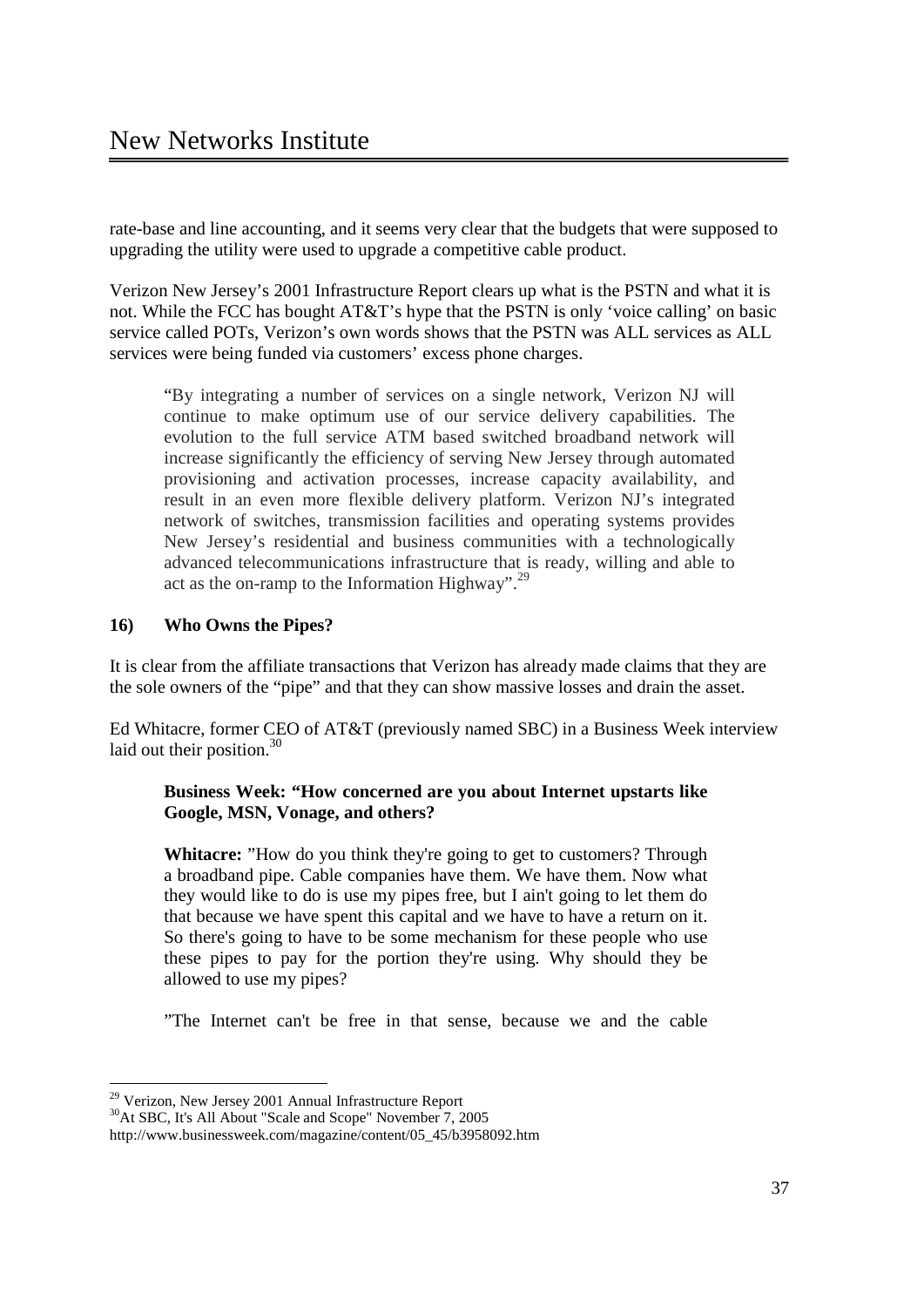companies have made an investment and for a Google or Yahoo! or Vonage or anybody to expect to use these pipes [for] free is nuts!"

Truth is – It's all about the money flows. The 'broadband pipes being created by the new AT&T are not being funded by investors but coming out of basic rates. And it gets worse when we examine Verizon's FiOS.

## **17) Who Is Really Funding FiOS & How Much Did Verizon Spend?**

Verizon also claims that the company spent \$23 billion dollars in rolling out FiOS since 2004**.** According to Tim McCallion, President of Verizon's West Region, (including parts of California) "Since 2004, Verizon has invested over \$23 billion to deploy its FiOS network…"<sup>31</sup>

The next chart is Verizon's entire wireline construction budgets for 2000 through 2011, taken directly from the Verizon annual SEC filed reports, as well as the "FiOS Bump", about \$3.8 billion dollars per year addition that should have been spent annually over a 6 year period if the company had really been paying out \$23 billion dollars for the construction.

The numbers show no bump in construction for FiOS, no major increases in 'capital expenditures' in general. Capital Expenditures are the monies for new network equipment, wiring and construction.



 <sup>31</sup> http://www22.verizon.com/about/community/ca/welcome.html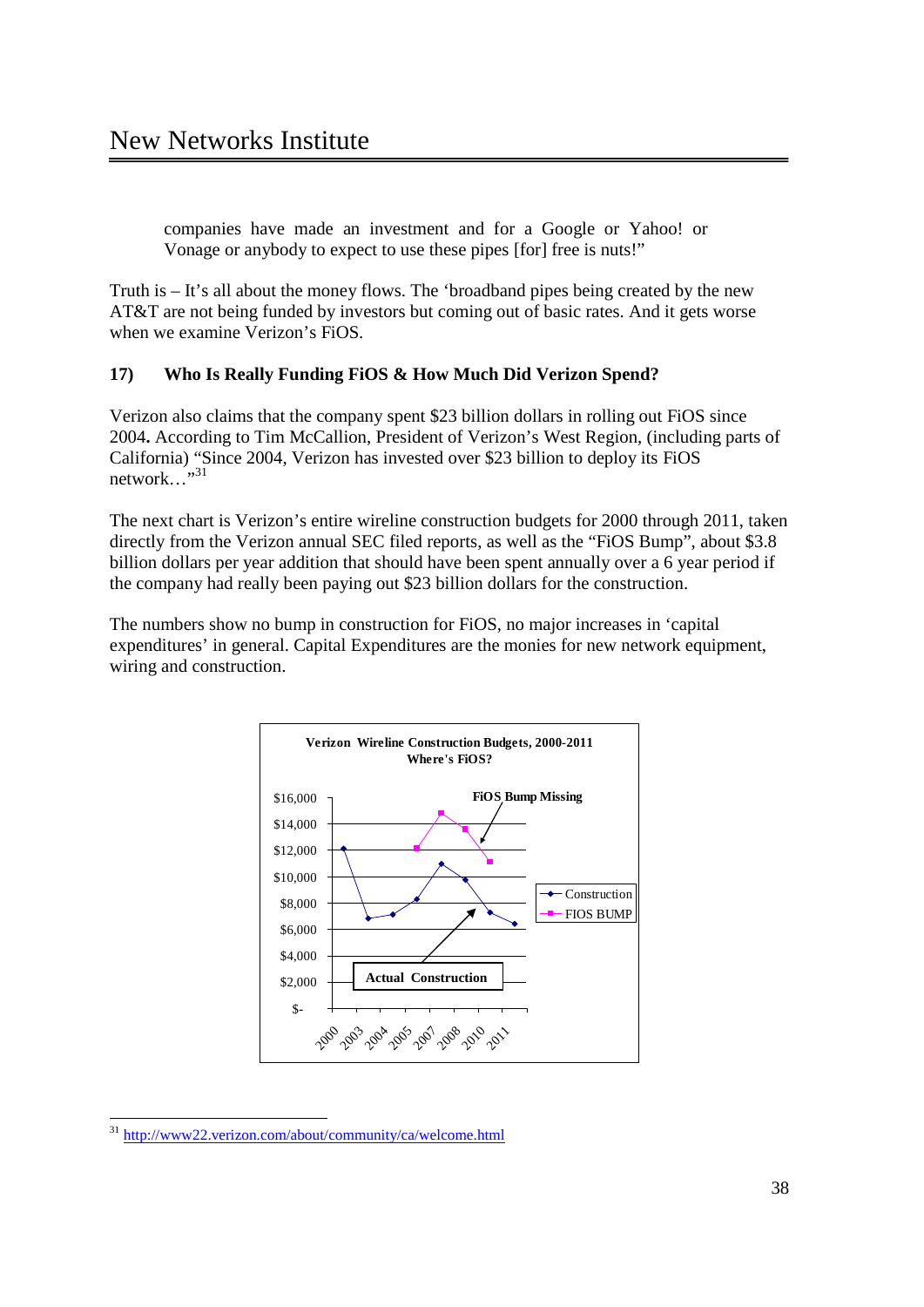In fact, Verizon, on average, spent more on construction from 2000-2004 then from 2005- 2011. The relative size of construction budgets are usually based on comparing the monies spent with the revenues for the year. Historically, construction budgets are 20% to 25% of revenues. I.e.; if the company made \$40 billion dollars, the construction budgets should be between \$8 billion and \$10 billion. And building out a network and spending \$23 billion one would expect that they would be spending over 25% a year on construction. From 2000 to 2004, construction represented 22.2% of wireline revenues, but in 2005-2011 contraction was only 19.7%. Had the companies spent the same construction budgets as a percentage of revenue as the early period, there would have been an additional \$7.2 billion dollars. The charge below is a comparison of revenue and construction for Wireline services, 2000-2011.



Here are the actual averages for revenues, construction, depreciation and a comparison of construction to revenues (Const vs Rev) for 2000-2004 and 2005-2011 as well as depreciation vs construction (Deprec vs const)

| <b>Verizon Averages for Revenue, Construction and Depreciation</b> |
|--------------------------------------------------------------------|
| 2000-2004, 2005-2011                                               |
|                                                                    |

**Exhibit 17**

|                 | 2000-2004 | 2005-2011 |
|-----------------|-----------|-----------|
| Revenues        | \$40,642  | \$44,636  |
| Construction    | \$9,108   | \$8,830   |
| Depreciation    | \$9,139   | \$8,790   |
| Const vs Rev    | 22.2%     | 19.7%     |
| Deprec vs const | 106.5%    | 102.3%    |

This next exhibit summarizes what the difference would be if the capital expenditures averaged 22.5% and was applied to the FiOS period of 2005-2011. The company should have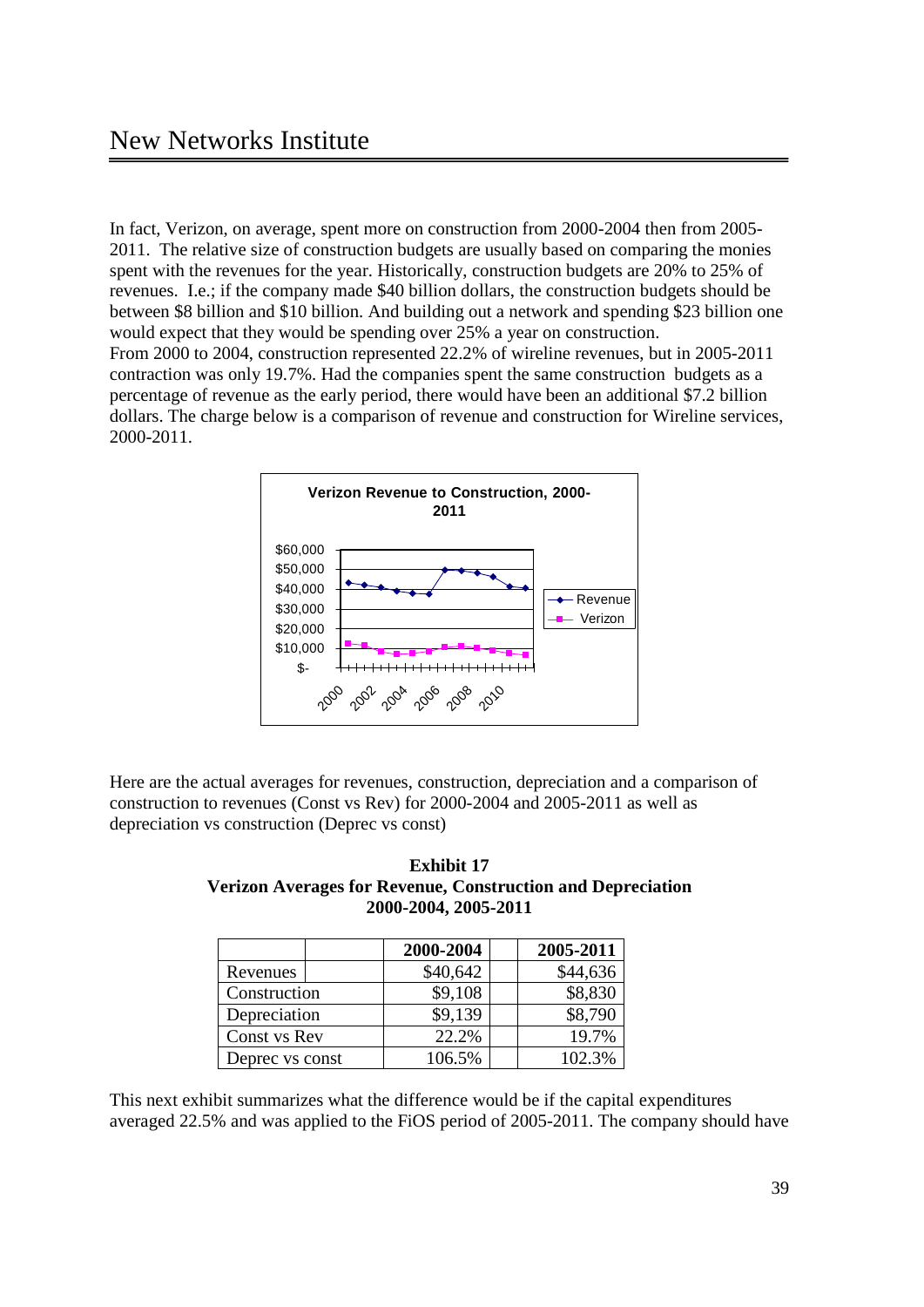spent at least \$9.8 billion a year. In toto, there is a difference of about a billion per year or \$5.9 billion over 6 years.

| <b>Exhibit 18</b>                                                      |  |
|------------------------------------------------------------------------|--|
| Had Expenditures been at 2000-2004 Rate average of 22.2% for 2005-2011 |  |

| Should have spent Annual Construction | \$9,820 |
|---------------------------------------|---------|
| <b>Actually Spent</b>                 | \$8,830 |
| Difference: Expenditures at 22.5%     | \$5,941 |

We note that revenues for Wireline services<sup>32</sup> went up and down, not because of losses of those phone lines we keep hearing they lost, but more from selling off Maine, New Hampshire and Vermont, not to mention adding then dumping many of the former GTE territories, such as selling off GTE Hawaii. It's also from merging with MCI, merging with AllTel, and other items that are part of the Annual Report's wireline numbers. For example, Verizon lost millions of lines and revenue when it closed the competitors' ability to rent the lines or when they blocked Internet Service Providers from offering competitive Internet services over the broadband networks.

## **Depreciation: Writing Off 132% as Compared to Construction Budgets for 2011.**

Depreciation & Amortization are the tax write-offs phone companies can take each year based mostly on the equipment and wires in the networks. It lowers the companies' tax payments and in the old days was kept in check as part of the rate-making process as it is an 'expense'; the more expense, the more the company could charge customers. Historically, under the old Bell system, depreciation was around 65% of construction and that moved to about 80-90% by the 1990's. Today, it's clear that the companies are writing off more than they put into the ground which gives them a massive tax benefit as well. From 2000-2004, Verizon took 106.5% of depreciation as compared to what they spent on construction.

In 2005-2011, Verizon took 102.3% on average; 2011 had 132% depreciation as compared to construction. (We also note that in 2011, the company only spent a total of \$6.4 billion on new construction --- a drop of 53% since 2000.)

This acceleration of depreciation brings up questions. If depreciation was kept at 90%, instead of 102.3% during the FiOS period, then the depreciation expense would have dropped \$5.91 billion dollars. At 35% federal tax, that would mean an additional tax federal tax payment of \$2.1 billion dollars during the FiOS period 2005-2011.

<sup>&</sup>lt;sup>32</sup> There are some caveats to our analysis. "Wireline Revenues" is a catchall in the annual report for local, long distance, data and broadband services. So, without audits getting the exact amount of just 'revenue' tied to the exact amount of construction on FiOS, local service would require an actual audit.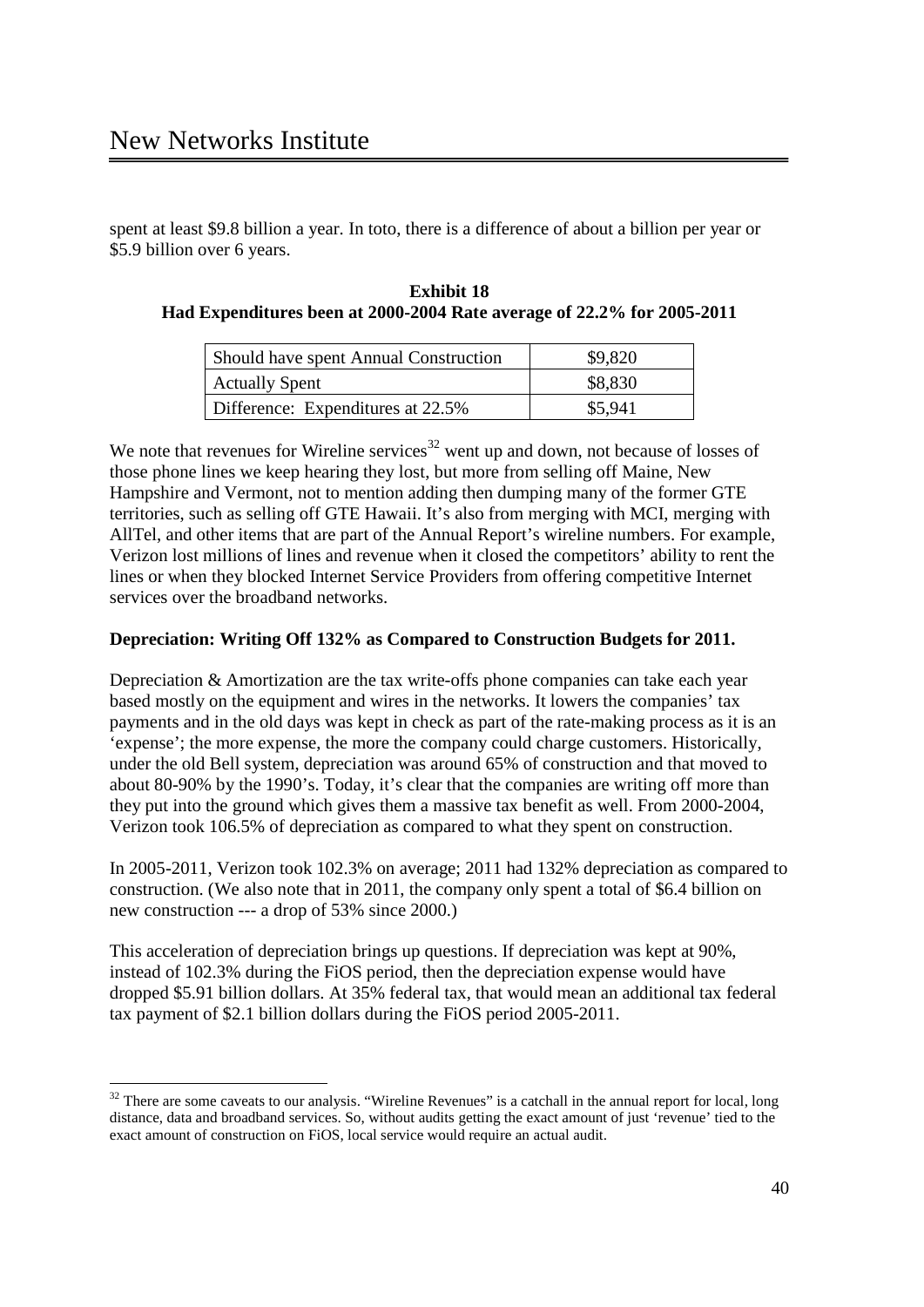## **18) How Many Audits of "Affiliates Transactions" and Expense Dumping Have There Been? There's only One that We Know of.**

There's been only one audit that we are aware of that actually examined the dumping of affiliate and other expenses into the rate-base calculation and it was done by the California Public Utility Commission for the years 1997-1999.<sup>33</sup> (There were a host of others done in the early 1990's by NARUC, the National Association of Regulatory Utility Commissioners, but this is the only one we could find since the time of the alternative regulation plan.)

The audit found  $$1.94$  billion in issues.<sup>34</sup>

"In 1989 the California Public Utilities Commission (Commission or CPUC) adopted an incentive-based regulatory framework for Pacific Bell and Verizon California (at the time GTE California, Inc.). The New Regulatory Framework (NRF) incorporated financial incentives, streamlined regulation and safeguards for customers and shareholders. The Commission established a set of regulatory goals and linked the success of the NRF to its ability to obtain information of sufficient quality and depth to determine whether the goals were met. The Commission adopted a monitoring program intended to provide specific utility data and reports to assess progress in meeting its NRF regulatory goals.

"The audit covered calendar years 1997 through 1999 and included reviews of Pacific Bell's compliance with CPUC accounting requirements, procedures to allocate costs between regulated and non-regulated activities, policies and rules for pricing transactions between Pacific Bell and its affiliated companies and NRF monitoring reports. This audit report focuses on Commission-prescribed regulatory accounting and is not intended to express any opinion on financial statements that Pacific Bell or its parent, SBC Communications, Inc. (SBC), filed with the Securities and Exchange Commission (SEC) or in annual shareholder reports.

## **"II. Overview of Audit Findings and Conclusions**

"The audit of financial results identified 67 corrections to Pacific Bell's regulated operating revenues, expenses and rate base. Audit corrections to bring financial results into compliance with CPUC requirements increased the regulated intrastate net operating income that Pacific Bell reported during the audit period by \$1.94 billion. This translates into recommended customer refunds under NRF earnings sharing rules of \$349 million for

 <sup>33 &</sup>quot;Regulatory Audit Of Pacific Bell For The Years 1997, 1998 And 1999", Executive Summary [Redacted Copy], California Public Utilities Commission, February 21, 2002

<sup>&</sup>lt;sup>34</sup>http://docs.cpuc.ca.gov/published/REPORT/13420.htm We do not know the final outcome of these actions.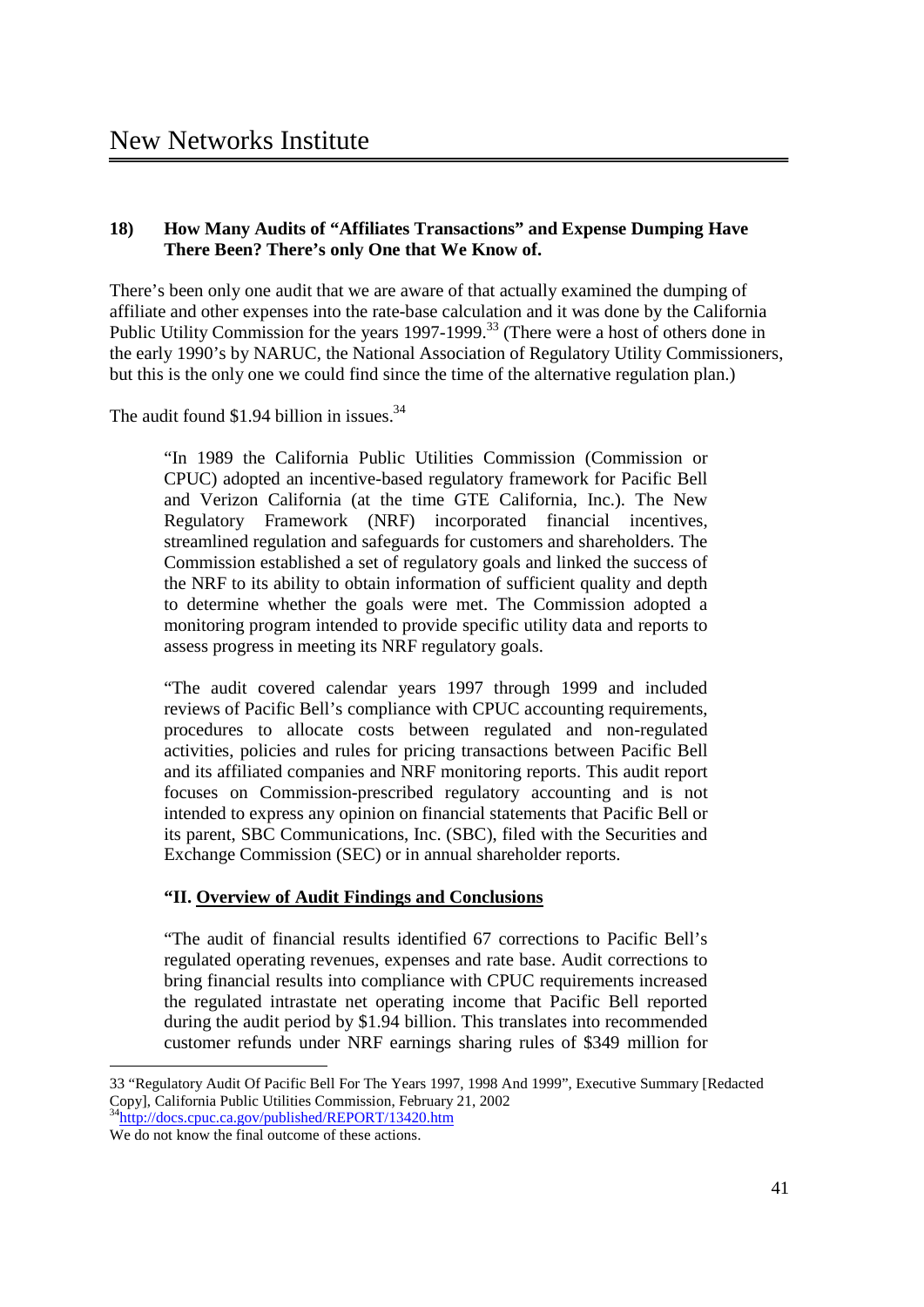the years 1997 and 1998. NRF earnings sharing rules were suspended by the CPUC effective in 1999. Customer refunds for 1999 would have totaled \$457 million if the sharing rules had been effective. "

## **19) Final Punchline: Major Price Increases for Local Service and Ramming**

To sum up, the state Commissions granted major rate increases in multiple states, e.g. Verizon, New York, because of the claims that they are losing money and losing phone lines. These losses appear to be caused, not through losing phone business as much as through the manipulation of line accounting as well as the movement of products and services out of the PSTN. These services are also dumping expenses into the local phone network accounting and at the same time not paying their fair back to the utility, which would lower rates.

The utility "basic" phone service has gone up  $565\%$ <sup>35</sup> since 1980 in New York City. I.e., if the customer kept the exact same basic local phone service, they'd be paying a great deal more. Almost every part of the service has been deregulated and therefore had massive price increases. However, because of faulty deregulation and the elimination of competition by the FCC, the price of local service has gone up 84% since 2005; inside wire maintenance is up 132%, and directory assistance up is 57%. We note that prices are supposed to be 'fair and reasonable' based on the Telecom Act of 1934 and state laws.

Here are the actual increases based on one Verizon, NY local phone customer 1980-2011. http://www.newnetworks.com/VerizonNY2011FIN.htm

**"Ramming":** Besides these increases, Verizon has been practicing ramming, where the customer is put on a product or service that they did not need, order, want or can even use. Our surveys and audits of small business customers show that it can cost \$500-\$1000.00 extra annually for just 2 lines. We estimate that 80% of customers have been rammed with one or more packages, costing customers \$10-\$15 billion annually nationwide.

To learn more about ramming and our upcoming ebook releases. http://www.teletruth.org/ramming.htm

l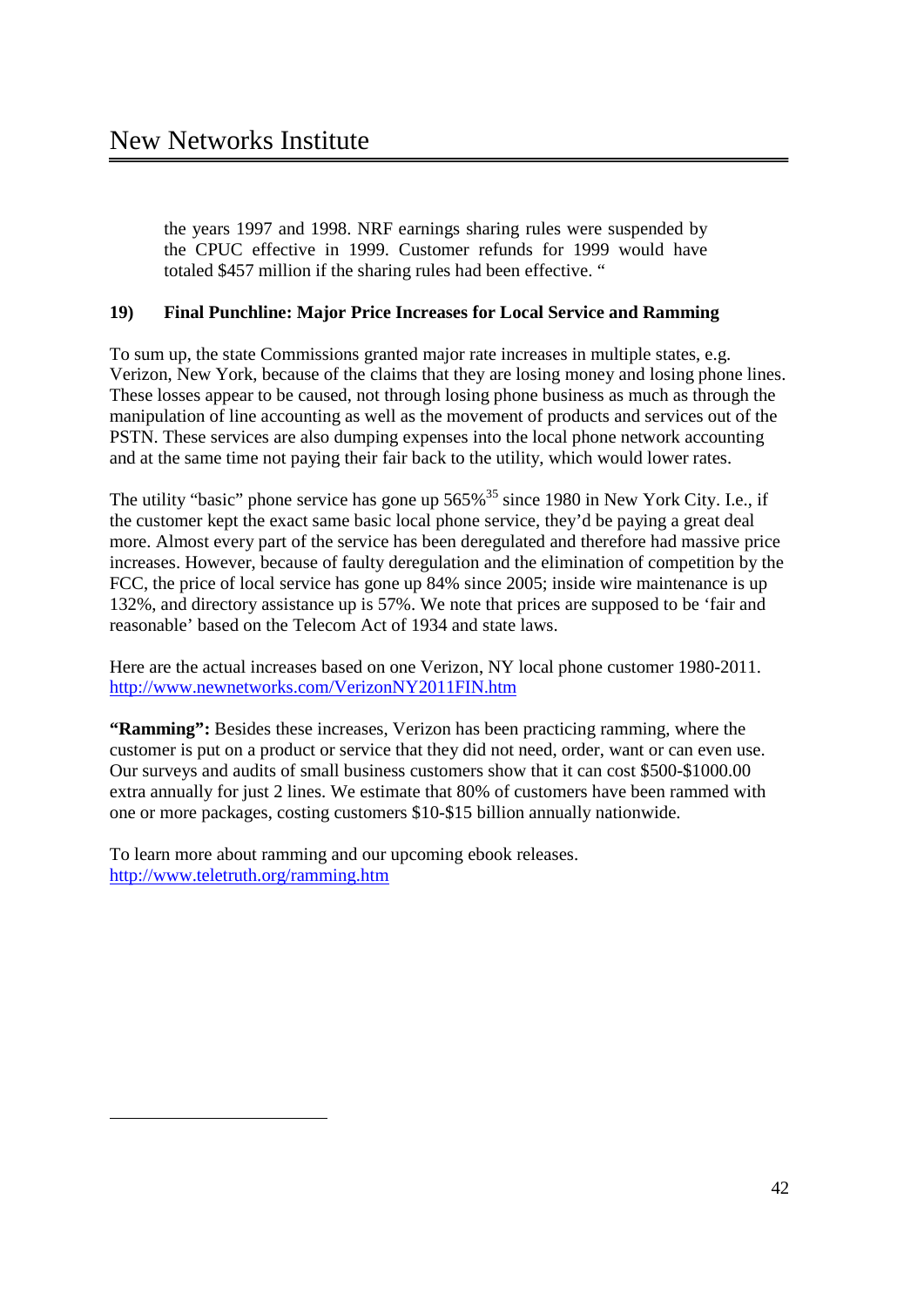#### **Appendix 1 Verizon, New Jersey Affiliates, 2010** (Source: Verizon, New Jersey  $4^{th}$  Quarter, for the year 2010)

#### **Verizon Business**

Our operating revenues include transactions with Verizon Business associated with the provision of network access services, wholesale interconnection service agreements and from billing and collection services.

Our operating expenses also include transactions with Verizon Business. We recognize costs associated with interconnection agreements and capacity services agreements.

#### **Verizon Internet Services Inc.**

Our operating revenues include transactions with Verizon Internet Services Inc. (Verizon Internet Services) associated with the provision of network access and billing and collection services. These revenues are earned from Verizon Internet Services who utilizes our facilities to provide Internet access services to their customers.

ONLY IN NEW JERSEY: Beginning in 2004, we also recognize expenses associated with an arrangement with Verizon Internet Services for the provision of various centralized services associated with providing Internet access services to our customers. A portion of these costs are allocated to us based on our Internet services revenue.

## **Verizon Wireless Inc.**

Our operating revenues include transactions with Verizon Wireless Inc. (Verizon Wireless) associated with the provision of local and network access services, billing and collection services and from interconnection agreements. These revenues are earned from Verizon Wireless who provides wireless voice and data services, paging services and equipment sales to their customers.

Our operating expenses also include transactions with Verizon Wireless. We recognize costs associated with wireless voice and data services, paging services and for interconnection agreements.

## **Verizon Services**

Our operating revenues and expenses include transactions with Verizon Services (including Verizon Services Corp., Verizon Services Group and Verizon Corporate Services Group Inc.) for the provision of local telephone service and for the rental of facilities and equipment.

We have contractual arrangements with Verizon Services for the provision of various centralized services. These services are divided into two broad categories. The first category is comprised of network related services which generally benefit only Verizon's operating telephone subsidiaries. These services include marketing, sales, legal, accounting, finance, data processing, materials management, procurement, labor relations, and staff support for